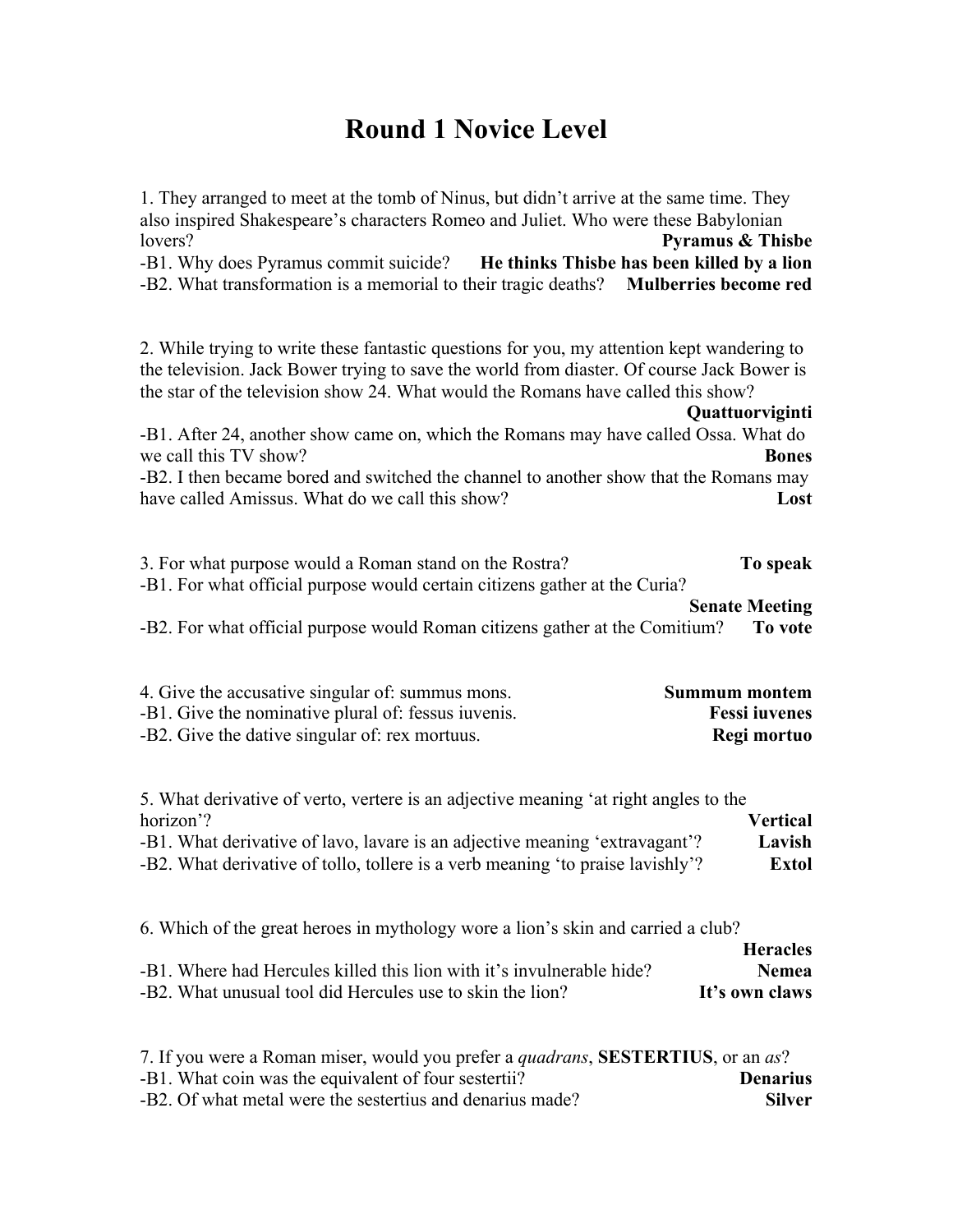8. Name in order the first 3 kings of Rome.

**Romulus, Numa Pompilius, Tullus Hostilius** -B1. According to tradition, which of them destroyed Alba Longa? **Tullus Hostilius** -B2. Who, for a time, was co-ruler with Romulus? **Titus Tatius**

9. Translate this sentence into English: Servus, qui in equo sedebat, dormire non poterat. **The slave who was sitting on the horse was not able to sleep**

-B1. Translate this sentence into English: Princeps, quod erat iratissimus, senatores timidos dimisit.

**The Emperor, because he was very angry, dismissed the fearful senators** -B2. Translate this sentence into English: In theatro erant multi auctores, quos spectatores plaudebant. **In the theater there were many actors whom the spectators applauded**

10. I was the first mortal to commit murder, I offended Zeus by trying to kidnap Hera, and then in the underworld I was punished by being bound to a fiery wheel in the underworld. Who am I? **Ixion**

-B1. Who is punished in the underworld by not being able to drink the water or eat the fruit that is hung in front of him? **Tantalus** -B2. Who must push a huge rock continuously up a massive hill only to have it roll to the bottom once he gets to the top? **Sisyphus** 

| 11. Give an antonym for lente: | <b>Celeriter</b>           |
|--------------------------------|----------------------------|
| -B1. Give an antonym for heri: | <b>Cras (accept Hodie)</b> |

-B2. Give an antonym for nunc: **Tum, Deinde**

12. Listen carefully to the sentence and answer the question about it in Latin. Quintus, postquam flores pulchros viderat, e horto properavit. Unde Quintus properavit? **E horto**

-B1. Quando e horto properavit? **Postquam flores (pulchros) viderat** -B2. Quales flores viderat? **Pulchros**

13. Which of the Nereids was destined to bear a son mightier than his father, who later was married to Peleus? **Thetis** -B1. Which of the Nereids was the wife of Poseidon? **Amphitrite** -B2. Which of the Nereids was loved by the Cyclops Polyphemus? **Galatea**

14. What is the name given to the system created by Diocletian in which the Empire was ruled by two Augusti and two Caesars? **Tetrarchy** -B1. Name one of the first two Augusti. **Diocletian or Maximian** -B2. Name one of the first two Caesars. **Constantius or Galerius**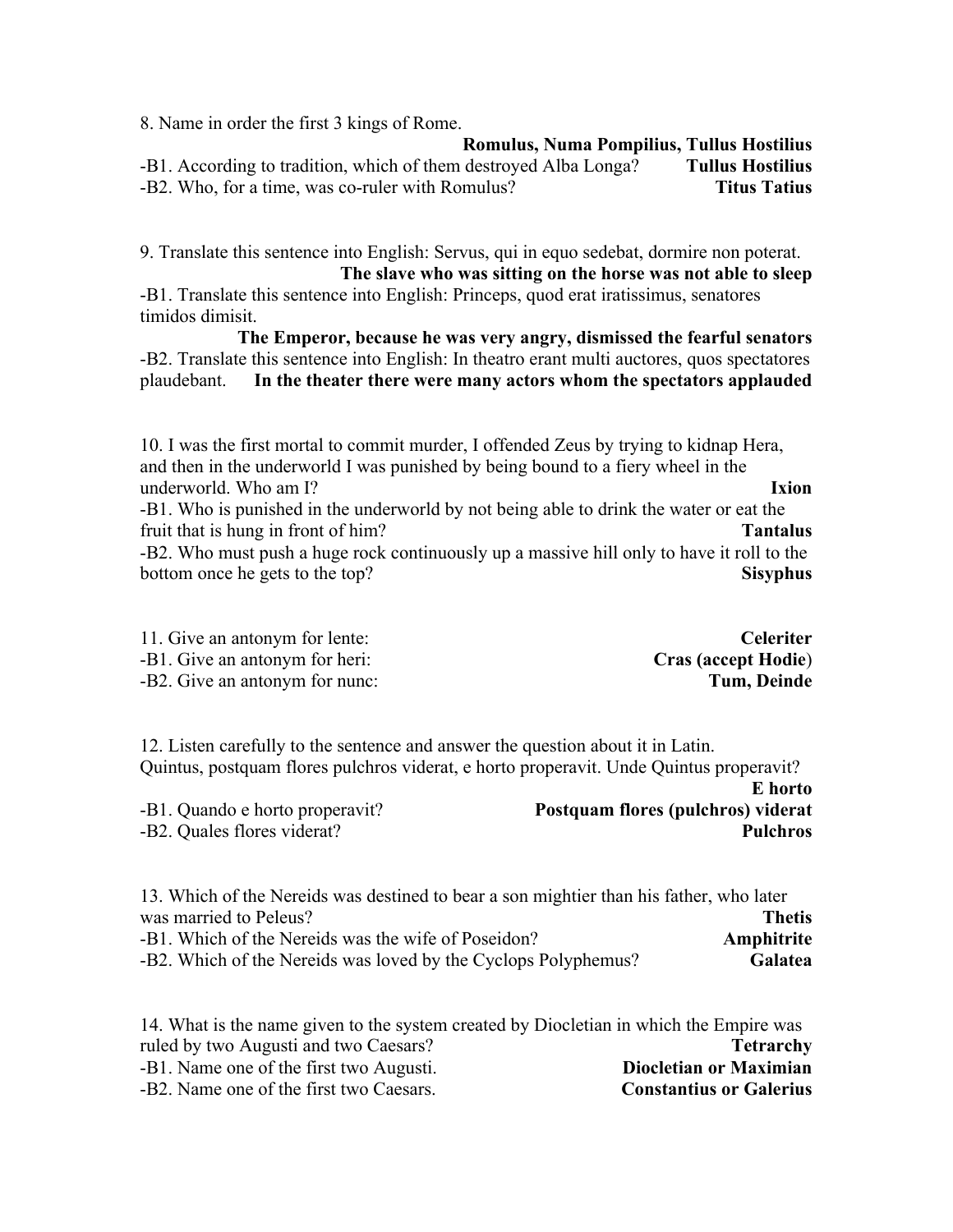15. Which of the following does not share the same Latin root as the others? Junior **Juncture** Juvenal Rejuvenate Juvenile -B1. Which of the following does not share the same Latin root as the others? **Canteen** Accent Cantor Enchant Canto -B2. Which of the following does not share the same Latin root as the others? Lecture Legend Lesson Elegant **Legal**

| 16. In what province of Rome were the cities of Capua, Neopolis, and Pompeii? |                 |
|-------------------------------------------------------------------------------|-----------------|
|                                                                               | Campania        |
| Hand out the visuals and allow them a few moments to look it over             |                 |
| -B1. What letter labels the province of Campania?                             | <b>Letter I</b> |
| -B2. What is the name of the province marked with the letter O?               | <b>Eturia</b>   |
|                                                                               |                 |

17. What kind of ablative is illustrated in this sentence: Animal vinculis tenebunt.

|                                                                                          | <b>Means/Instrument</b> |
|------------------------------------------------------------------------------------------|-------------------------|
| -B1. What kind of ablative is illustrated in this sentence: Una hora incipiet. Time When |                         |
| -B2. What kind of ablative is illustrated in this sentence: Ea causa te timeo.           | Cause                   |

| 18. Differentiate between novus and notus:  | Novus-new, notus-known(famous)  |
|---------------------------------------------|---------------------------------|
| -B1. Differentiate between liber and liber: | Liber-book, liber-free          |
| -B2. Differentiate between moneo and maneo: | Moneo-to warn, maneo- to remain |

| <b>Zeus/Juppiter</b>     | 19. Which of the Olympian gods was born on the island of Crete?   |  |
|--------------------------|-------------------------------------------------------------------|--|
| <b>Daedalus</b>          | -B1. Who designed and built the labyrinth on the island of Crete? |  |
| <b>Heracles/Hercules</b> | -B2. Who captured the Cretan bull and took it to mainland Greece? |  |

20. Earlier this year I had several students ask me for college recommendations, one of them needed a letter sent to John Hopkins University. The motto at that school is 'veritas vos liberabit'. Translate that into English for me. **The truth will set you free** -B1. Another student needed a letter sent to Brown University. Their motto is 'In Deo speramus'. Translate that into English. **In god we trust** -B2. Yet another student needed a letter sent to the University of Missouri. Their motto is 'salus populi'. Translate that into English. **The welfare of the people**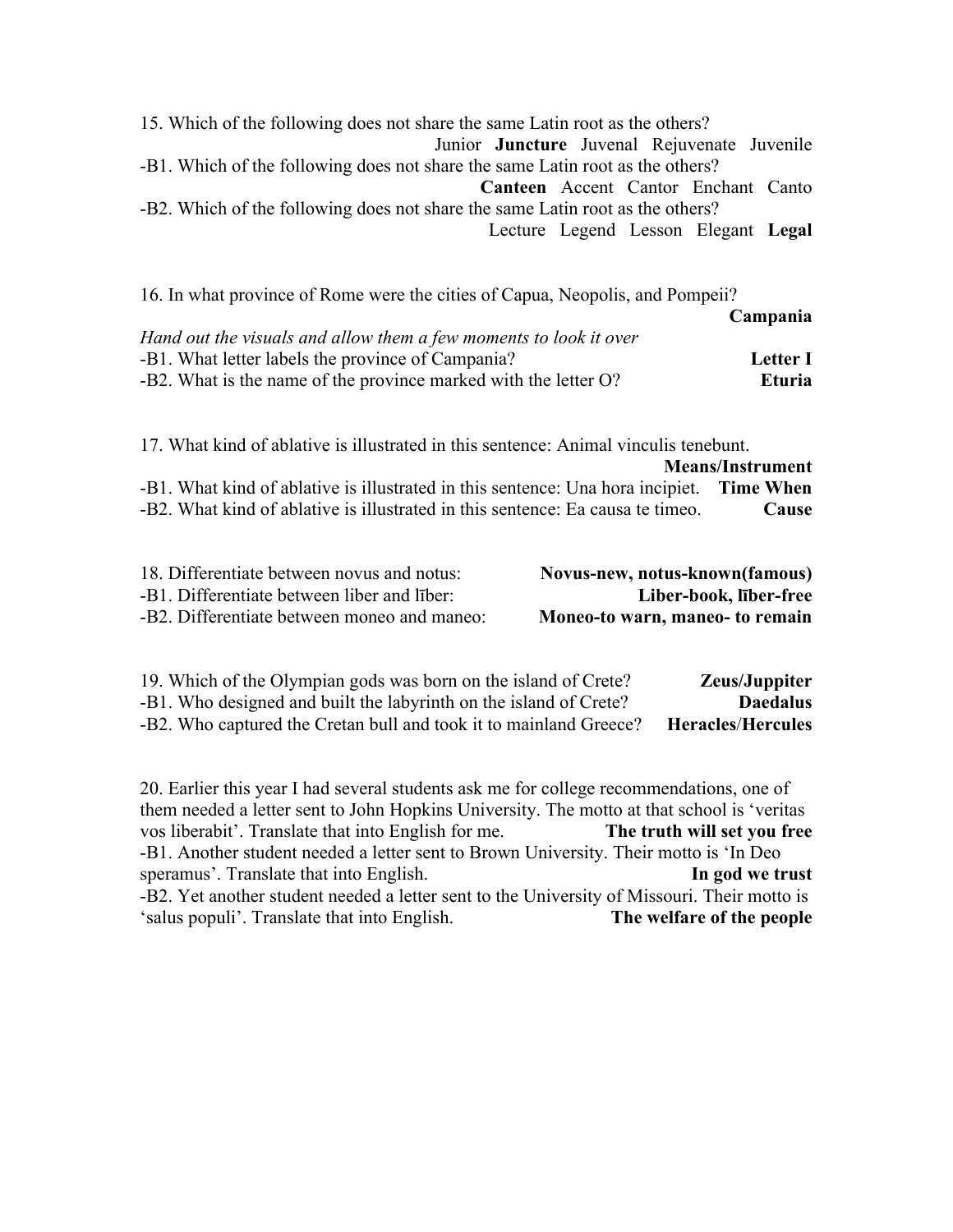## **Round 2 Novice Level**

| 1. Who was exiled in 58 BC for executing Roman citizens without a trial?<br>-B1. Name the tribune who secured Cicero's exile.                                                                                                                                                | Cicero<br><b>Clodius</b>       |
|------------------------------------------------------------------------------------------------------------------------------------------------------------------------------------------------------------------------------------------------------------------------------|--------------------------------|
| -B2. Whom had Cicero executed without a trial?<br><b>Co-conspirators of Catiline</b>                                                                                                                                                                                         |                                |
| 2. Which divinity saw the abduction of Persephone by Hades?<br>-B1. What divinity had heard the screams of Persephone?                                                                                                                                                       | <b>Helios/Apollo</b><br>Hecate |
| -B2. What divinity convinces Demeter to accept Zeus' plan for the sharing of<br>Persephone?                                                                                                                                                                                  | Rhea                           |
| 3. From what Latin noun do derive the word "price"?<br>-B1. From what Latin noun do we derive the word "prize"?                                                                                                                                                              | Pretium<br>Pretium             |
| -B2. From what Latin noun do we derive the word "praise"?                                                                                                                                                                                                                    | Pretium                        |
| 4. Instead of writing certamen questions, I decided to take a trip to my local blockbuster,<br>but once I there all the movie titles magically turned into Latin. What movie would                                                                                           |                                |
| normal people have seen if they were looking at a movie titled MCDVIII?<br>-B1. The next movie I saw was 'Regnum' what movie would you have seen?                                                                                                                            | 1408<br><b>The Kingdom</b>     |
| -B2. The next movie I saw was a sports comedy titled 'Pilae Furoris,' what movie did the<br>normal person next to me see?                                                                                                                                                    | <b>Balls of Fury</b>           |
| 5. Even after I had watched a movie and was still unable to actually write any questions I<br>decided to read a magazine. In the back I found my horoscope. If like me, you were born<br>between February $19th$ and March $20th$ you would be a Pisces. What is the English |                                |
| meaning of this Latin noun?<br>-B1. If you were born between November 22 and December 21, then you are a                                                                                                                                                                     | Fish                           |
| Sagittarius. What is the English meaning of this Latin noun?<br>-If you were born between May 21 and June 20, then you are a Gemini. What is the                                                                                                                             | <b>Archer</b>                  |
| English meaning of this Latin noun?                                                                                                                                                                                                                                          | Twin                           |
| 6. What is the use of the accusative in this sentence? Hercules multos annos laborat.                                                                                                                                                                                        |                                |

**Accusative duration of time**

-B1. What is the use of the accusative in this sentence? In via milites decem milia ambulaverunt. **Accusative extent of space**

-B2. In arenam gladiatores curcurrerant.

**Accusative place to which OR Object of a preposition**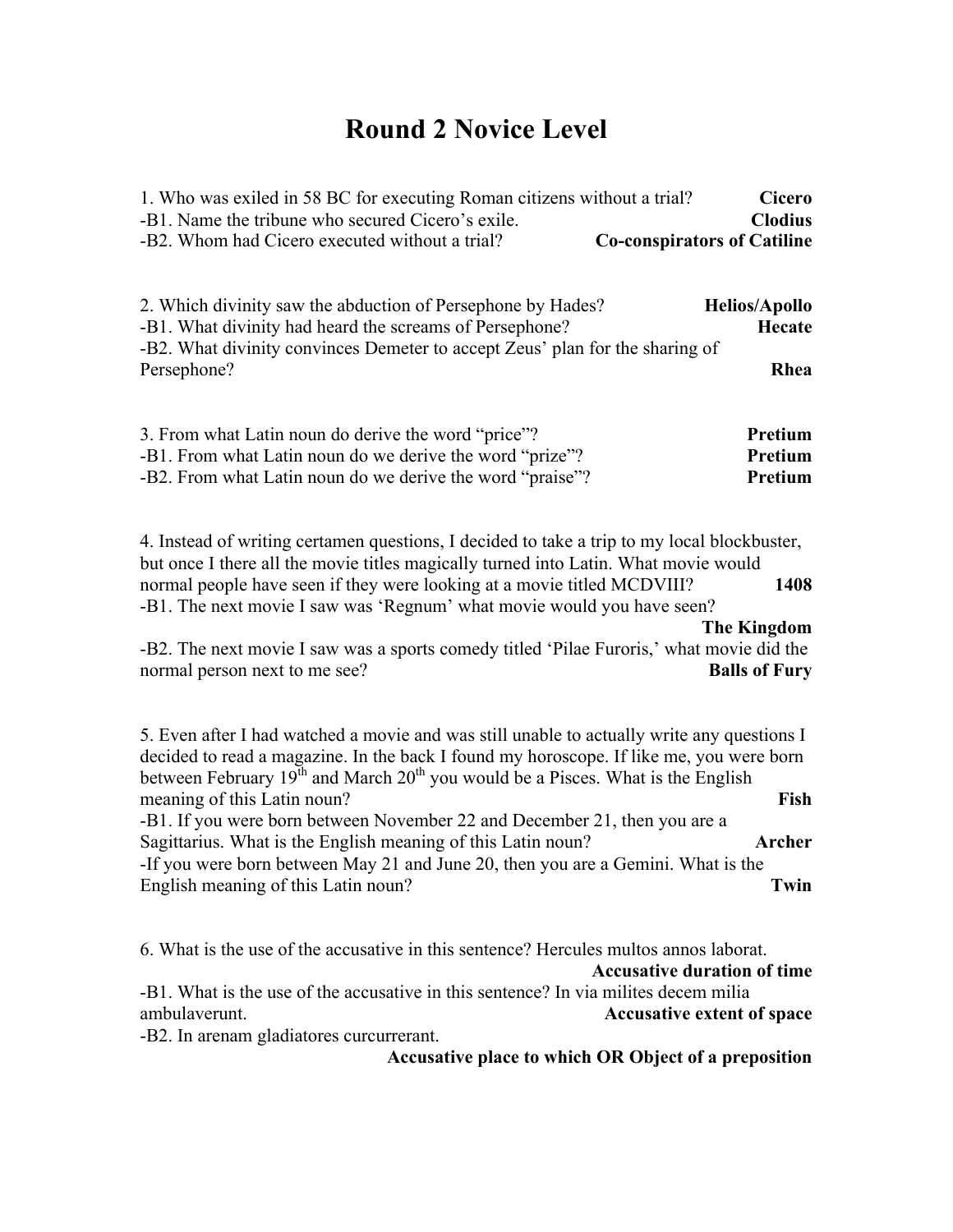| 7. Acer is to acriter as liber is to what?       | Libere           |
|--------------------------------------------------|------------------|
| -B1. Brevis is to breviter as facile is to what? | Facile           |
| -B2. Bonus is bene as magnus is to what?         | <b>Magnopere</b> |

8. Who was the famous Greek musician who lost his wife on their wedding day? **Orpheus** -B1. How did his wife, Eurydice, die the first time? **Bitten by a snake**

-B2. How did Orpheus lose her the second time?

## **He looked back at her while returning from the underworld**

| 9. Who, on becoming emperor in AD 193, disbanded the Praetorian Guard because of it's |
|---------------------------------------------------------------------------------------|
| <b>Septimius Severus</b>                                                              |
| Africa                                                                                |
| Caracalla or Geta                                                                     |
|                                                                                       |

10. It was considered the navel of the world after two eagles released by Zeus crossed over this place; it then became a sanctuary to Apollo? **Delphi** -B1. What was the name given to the prophetess at Delphi who uttered the oracles? **Pythia** -B2. On what did the Pythia sit? **Tripod**

11. In a typical Roman domus, what were the terms given to both the opening in which rain water was funneled through and the tank which collected the fresh rainwater?

|                                                                   | Impluvium & Compluvium |
|-------------------------------------------------------------------|------------------------|
| Hand out the visuals and allow them a few moments to look it over |                        |
| -B1. What is the term given to the areas marked A?                | <b>Tabernae</b>        |
| $-B2$ . Which area is marked with the letter $C$ ?                | <b>Atrium</b>          |

12.After being called upon, perform the following command: Sta atque salta **Student stands and dances** -B1. Optime, nunc state et plaudite. **All teamates stand and clap**

-B2. Nunc, sedete et gemite **All students sit and groan**

13. I was cursed by Myrtilus as he was falling to his death. My father Tantalus tried to serve me to the gods as dinner, Demeter took a bite of me, and the gods replaced my shoulder with ivory. Who am I? **Pelops**

-B1. What had Myrtilus helped Pelops to do? Defeat Oenomaus in a chariot race to win Hippodamia -B2. Name one of the two sons of Pelops. **Atreus, Thyestes**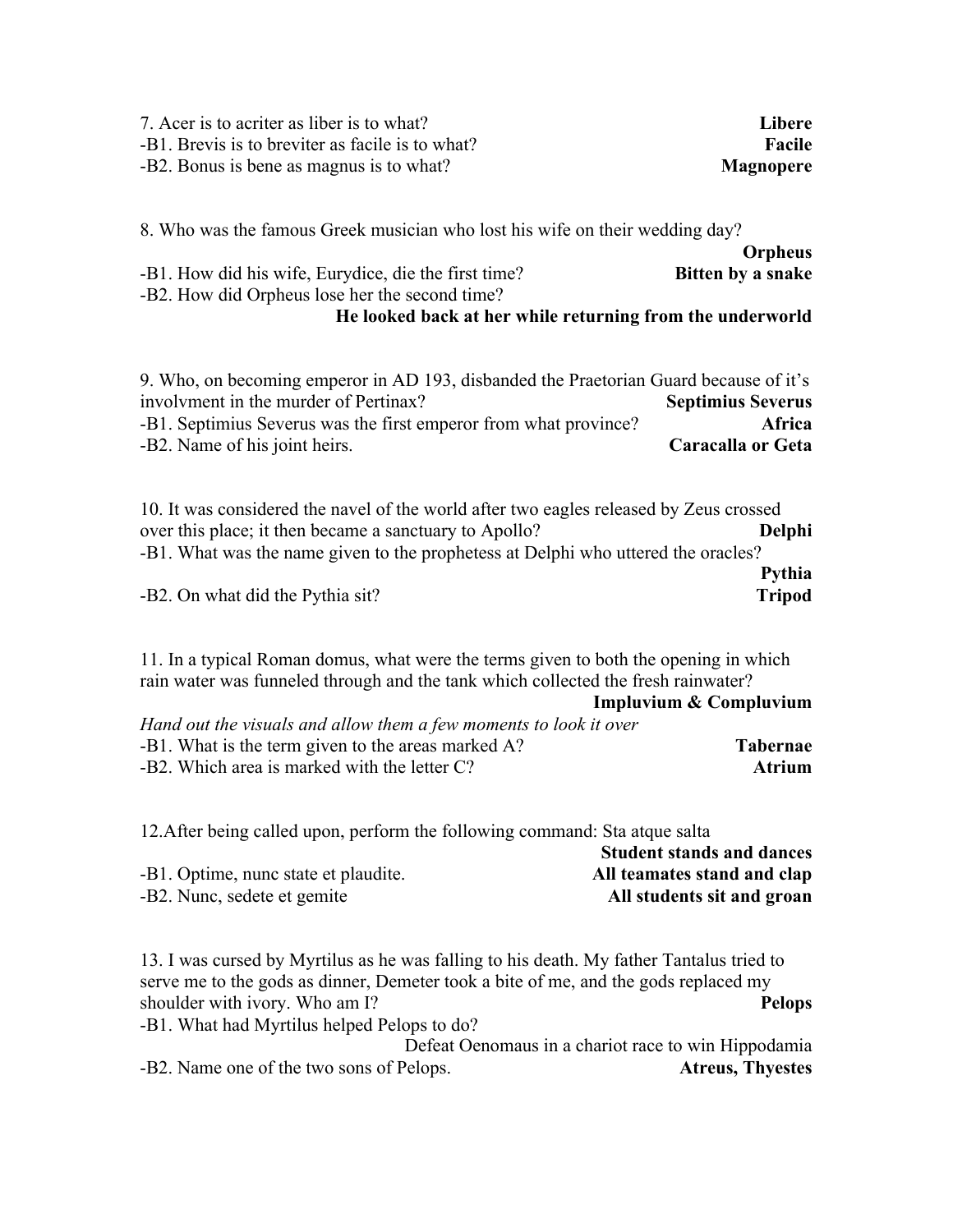| 14. Give the nominative plural of genus barbarum. | Genera Barbara          |
|---------------------------------------------------|-------------------------|
| -B1. Give the ablative singular of spes omnis.    | Spe omni                |
| -B2. Give the dative plural of filia vestra.      | <b>Filiabus vestris</b> |

15. Translate into Latin the prepositional phrase in this sentence: The emperor was traveling with many friends. **Cum multis amicis** -B1. Translate into Latin the prepositional phrase in this sentence: The diver plunged into the deep sea. **In altum mare** -B2. Translate into Latin the prepositional phrase in this sentence: The slave testified on behalf of his master. **Pro suo domino**

16. How would a Roman who did not want to walk travel across the city, since the city was closed to carriage traffic during the day? **Litter or Sedan Chair** -B1. Most people traveling out of Rome would ride on a mule or in a carriage. Name a type of two-wheeled carriage. **Cisium, Essedum, Carpentum** -B2. Name a four-wheeled carriage. **Raeda, Petorritum, Pilentum, Carruca**

17. If a traveler set off west from Brundisium to Pompeii, which mountian range would he have to travel through? **Apennines** -B1. If a traveler were to set off north from Tarraco in Hispania, to Narbo in Gallia, which mountain range would he have to travel across? **Pyrennes** -B2. If a traveler were to set off from Genua in Gallia to Mediolanum in Italia, which mountain range would he have to cross? **Alps**

| 18. Make quattuor agree with the Latin noun: dominorum. | <b>Quattuor</b> |
|---------------------------------------------------------|-----------------|
| -B1. Make unus agree with servi.                        | Unius           |
| -B2. Make duo agree with pueris.                        | <b>Duobus</b>   |

19. If these questions are to hard, I will attempt to elucidate them. According to it's Latin root, what does the word elucidate mean? **To make clear** -B1. Sometimes the questions may seem malicious, but I assure you they are not. According to it's Latin root, what does the word malicious mean? **(full of) Evil** -B2. If you think these questions are hard, the ones I have prepared for the finals may appear insuperable. Again according to it's Latin root, what does the word insuperable mean? **Unconquerable**

20. Who was the son of Aphrodite and Anchises? **Aeneas** -B1. Who had caused Aphrodite to fall in love with the mortal Anchises? **Zeus** -B2. Why had he done this?

#### **So that she would experience what she was putting others through**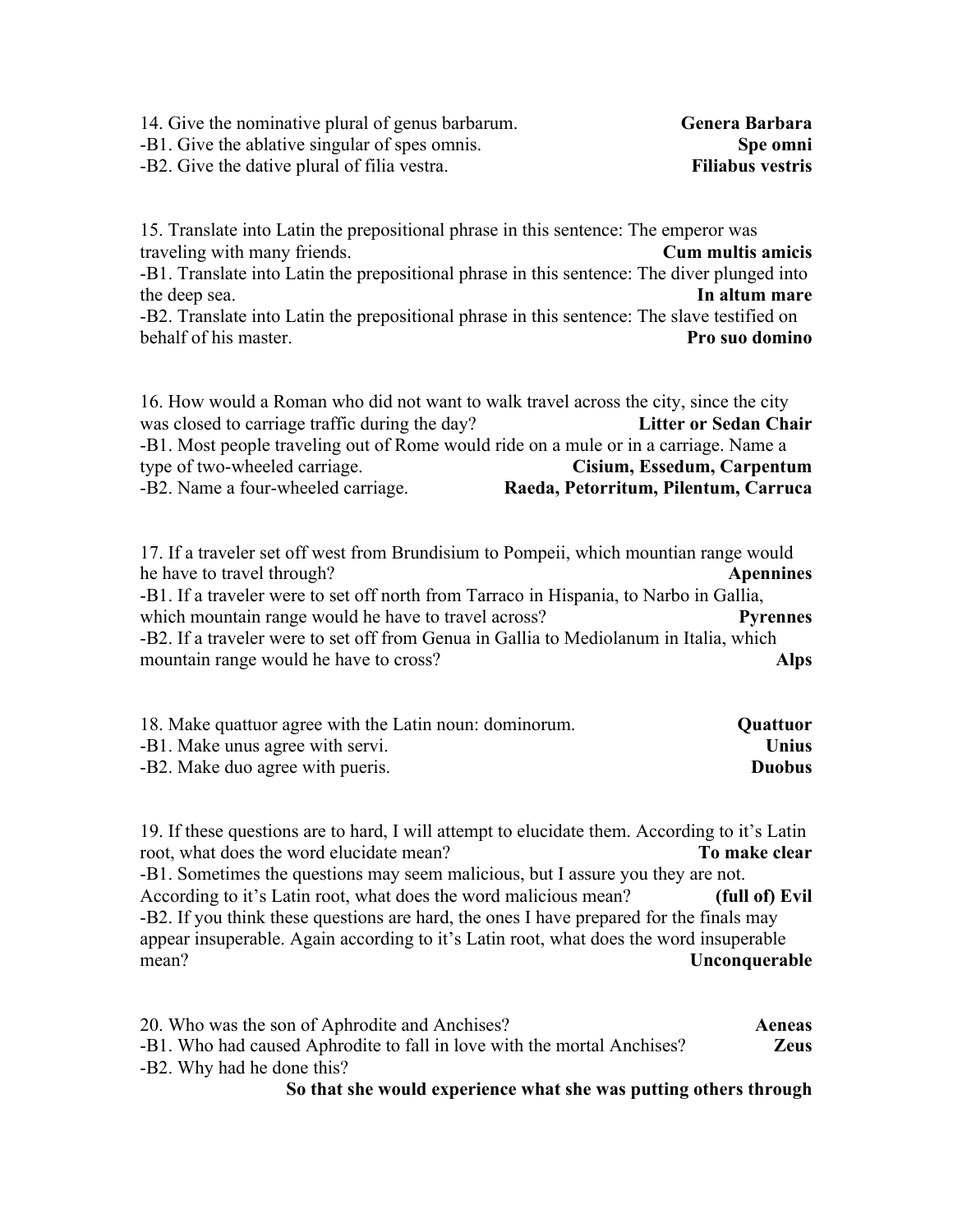## **Round 3 Novice Level**

| 1. Translate the following into English: Tres milites de monte in castra cucurrerunt.                                                                                                                                                                                                        | Three soldiers ran down the mountian into the camp                                                                                        |
|----------------------------------------------------------------------------------------------------------------------------------------------------------------------------------------------------------------------------------------------------------------------------------------------|-------------------------------------------------------------------------------------------------------------------------------------------|
| -B1. Do the same with this sentence: Romam ire cupimus.                                                                                                                                                                                                                                      | <b>Solution We want to go to Rome</b>                                                                                                     |
| -B2. Do the same with this sentence : Ex porta magno timore ambulabat.                                                                                                                                                                                                                       | He was walking out of the gate with great fear                                                                                            |
| 2. What was the tragic mistake of of Phaethon?<br>-B1. What was the tragic mistake of Icarus?<br>-B2. What was the tragic mistake of Semele?                                                                                                                                                 | Asked to drive the chariot of the sun<br>OR lost control of the chariot<br>Flew to close to the sun<br>Asked to see Zeus in his true form |
| 3. According to tradition, who built the first wall around part or all of Rome?                                                                                                                                                                                                              | <b>Romulus</b>                                                                                                                            |
| -B1. On what hill did Romulus establish his walled settlement?                                                                                                                                                                                                                               | <b>Palatine</b>                                                                                                                           |
| -B2. What political institution did Romulus create as a council of elders?                                                                                                                                                                                                                   | <b>Senate</b>                                                                                                                             |
| 4. What derivative of 'vestis' is a noun meaning "the act of committing money in order to<br>gain profit"?<br>-B1. What derivative of ordo is an adjective meaning "normal or usual"?<br>-B2. What derivative of ubi is an adjective meaning "seeming to be everywhere at the<br>same time"? | <b>Investment</b><br>Ordinary<br><b>Ubiquitous</b>                                                                                        |
| 5. Whose father gave his name to the Aegean Sea?                                                                                                                                                                                                                                             | Theseus'                                                                                                                                  |
| -B1. Whose son gave his name to the Icarian Sea?                                                                                                                                                                                                                                             | Daedalus'                                                                                                                                 |

-B2. Whose sister gave her name to the Hellespont? **Phrixus'**

6. Speaking of those same seas, give the land masses that lie to the west, east, and south of the Aegean Sea? **W-Greece, E- Asia Minor, S-Crete** -B1. Which island is closet to the Icarian Sea? Cyprus Crete **Sicily** Corsica Britain -B2. Which region of Greece lies to the north of the Hellespont? **Thrace** ThessalyArcadia

7. Name the emperor whose memory was damned by the senate and the people after his assassination on the last day of AD 192. **Commodus**

-B1. Commodus had regarded himself as the human manifestation of what mythical hero/god? **Hercules**

-B2. In the year following Commodus' assassination, there were three men recognized as emperor. Name one of them. **Pertinax, Didius Iulianus, Septimius Severus**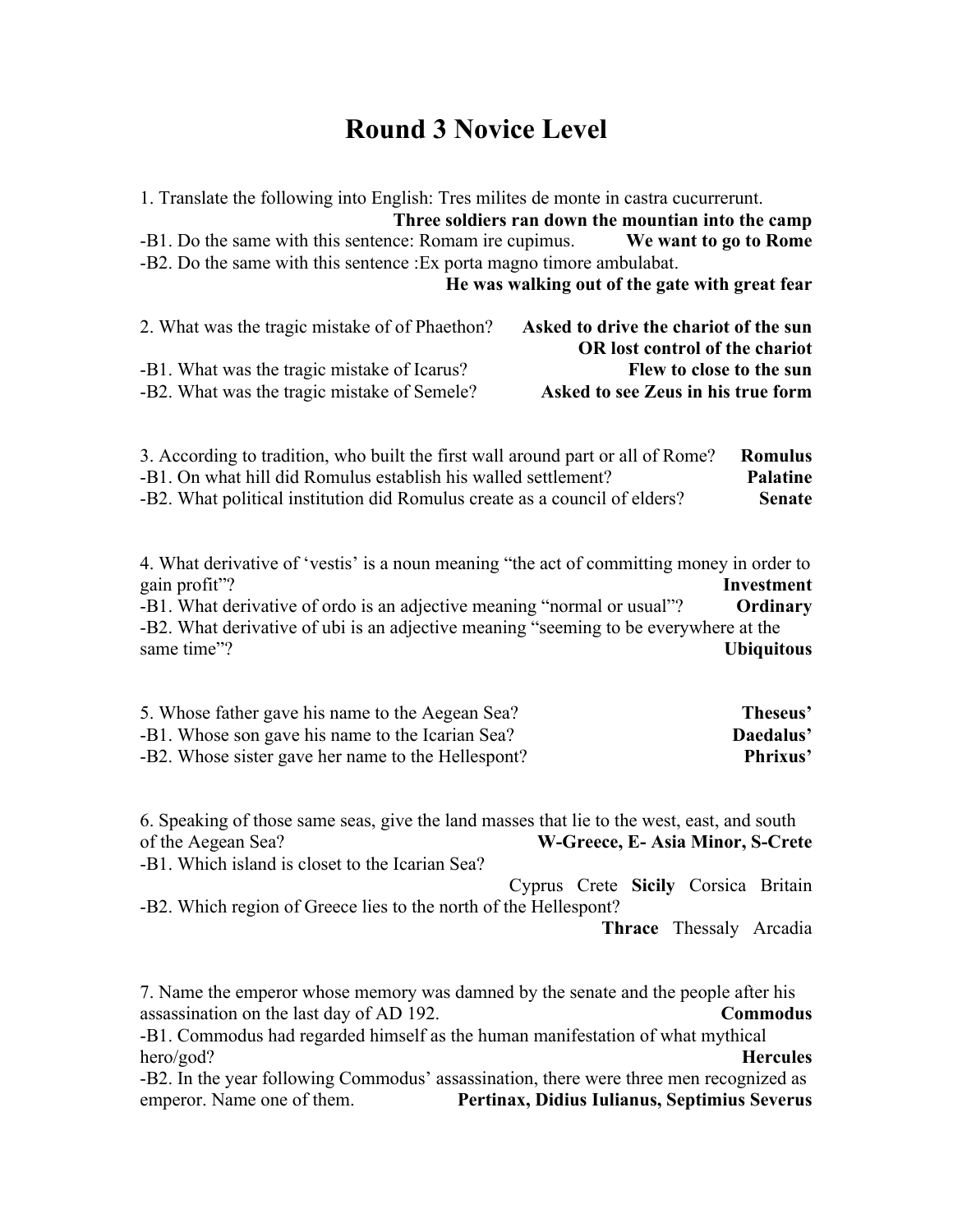8. After I read that magazine with the horoscopes in it, I turned to a newspaper to keep from writing these questions. The first section I picked up was the travel section. The front page talked about how nice North Carolina was. It reminded me of the Latin motto of North Carolina, 'Esse quam videri', what does that mean in English?

**To be rather than to seem** -B1. The next page had pictures of South Carolina, which reminded me of it's motto 'Dum spiro, spero'. Which in English means what? **While I breathe I hope** -B2. The last page I looked at was offering time share in Arizona, and that of course reminded me of their motto, 'Ditat Deus', which means what in English? **God enriches**

9. Even after procrastinating writing these questions with TV, magazines, and the newspaper, I still couldn't foucs on my computer screen and my eyes drifted to the bookshelf, where some Charles Dickens novels sat. The first one I saw was 'Hard Times' What would Dickens have called this book if he were an ancient Roman? **Dura Tempora** -B1. Still pretending that Dickens was an ancient Roman, what would he have called his other book, A Tale of Two Cities? **Fabula duae urbis** -B2. If an ancient Roman were reading a Dickens book that was called 'Magnae Exspectationes,' what would we call it? **Great Exspectations**

10. What kind of ablative is used in the following sentence? Venite mecum, pueri!

**Accompaniment**

-B1. What kind of ablative is used in the following sentence? Sum libera curis. **Seperation**

-B2. What kind of ablative is used in the following sentence? Magna ira audivi.

**Manner**

| 11. Of course we all know that Hercules carried a club but which other hero was |                |
|---------------------------------------------------------------------------------|----------------|
| commonly seen carrying a club, while he completed his labors?                   | <b>Theseus</b> |
| Hand out the visuals and allow them a few moments to look it over               |                |
| -B1. Which hero is labeled B?                                                   | <b>Perseus</b> |
| -B2. Which letter labels the hero Odysseus?                                     | E.             |
|                                                                                 |                |

12. What did the lower classes in Rome often do to insure that they would receive a proper funeral? **Join a burial/funeral club** -B1. The club often had its own burial chamber where urns holding the ashes of the deceased were stored. What was this kind of chamber called? **Columbarium** -B2. According to law, where were the last rites, whether burial or cremation, held? **Outside of the city walls (pomerium)**

| 13. Differentiate between 'cena' and 'cera'       | Cena-dinner, cera-wax      |
|---------------------------------------------------|----------------------------|
| -B1. Differentiate beteween 'laetus' and 'lectus' | Laetus-happy, lectus-couch |
| -B2. Differentiate between 'res' and 'rex'        | Res-thing, rex-king        |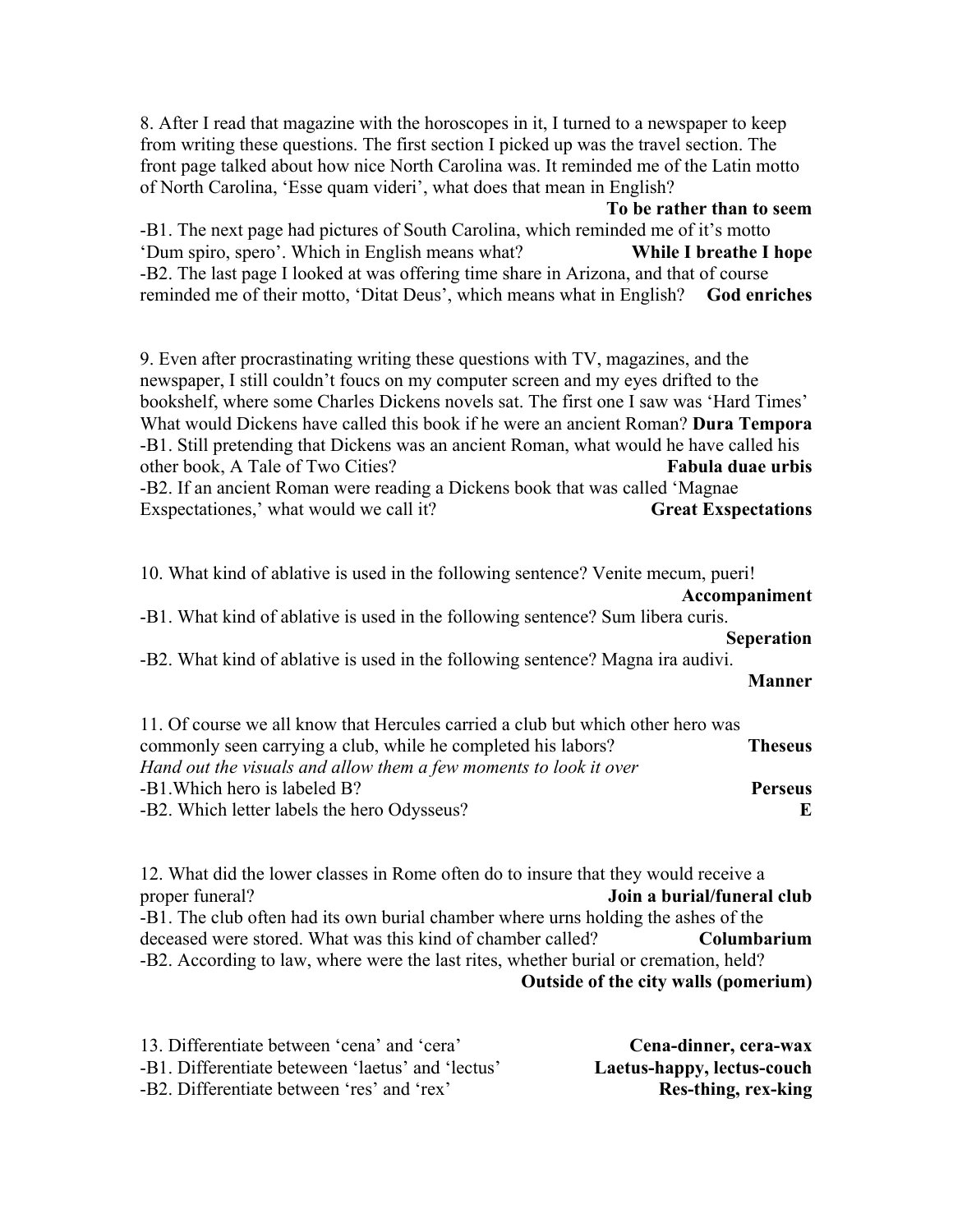| 14. Give the first person singular, future, active, indicative form of the verb gero gerere.                                                                                                                                                                                                                                                                                              | Geram                                    |
|-------------------------------------------------------------------------------------------------------------------------------------------------------------------------------------------------------------------------------------------------------------------------------------------------------------------------------------------------------------------------------------------|------------------------------------------|
| -B1. Make Geram pluperfect.<br>-B2. Make Gesseram passive.<br>Gestus(a) eram                                                                                                                                                                                                                                                                                                              | Gesseram                                 |
| 15. Which of the following does not have the same Latin root as the other words?<br>Pedal Pedestrian Pedigree Peddler Biped<br>-B1. Which of the following does not have the same Latin root as the other words?<br>Ferment Suffer Fertile Offer Vociferate<br>-B2. Which of the following does not have the same Latin root as the other words?<br>Force Comfort Foray Fortissimo Effort |                                          |
| 16. Which hero was the son of Zeus and Danae?<br>-B1. Why did Danae's father lock her away from all potential suitors?<br>It had been prophesized that his grandson would kill him<br>-B2. How did Zeus manage to reach Danae?<br>Gold rain(shower)                                                                                                                                       | <b>Perseus</b>                           |
| 17. In the Republic, how could a Roman send a letter to a friend?<br>By messenger<br>Or with travelers or traders<br>-B1. Notes and short letters were usually written on 'tabellae'. What were tabellae?<br>-B2. On what were longer and more important communications written on?                                                                                                       | <b>Wax tablets</b><br><b>Papyrus</b>     |
| 18. Give a synonym for: ostendo<br>-B1. Give a synonym for: urbs<br>-B2. Give a synonym for: propinquus                                                                                                                                                                                                                                                                                   | Demonstro<br>Oppidum<br><b>Finitimus</b> |
| 19. With patience, he works with a stick in the fields with father. Translate into Latin:<br>with father.                                                                                                                                                                                                                                                                                 | <b>Cum patre</b>                         |

| <b>Cum patre</b> |
|------------------|
| Baculo           |
| Cum patientia    |
|                  |

| 20. Who fulfilled the curse of Pelops when he killed an old man at the juncture of three |                                 |
|------------------------------------------------------------------------------------------|---------------------------------|
| roads, and then later married his own mother?                                            | Oedipus                         |
| -B1. Who was Oedipus' father?                                                            | Laius                           |
| -B2. How had Laius tried to avoid Pelops' curse?                                         | <b>Exposed Oedipus at birth</b> |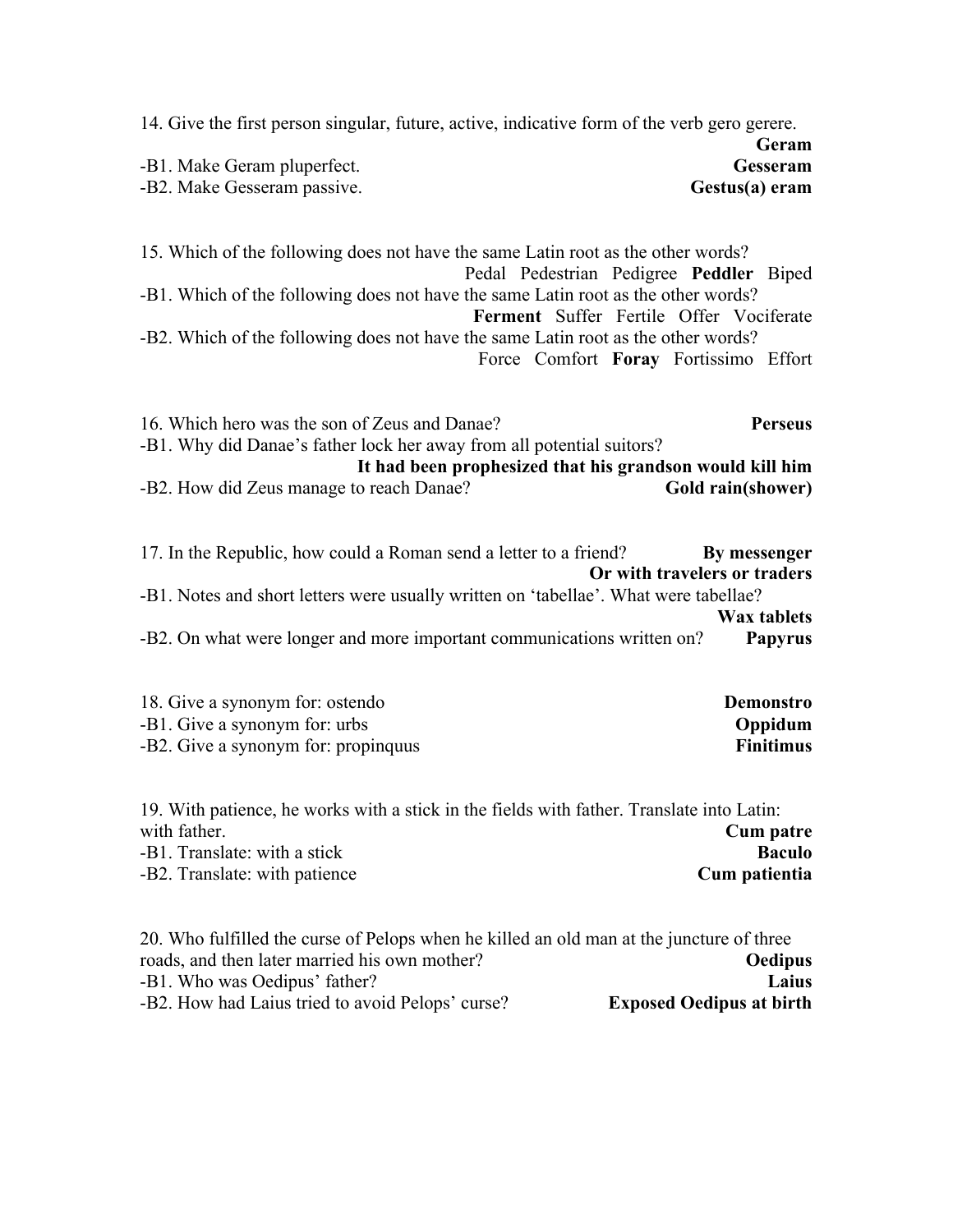## **Final Round Novice Level**

1. All Federal Reserve Notes are stamped with 'The United States of America.' If Romans had issued bills, what most likely would they have been stamped with? **SPQR** -Congratulations for getting the first question in this final round correct. For your achievement you have won 4 one dollar bills. *Hand out bills.* Actually I'm kidding, they are only the visual for this question. -B1. Translate into English the motto that is above the pyramid.

**He has approved our undertakings**

-B2. Give the Roman numeral for the year in which those bills were issued.

**MCMXCIX**

2. Originally terminating at Capua, it eventually connected Rome to the western port of Brundisium. What is this "Regina Viarum" called? **Via Appia** -B1. What was the name of the military road that ran along the west coast of Italy towards Gaul? **Via Aurelia** -B2. What was the name of the road that led northeast to Umbria? **Via Flaminia**

3. For what crime did Heracles perform his twelve labors? **Killing his wife and children** -B1. Who had sent him the madness which caused him to commit such a crime? **Hera** -B2. For whom did Heracles perform these twelve labors? **King Eurytheus**

4. Nihil, Nihil, Septem, might have been what the Romans would have called the action hero we so know as 007. Put this James Bond film title into Latin. Never say never again.

**Numquam dic numquam iterum**

|  |  | -B1. Translate from Latin this James Bond title: Cras numquam moritur |                            |  |
|--|--|-----------------------------------------------------------------------|----------------------------|--|
|  |  |                                                                       | <b>Tomorrow never dies</b> |  |

-B2. Put this James Bond title into Latin: Golden-Eye **Aureus Oculus** 

5. What is the use of the dative in this sentence? Villa propinqua mari mea est.

**With special adjectives** -B1. What is the use of the dative in this sentence? Servus dominae celeriter respondit. **Indirect object OR after intransitive verb** -B2. What is the use of the dative in this sentence? Mihi nomen est.

**Possession**

| 6. What hero was fated to die when a certain log burned? | Meleager                    |
|----------------------------------------------------------|-----------------------------|
| -B1. By whom was this log burned?                        | <b>His mother (Althaea)</b> |
| -B2. Why did she do this?                                | He had killed her brothers  |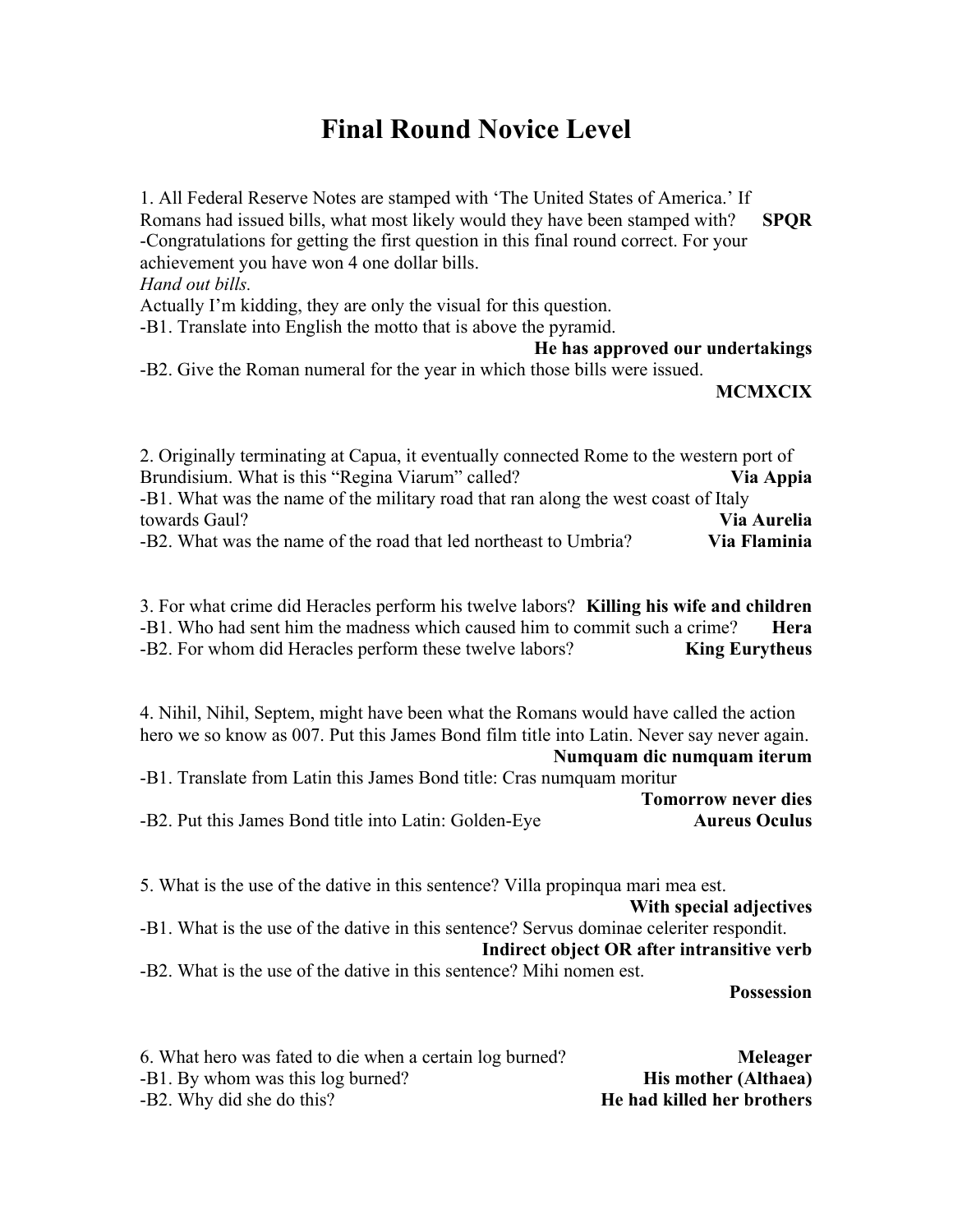7. Name the grandsons of Scipio Africanus who tried to help the poor by instituting land reform. **Tiberius & Gaius Gracchus**

-B1. What office did the Gracchi brothers hold while trying to secure their reforms?

#### **Tribune**

-B2. Which of the brothers set up a land comission in 133 BC to redistribute the ager publicus or public land? **Gaius**

8. If you think these questions stink, you can speak to me after the competition to ameliorate them yourselves. According to its Latin root, what does the word ameliorate mean? **To make better** -B1. Honestly, if your cupidity to write better questions is that great, then I say, "Do it

yourself!" According to it's Latin root, what does the word cupidity mean? **Desire** -B2. If it were up to me any student who answers incorrectly would be subject to corporal punishment. According to it's Latin root, what does the word corporal mean? **Bodily**

9. Translate 'her' into Latin from this sentence: The slave women fixed her hair. **Eius** -B1. Translate 'her' into Latin from this sentence: We will eat with her. **Ea** -B2. Translate 'her' into Latin from this sentence: She will eat her own food. **Suum**

10. Translate into Latin the following sentence: Today, the boys are not able to carry the heavy swords. **Hodie pueri graves(is) gladios portare non possunt** -B1. Translate into Latin the following sentence: Yesterday, the pretty girls were sitting near the cool river. **Heri puellae pulchrae ad frigidum flumen sedebant** -B2. Translate into Latin the following sentence: Tomorrow, the father will give a rose to the mother. **Cras pater matri rosam dabit**

11. Who became the constellation Ursa Major, after Zeus turned her into a Bear? **Callisto** -B1. Whose dog became the constellation Sirius? **Orion's** -B2. Whose crown became the constellation Corona? **Ariadne's**

12. What was the commission of ten men empowered to do in 451 BC? **Draw up a code of written laws** -B1. What were the members of this commision called? **Decemviri** -B2. Who was the only person to serve on the comission in 450 and 451? **Appius Claudius**

13. Define the following words: mons, mors, and mox **Mountain, death, soon** -B1. Define the following words: tum, dum, and cum **Then, while, with(when)** -B2. Define the following words: mens, mensa, mensis **Mind, table, month**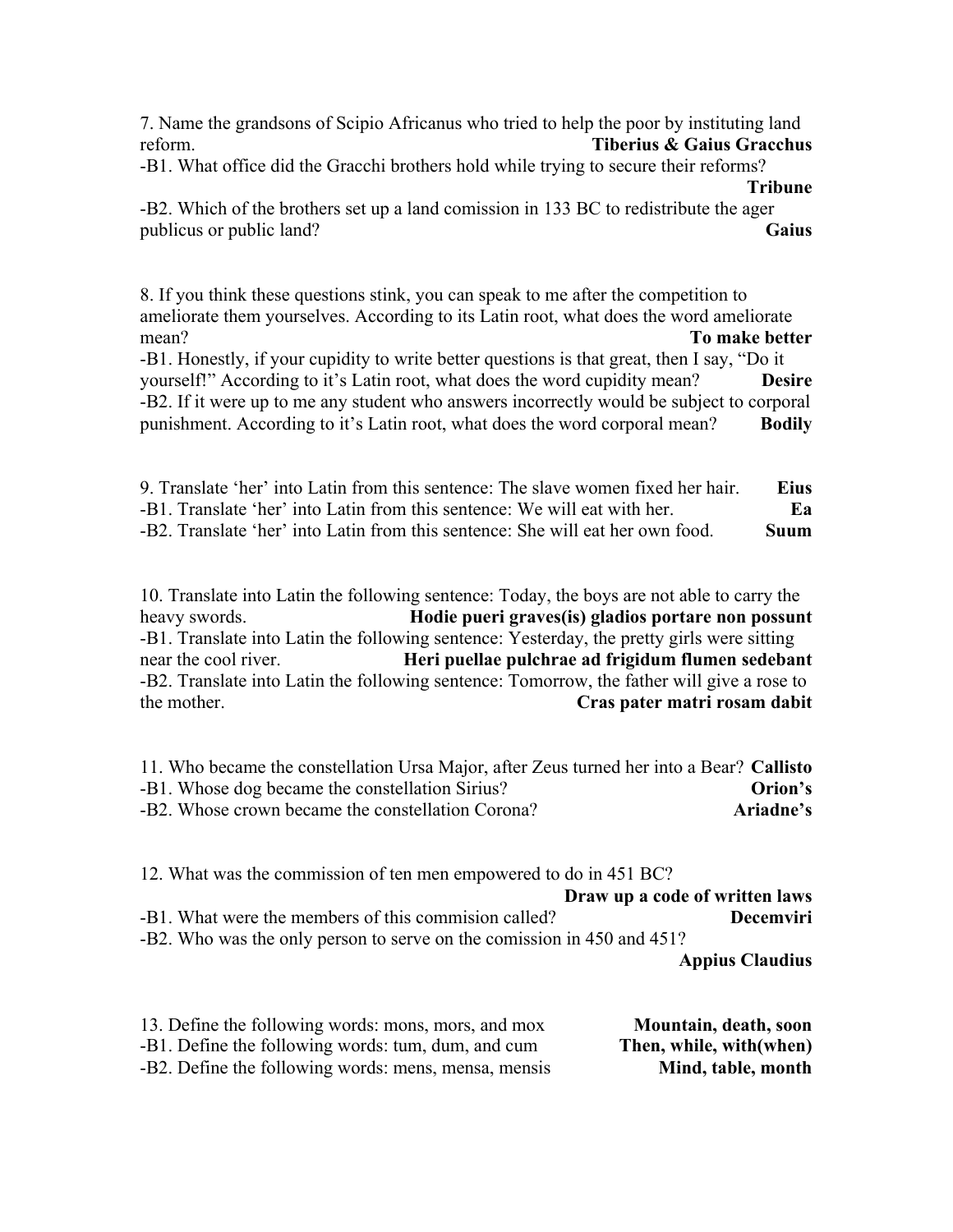14. What happened when Odysseus' men ate the lotus? **They forgot their home and comrades** -B1. What happened when Odysseus' men opened the sack given to them by Aeolus? **They were blown back to where they had been** -B2. Why did the last of Odysseus' men perish? **Ate the cattle of Helios**

| 15. Clamo is to clamor as audeo is to what?  | <b>Audacia</b> |
|----------------------------------------------|----------------|
| -B1. Dedo is to deditio as cupio is to what? | Cupiditas      |
| -B2. Doleo is to Dolor as specio to what?    | <b>Species</b> |

16. For what common purpose did Romans use 'tali' and 'tesserae'? **Gambling/Games** -B1. Gambling was forbidden in Rome except during what festival? **Saturnalia** -B2. What was celebrated at Saturnalia? **Sowing of the crops**

17. In what would a Roman store his clothing, jewelry, money, or papers for safe keeping? **Arca** -B1. In what room of the house was an 'arca' made like a strongbox, often chained to the floor? **Tablinum** -B2. What is the modern equivalent of an 'armaria'? **Cabinet/Chest of drawers**

18. I had such a hard time writing these questions, and it was so late at night that I thought I might be able to use something from my medicine cabinet to help stay awake. The first bottle I picked up had the abbreviation t.i.d.. What should I do with that particular prescription? **Take it three times a day** -B1. The next prescription had the abbreviation H.S. When should I take this?**At bedtime** -B2. The last prescription said that it was a placebo. What is that? **Contains no medicine**

19. Which Roman god of fertility and agriculture did the Greeks identify as Cronus?

|                                                       | <b>Saturn</b>       |
|-------------------------------------------------------|---------------------|
| -B1. Who was the wife of Saturn?                      | <b>Ops (or Lua)</b> |
| -B2. Which king of Latium was a descendant of Saturn? | Latinus             |

| <b>Caelum</b>                                                                 |
|-------------------------------------------------------------------------------|
| -B1. From what two Latin words do we derive the English word 'constellation'? |
| Cum & Stella                                                                  |
| <b>Unus &amp; Verto</b>                                                       |
|                                                                               |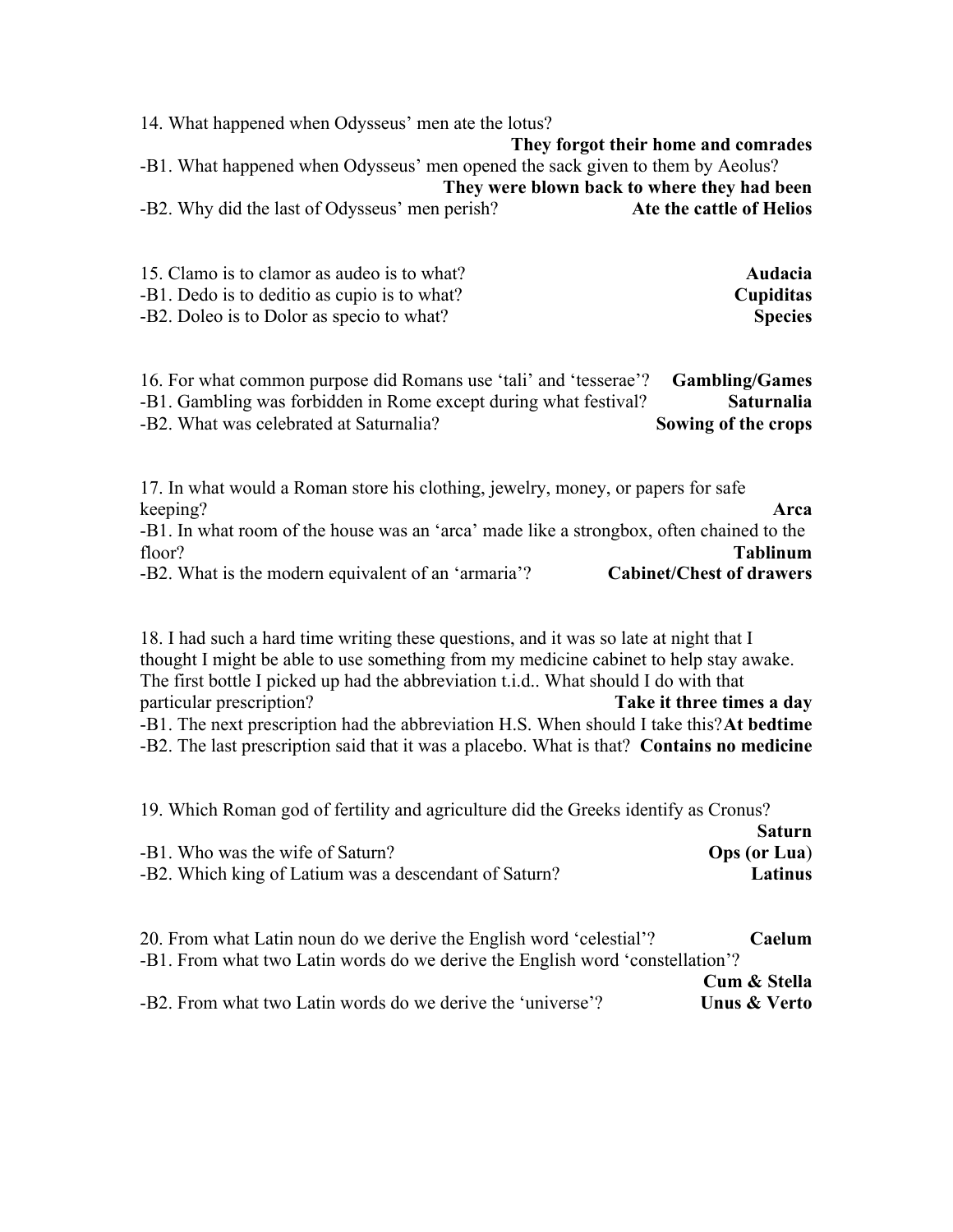## **Round 1 Lower Level**

1. What two Greeks tried to avoid the Trojan War by deception? **Odysseus & Achilles** -B1. Who uncovered the pretended madness of Odysseus? **Palamedes** -B2. Who discovered Achilles disguised as a girl? **Odysseus (& Diomedes)**

2. Who invaded Italy in 218 BC by crossing the Pyrenees and Alps? **Hannibal** -B1. Where was his first encounter with Roman troops? **Ticinus River** -B2. Ticinus river was only a skirmish. Where did Hannibal crush the armies of both the counsuls in December of 218? **Trebia**

3. You should listen to your parents when they tell you to study with the television off. I however don't listen very well and had the TV on while I was writing these questions. I found myself watching reality TV instead of working. The first show that was on was 'Big Brother'. What would the Romans likely have called this show if they could tune in to our broadcast? **Magnus Frater** -B1. I then flipped to MTV, where a new episode of 'True Life' was airing. What would the Romans have called that show? **Vita Vera** -B2. Bored with that I flipped to VH1 where there was Bret Michaels on his show 'Rock of Love'. What would the Romans have called that show? **Saxum Amoris**

4. Translate this sentence into English: Oportet nos multa dona ferre.

**It is right/proper/necessary for us to bring many gifts.** -B1. Translate this sentence into English: Decet senatorem honorare imperatorem.

**It is proper/fitting for the senate to honor the emperor/general.** -B2. Translate this sentence into English: Paenitet me irae.

**I regret/am sorry for/of my anger**.

| 5. Who became the ruler of Mycenae because he made the sun reverse its course across |                 |
|--------------------------------------------------------------------------------------|-----------------|
| the sky?                                                                             | <b>Atreus</b>   |
| -B1. With whose help did Atreus perform this miracle?                                | <b>Zeus</b>     |
| -B2. Who was Atreus' rival for the throne of Mycenae?                                | <b>Thyestes</b> |

6. What is the Latin adjective and its meaning at the root of the English word commodity? **Commodus- suitable, convenient** -B1. What is the Latin adjective and its meaning at the root of the English word, priority? **Prior- First** -B2. What is the Latin adjective and its meaning at the root of the English word, mollify? **Mollis- gentle**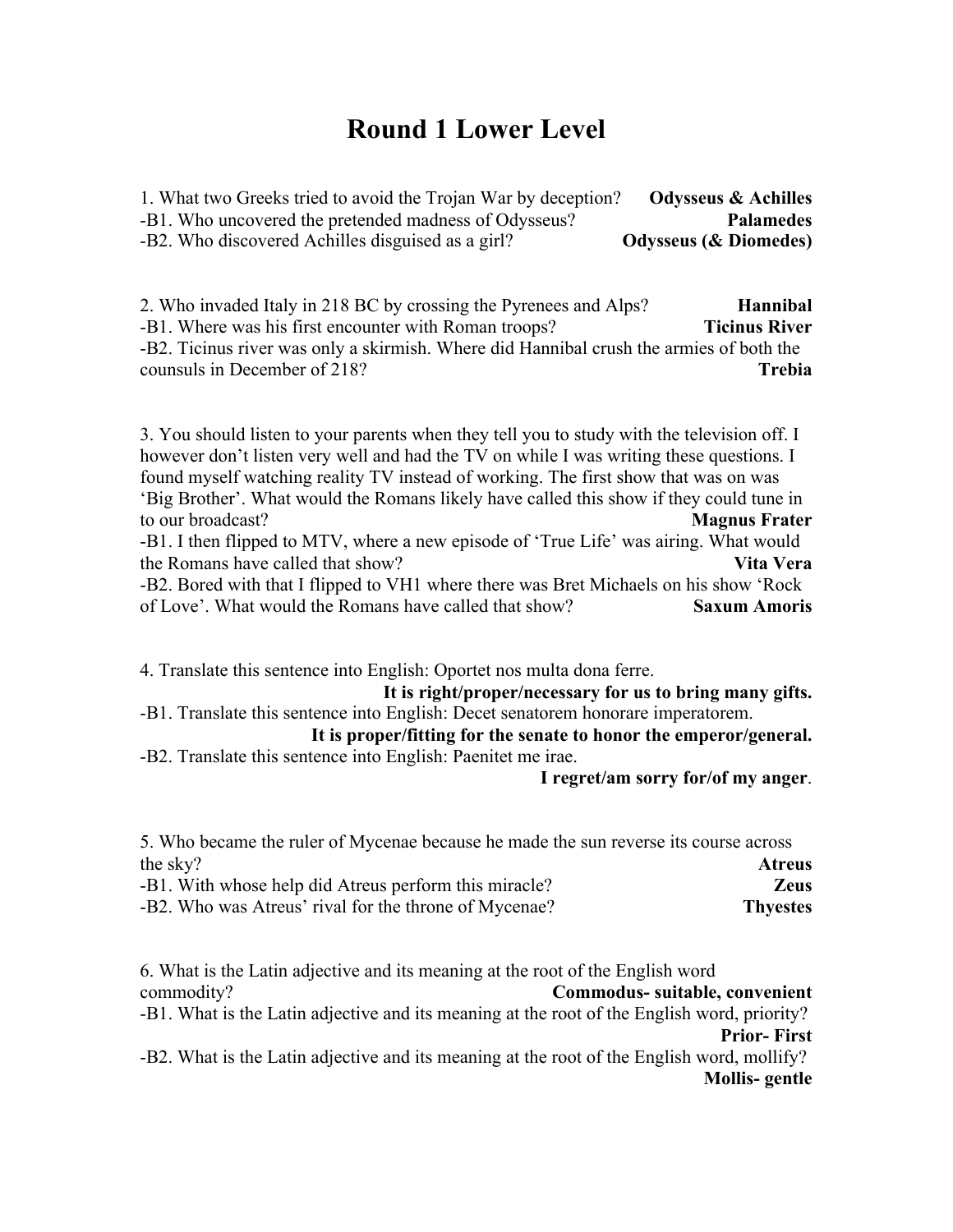| 7. Make the following plural and accusative: vetus exercitatus                                                                                                                                                                                    | veteres exercitatus                                    |
|---------------------------------------------------------------------------------------------------------------------------------------------------------------------------------------------------------------------------------------------------|--------------------------------------------------------|
| -B1. Make the following plural and ablative: communis murus                                                                                                                                                                                       | communibus muris                                       |
| -B2. Make the following singular and dative: altae arces                                                                                                                                                                                          | altae arci                                             |
| 8. Name the wise old centaur who tutored Achilles.                                                                                                                                                                                                | <b>Chiron</b>                                          |
| -B1. Who accidently wounded Chiron?                                                                                                                                                                                                               | <b>Heracles</b>                                        |
| -B2. To whom did Chiron give his immortality?                                                                                                                                                                                                     | <b>Prometheus</b>                                      |
| 9. What kind of gladiator was called a Tiro?<br>-B1. When was a gladiator given the title primus palus?<br>-B2. What was a gladiator given when he had won his freedom? Rudis (wooden sword)                                                      | <b>Novice</b><br>Proved he was the best in his class   |
| 10. Complete this analogy: manebat is to maneret as loquebatur is to what? Loqueretur<br>-B1. Complete this analogy: amaverunt is to amatae sint as auxerunt is to what?<br>-B2. Complete this analogy: cogo is to coegisset as audeo is to what? | <b>Auctae sint</b><br>Ausus (a) esset                  |
| 11. Who grieved so much after he accidently killed a stag, that he was changed into a<br>cypress tree?<br>-B1. Who transformed him?<br>-B2. Whom did Apollo transform into a hawk?                                                                | <b>Cyparissus</b><br><b>Apollo</b><br><b>Daedalion</b> |
| 12. Differentiate between ostendo and contendo.                                                                                                                                                                                                   | Ostendo-show, contendo- hasten                         |
| -B1. Differentiate between desum and praesum.                                                                                                                                                                                                     | Desum- to lack, praesum-be in-charge of                |
| -B2. Differentiate between deficio and praeficio.                                                                                                                                                                                                 | Deficio-fail, praeficio-put in charge                  |
| 13. Where does a 'saxiculous' plant grow?                                                                                                                                                                                                         | On rocks                                               |
| -B1. 'Sacerdotal' vestiments are worn by whom?                                                                                                                                                                                                    | <b>Priests</b>                                         |
| -B2. Who would perform 'saltations'?                                                                                                                                                                                                              | <b>Dancers</b>                                         |
| 14. Whom did the senate send to Spain in 77 BC to reinforce Quintus Caecilius Metellus?                                                                                                                                                           | <b>Pompey</b>                                          |
| -B1. Against whom were they fighting?                                                                                                                                                                                                             | <b>Sertorius</b>                                       |

-B2. How did Perperna help Pompey and Metellus? **Assassinated Sertorius**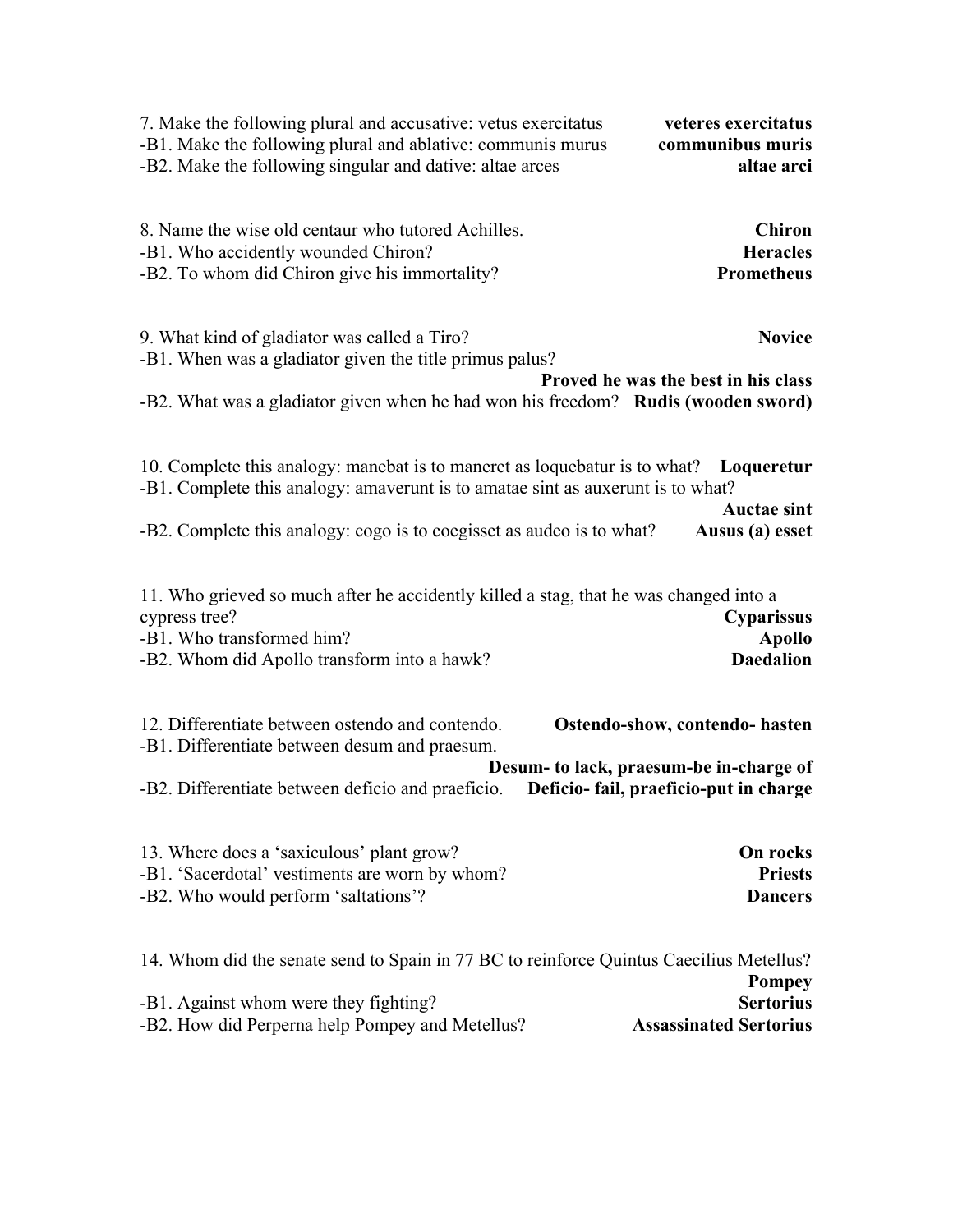| 15. Give an antonym for uterque. | <b>Neuter</b>   |
|----------------------------------|-----------------|
| -B1. Give an antonym for nihil.  | Omnia           |
| -B2. Give an antonym for prior.  | <b>Posterus</b> |

16. If a letter was too long for a tabellae or wax tablet, on what would it be written? **Papyrus (accept parchment)** -B1. What was the job of slaves called tabellarii? **Deliver letters** -B2. What name was given to the slaves who wrote a letter or message from dictation? **Librarii/Amanuenses**

| 17. What is the province of Rome lies to the Northwest of Latium, which contains the |                 |
|--------------------------------------------------------------------------------------|-----------------|
| cities of Veii and Tarquinii, and Lake Trasimene?                                    | Eturia.         |
| Hand out the visuals and allow them a few moments to look it over                    |                 |
| -B1. What is the name of the Province labeled N?                                     | <b>Umbria</b>   |
| -B2. Which letter labels the province of Bruttium?                                   | <b>Letter D</b> |

18. What is the Latin for the motto of the city of Chicago? In English it is 'A City in a Garden' **Urbs in horto** -B1. Translate this motto of the city of London: Domine, dirige nos. **Lord, direct us** -B2. Translate this motto of the city of Boston: sicut patribus, sit Deus nobis. **As with our fathers, my God be with us**

19. What use of the ablative is illustrated in this sentence? Liberi magnam speluncam maxima cura ingressi sunt. **Manner** Manner -B1. What use of the ablative is illustrated in this sentence? Milites spectatores ab templo ardenti prohibebant. **Separation** -B. What use of the ablative is illustrated in this sentence? Quis est vir quocum laboratis? **Accompaniment**

20. With whom did Athena contend to become the patron deity of Athens? **Poseidon** -B1. With whom did Poseidon contend to be the patron deity of Argos? **Hera** -B2. With whom did Poseidon contend to be the patron deity of Cornith? **Apollo/Helius**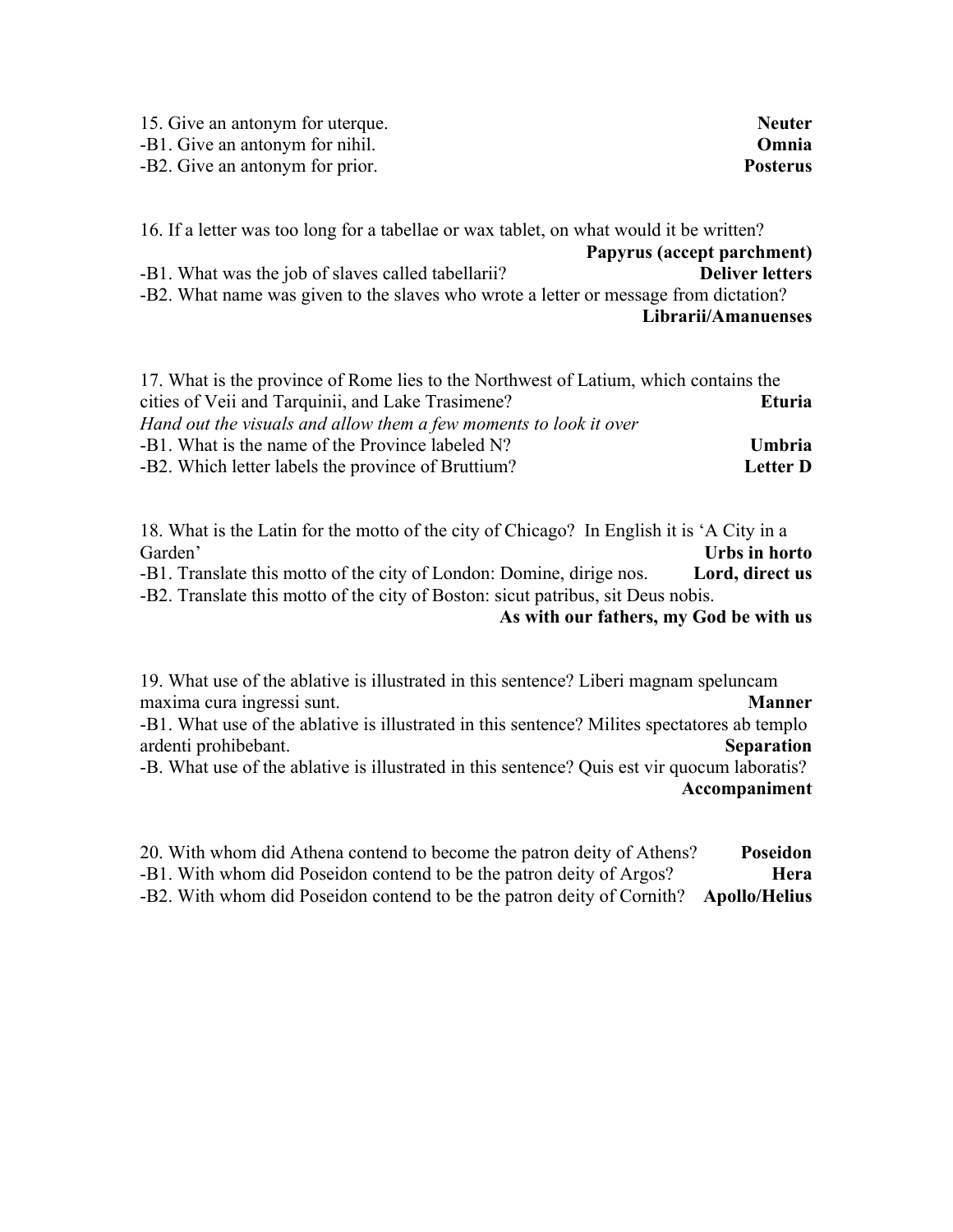## **Round 2 Lower Level**

| 1. The women of what island killed their husbands and all men on the island? | Lemnos          |
|------------------------------------------------------------------------------|-----------------|
| -B1. Who was the queen of Lemnos?                                            | <b>Hysipyle</b> |
| -B2. What hero became Hysipyle's lover?                                      | Jason           |
|                                                                              |                 |

2. The Circus Maximus lies between the Palatine and which other hill of Rome?**Aventine** *Hand out the visuals and allow them a few moments to look it over* -B1. Which letter labels the Capitoline Hill? **Letter G** -B2. Which hill of Rome is labeled with the letter C? **Esquiline**

3. Translate into English: Liber discipulis legendus est.

| The book must/has to be read by the students.              |  |                             |
|------------------------------------------------------------|--|-----------------------------|
| (Or) The students must/have to read the book.              |  |                             |
| -B1. What is the grammatical construction of legendus est? |  | <b>Passive Periphrastic</b> |
| -B2. What is the use of the dative with discipulis?        |  | Agent                       |

4. Give the first person singular, imperfect passive indicative of iungo iungere. **Iungebar** -B1. Now make iungebar, second person plural and perfect active. **Iunxistis** -B2. Now make iunxistis, third person singular and passive subjunctive. **Iunctus sit**

| 5. Differentiate between concilium and consilium. Concilium-meeting, consilium-plan |                          |
|-------------------------------------------------------------------------------------|--------------------------|
| -B1. Differentiate between paro and pareo.                                          | Paro-prepare, pareo-obey |
| -B2. Differentiate between moror and morior.                                        | Moror-delay, morior-die  |

6. Name the leaer of the Huns who invaded Gaul in AD 451. **Attila** -B1. Name the Roman general who defeated Attlia and his Huns in battle. **Aetius** -B2. Aetius was the de facto ruler of the western empire for what child emperor? **Valentinian III**

|                         | 7. What is the name of the two-headed dog that was the guard dog of the cattle of |
|-------------------------|-----------------------------------------------------------------------------------|
| <b>Orthus (Orthrus)</b> | Geryon?                                                                           |
| <b>Cerberus</b>         | -B1. Who is the three-headed dog who is the guardian of the underworld?           |
| Ladon                   | -B2. What snake is the guardian of the Golden Apples of the Hesperides?           |
|                         |                                                                                   |

| 8. What king of Troy did Apollo and Poseidon have to serve? | Laomedon        |
|-------------------------------------------------------------|-----------------|
| -B1. Which of Laomedon's daughters was to be sacrificed?    | <b>Hesione</b>  |
| -B2. Whom did Laomedon try to cheat after he saved Hesione? | <b>Heracles</b> |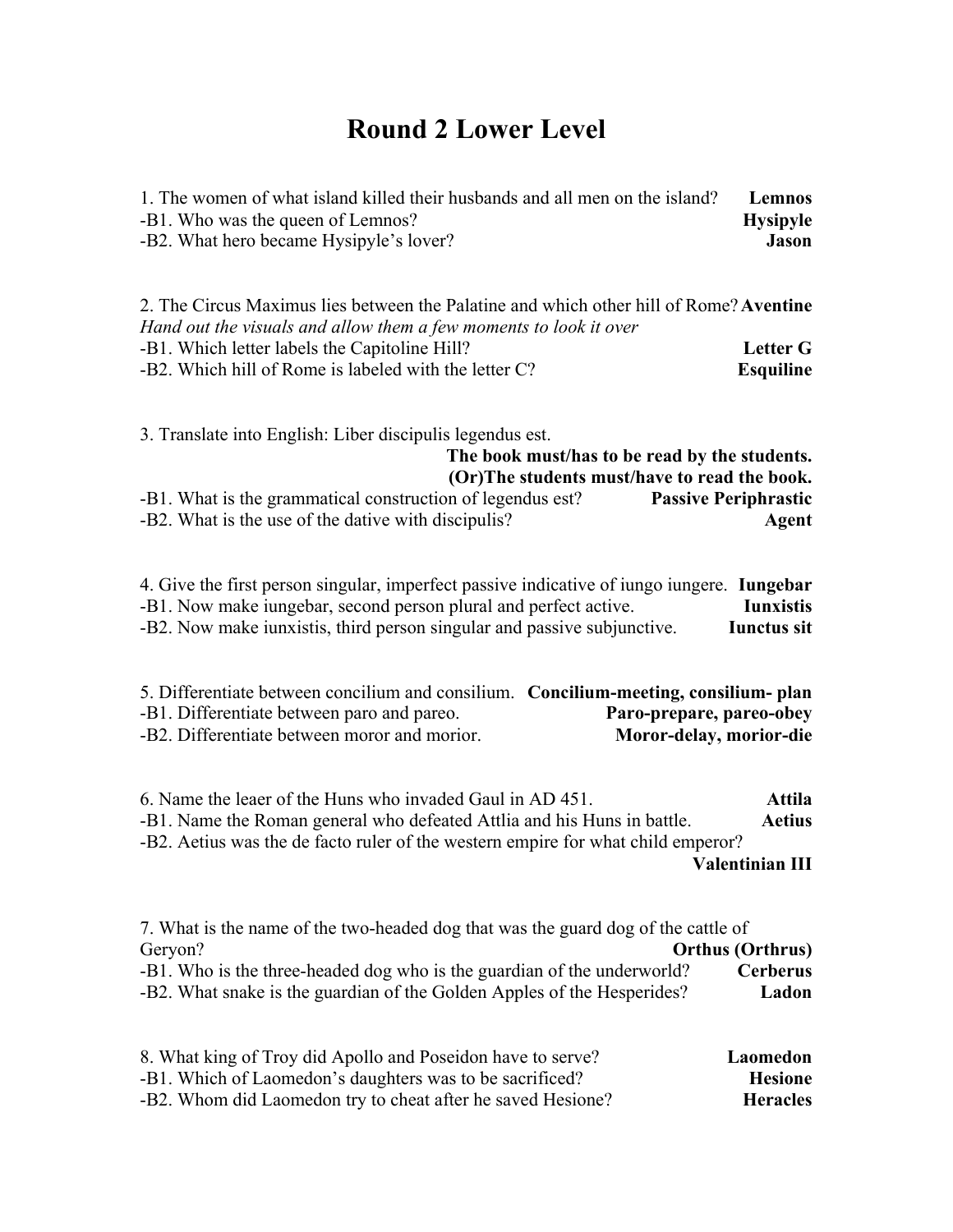9. Under what emperor did Rome cease to be the imperial residence and the administrative capital of the empire when it was replaced by four strategically located cities? **Diocletion**

-B1. In what city had Diocletion set up his court? **Nicomedia (In Bythynia)** 

-B2. Which member of the tetrarchy established himself at Milan, in command of Raetia, Italy, North Africa, and Spain? **Maximian**

10. Translate the participle in this sentence into Latin: He was reading a letter written by his son. **Scriptam (epistulam) or Scriptas (litteras)**

-B1. Translate the participle in this sentence into Latin: I saw the maid sitting in the garden. **Sedentem**

-B2. Translate the participle in this sentence into Latin: The emperor gave the letter to the messenger who was about to depart. **Discessuro**

11. Translate the following words of Caesar Augustus and tell when he said them. Acta est fabula. **The play is over- on his deathbed**

-B1. Translate the following phrase and tell why it is humorous: Ad Kalendas Graecas **On the Greek Kalends (Never)- Because the Greeks did not have a Kalends**

-B2. Translate the following phrase of Vergil and tell who it was describing: Dux femina facti **The leader of the deed, a woman- Dido**

12. What was the Latin term for an elementary school teacher? **Litterator** -B1. What was the Latin term for a secondary school teacher? **Grammaticus** -B2. Which two of the following disciplines were most likely not taught until after the

basic secondary level of education?

Music Geometry **Philosophy** Geography **Rhetoric** History Ethics Greek

13. Sol etiam oritur, may have been the title of this Earnest Hemmingway novel if he had been Roman, what does your English teacher call this book? **The Sun also Rises** -B1. If F. Scott Fitzgerald had been Roman, he may have called this book 'lenis est nox'? **Tender is the Night**

-B2. If John Steinbeck had been Roman, he may have called this book 'uvae furoris'? **Grapes of Wrath**

14. What is the use of the dative in this sentence? Caesar locum castris delegit. **Purpose** -B1. What is the use of the dative in this sentence? Caesar castra proxima monti posuit.

**Dative with special adjectives**

-B2. What is the use of the dative in this sentence? Caesari est in animo domum ire. **Dative of possession**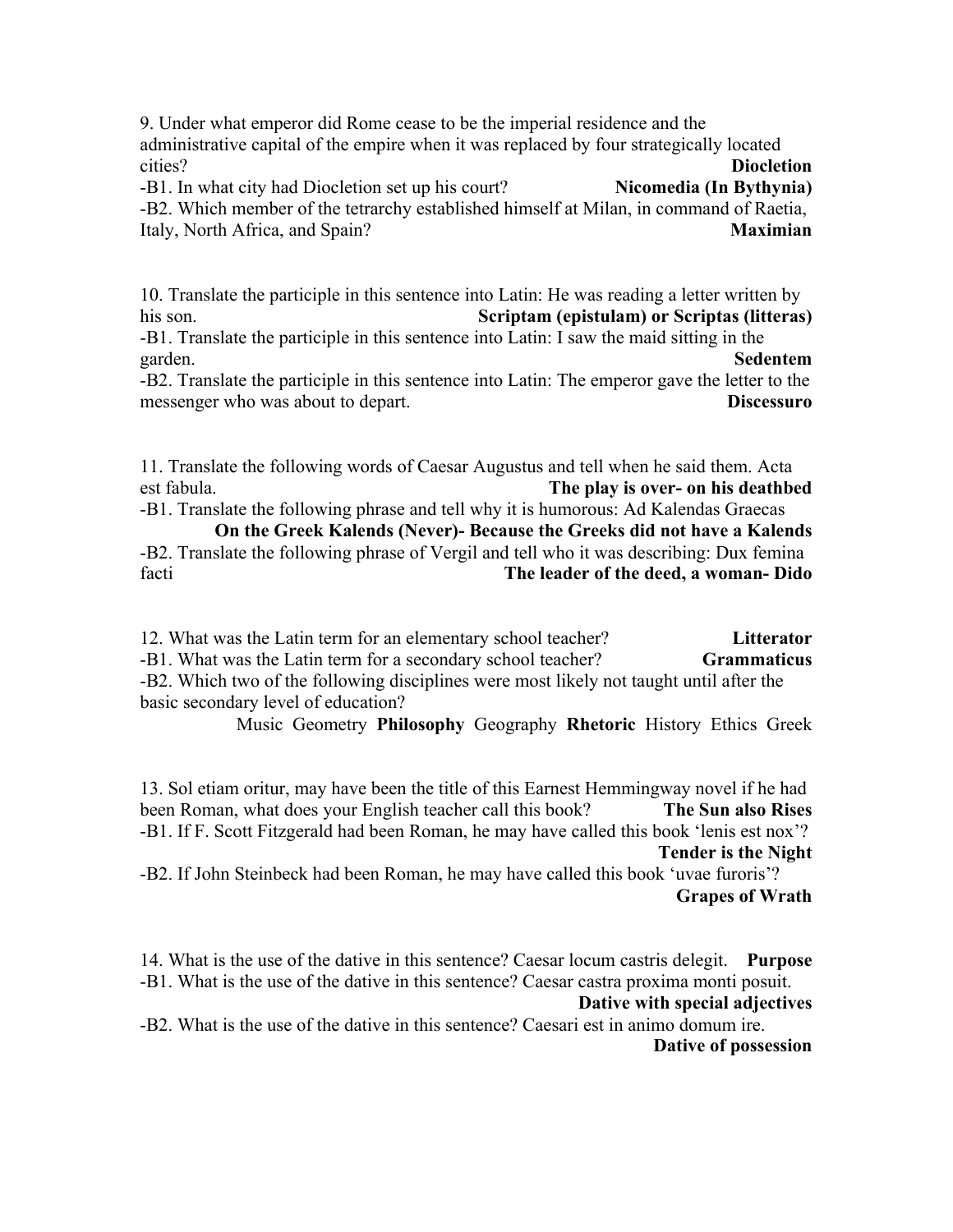| 15. What king, told that his daughter's husband would cause his death, made his |                 |
|---------------------------------------------------------------------------------|-----------------|
| daughter's suitors challenge him in a chariot race?                             | <b>Oenomaus</b> |
| -B1. Which suitor beat him?                                                     | <b>Pelops</b>   |
| -B2. Who betrayed him and caused his death?                                     | <b>Myrtilus</b> |

16. Which god was the father of Myrtilus from a union with Clytie, and the father of Autolycus from a union with his mother Chione? He is sometimes called Argeiphontes or Psychopompos. He with Aegipan returned Zeus' sinews to him when they were cut off and taken by Typhoeus; he also released Ares from the bronze jar he was being held in. He is often depicted as a young man wearing winged sandals and a broad-brimmed traveler's hat. **Hermes**

-B1. On the same day that Chione had bore Autolycus, she bore another son Philammon, who was the son of whom? **Apollo** 

-B2. Who had bound Ares in the bronze jar from which Hermes released him?

**Otus & Ephialtes**

| 17. Give the idiom for 'the world'.           | Orbis terrae (terrarum) |
|-----------------------------------------------|-------------------------|
| -B1. Give the idiom for 'to inform'           | certiorem facere        |
| -B2. Give the idiom for 'to pay the penalty'. | Poenam dare             |

| 18. What was an arbiter bibendi?                             |  | <b>Master of the Ceremonies (of the Drinking)</b> |
|--------------------------------------------------------------|--|---------------------------------------------------|
| -B1. At what event was an arbiter bibendi chosen?            |  | Comissatio/Compotatio                             |
| -B2. What was the main duty of the of Arbiter Bibendi?       |  | Determine strength of wine                        |
| (also to determine the rules for drinking and entertainment) |  |                                                   |

19. Which of the following words does not have the same Latin root as the others:

soliloquy loquacious eloquent **locomotion** circumlocution -B1. Which of the following words does not have the same Latin root as the others:

cement section **cistern** concise scissors -B2. Which of the following words does not have the same Latin root as the others:

endure duress dour obdurate **duration**

20. By adding the suffix –lent, meaning full of, to the Latin word for sleep, what English word do we make? **Somnolent** -B1. Do the same for 'full of body.' **Corpulent** -B2. Do the same for 'full of posion.' **Virulent**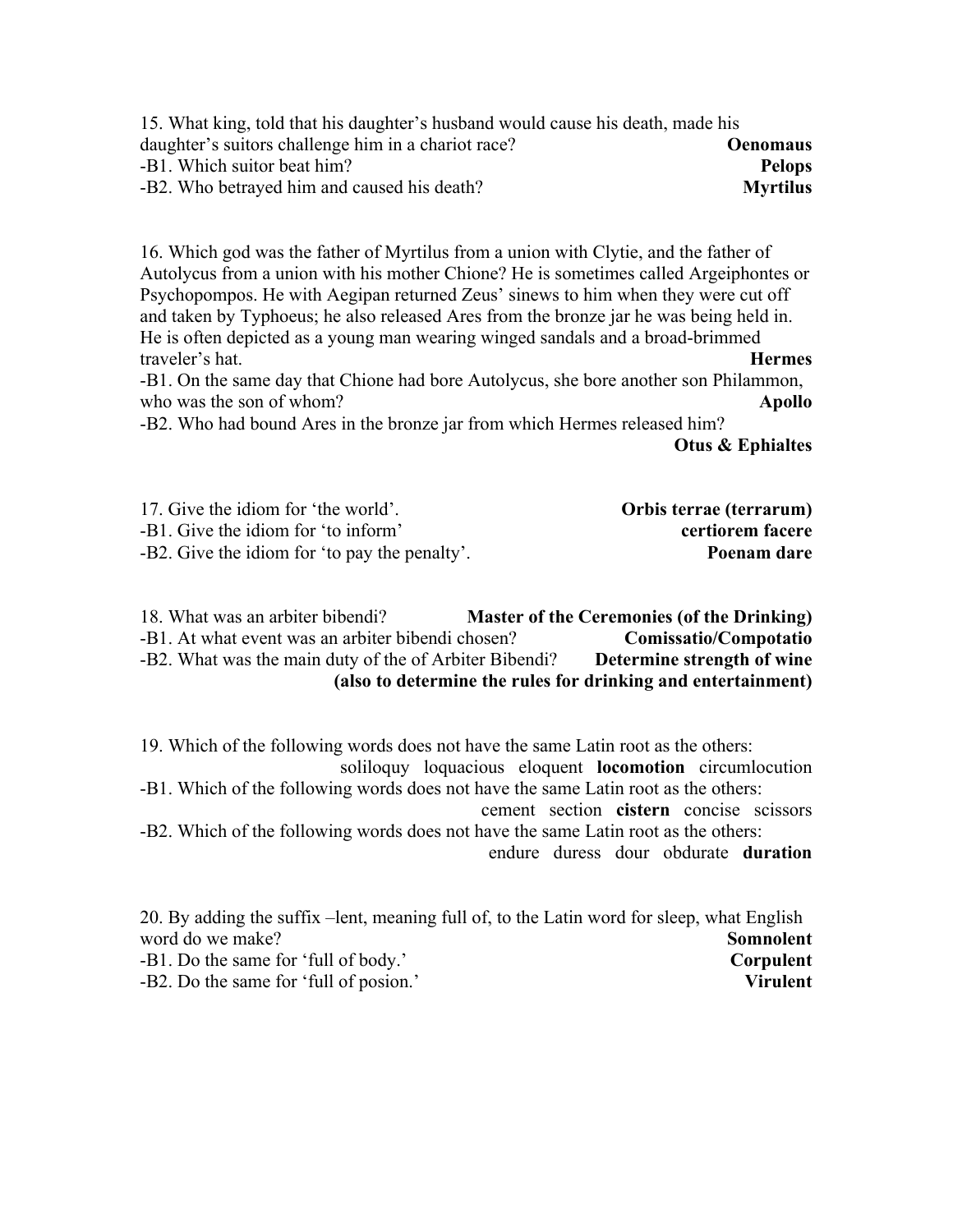## **Round 3 Lower Level**

1. What is the Latin root and its meaning from which derive 'jet'? **iacio iacere- throw** -B1. What is the Latin root and its meaning from which derive 'cognate'? **nascor nasci- be born** -B2. What is the Latin root and its meaning from which derive 'congress'? **gradior gradi- step, walk, go** 2. I, a king of Sipylus, appear as a ghost at the beginning of Seneca's *Thyestes*; I was born of Zeus and Pluto, a daughter of Cronus. One of my lesser known children's name is Broteas, however more well known are Niobe and Pelops. For slaughtering my son and

serving him to the gods, I am punished in the underworld by forever never being able to quench my thirst nor eat the fruit that is so tantalizingly close. Who am I? **Tantalus** *Hand out the visuals and allow them a few moments to look it over* -B1. Whose name should appear on the tree where the letter E is? **Thyestes** -B2. Whose name should appear on the tree where the letter I is? **Orestes**

3. What would a Roman be doing if his face was painted red and he was riding in a fourhorse chariot with a slave holding a crown over his head? **Celebrating a Triumph** -B1. What kind of tunic would this triumphal commander be wearing? **Toga Picta** -B2. What were the prerequisites for a triumph?

**To be a magistrate with Imperium & 5000 enemy dead**

4. Translate this sentence into English: Cum tempestas idonea sit, mox Brundisium ibimus. **Since the weather is suitable, we shall soon go to Brundisium**. -B1. Translate the dependent clause into Latin using an ablative absolute.

**Tempestate idonea**

-B2. Change the verb ibimus to navigavimus and translate the cum clause into Latin. **Cum tempestas idonea esset**

| 5. Whom did Iphigenia exspect to marry at Aulis? | <b>Achilles</b>             |
|--------------------------------------------------|-----------------------------|
| -B1. Where was Iphigenia taken by Artemis?       | <b>Land of the Taurians</b> |
| -B2. Who rules the Taurians?                     | Thoas                       |

6. Which of the Flavian emperors was openly hostile to the Senate and preferred to be addressed as Dominus et Deus? **Domitian** -B1. Which of the Julio-Claudian emperors did the sour and distrustful Domitian respect and imitate? **Tiberius**

-B2. What office did Domitian assume for life in order to pack the Senate with equestrians? **Censor**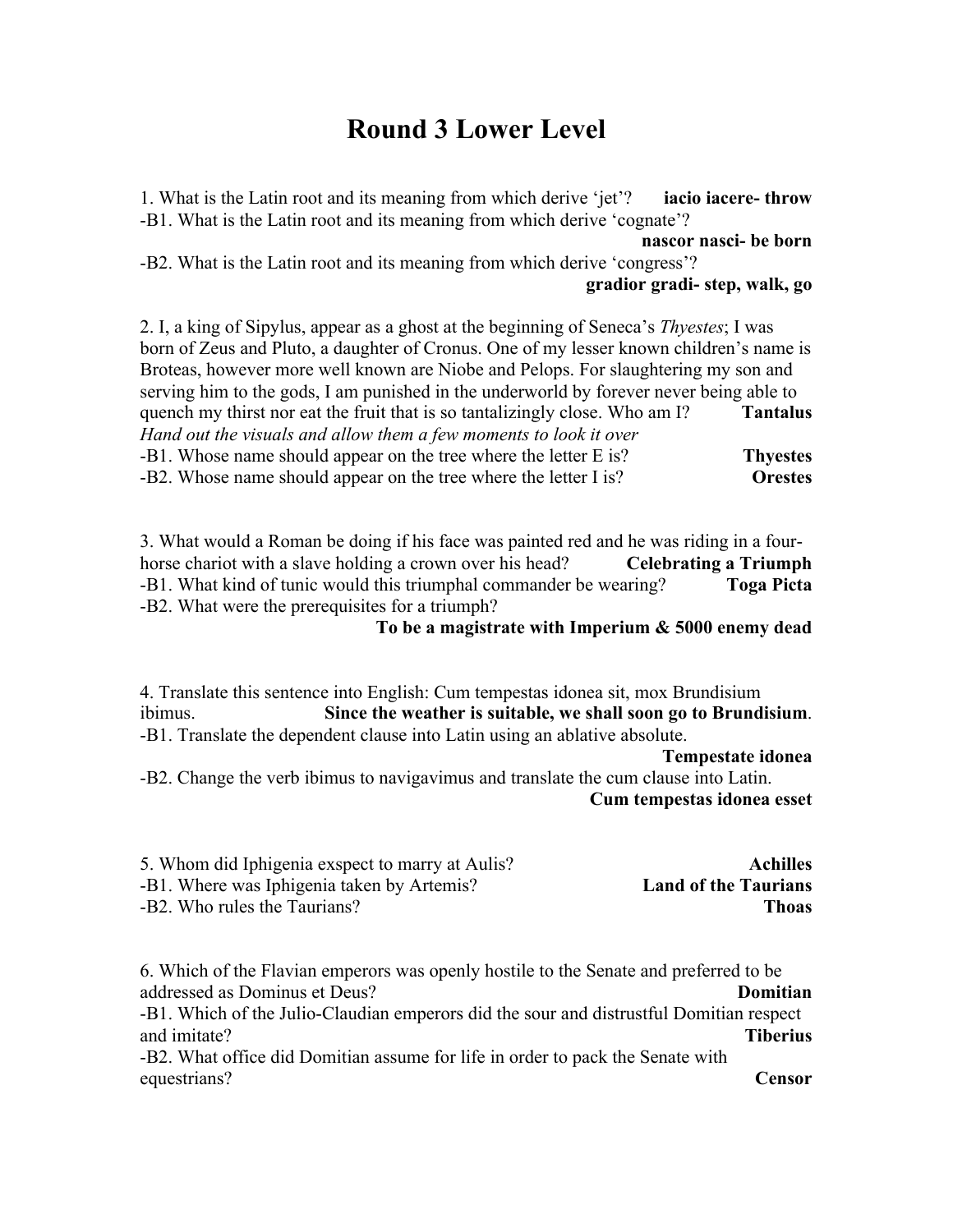| 7. Who was known as Kore at Eleusis?                           | Persephone        |
|----------------------------------------------------------------|-------------------|
| -B1. What nymph witnessed the abduction of Persephone?         | Cyane             |
| -B2. Who told that Persephone had eaten the pomegranate seeds? | <b>Ascalaphus</b> |

8. Identify the use of the genitive in this sentence. Milites imperiti navigandi erant. **Genitive with special adjectives** -B1. Identify the use of the genitive in this sentence. Horum fortissimi sunt Belgae. **Partitive (Genitive of the whole)** -B2. Identify the use of the genitive in this sentence. Helvetii erant magnae virtutis. **Description**

| 9. What is the perfect active infinitive of velle?       | <b>Voluisse</b> |
|----------------------------------------------------------|-----------------|
| -B1. What is the future active infinitive of ire?        | Iturus esse     |
| -B2. What is the perfect passive infinitive of of ferre? | Latus esse      |

| 10. When Hector challenges the Greeks to a one-on-one duel, what warrior is selected? |               |
|---------------------------------------------------------------------------------------|---------------|
| <b>Ajax Telamon (the Greater)</b>                                                     |               |
| -B1. Why does this duel end in a draw?<br>They run out of daylight                    |               |
| -B2. What do both sides do during the ensuing truce?                                  | Bury the dead |

11. Who was elected tribune of the people in 123 BC? **Gaius Gracchus** -B1. How did Gaius change the courts which handled provincial corruption and extortion? **Juries to consist of only Equites** -B2. Because the attempt to establish the poor on public land in Italy had caused so many problems, Gaius determined to establish a colony overseas called Iunonia. Where was this colony located? **Carthage**

12. What part of the Roman army was organized into alae? **Cavalry/Equites/Equitatus** -B1. Who commanded the cavarly wings? **Praefectii/Prefects** -B2. Contrast the shields used by the cavalry with those of the infantry.

**Cavalry-Clipeus, small round shields Infantry- Scutum, Large rectangular shields**

| 13. Give a synonym for mando.     | Impero, iubeo |
|-----------------------------------|---------------|
| -B1. Give a synonym for litus.    | <b>Ripa</b>   |
| -B2. Give a synonym for permitto. | Patior        |

| 14. Translate idomatically: prima luce    |
|-------------------------------------------|
| -B1. Translate idomatically: solis occasu |
| -B2. Translate idomatically: multo die    |

14. Translate idomatically: prima luce **at sunrise(daybreak)**  $at$  sunset(dusk) late in the day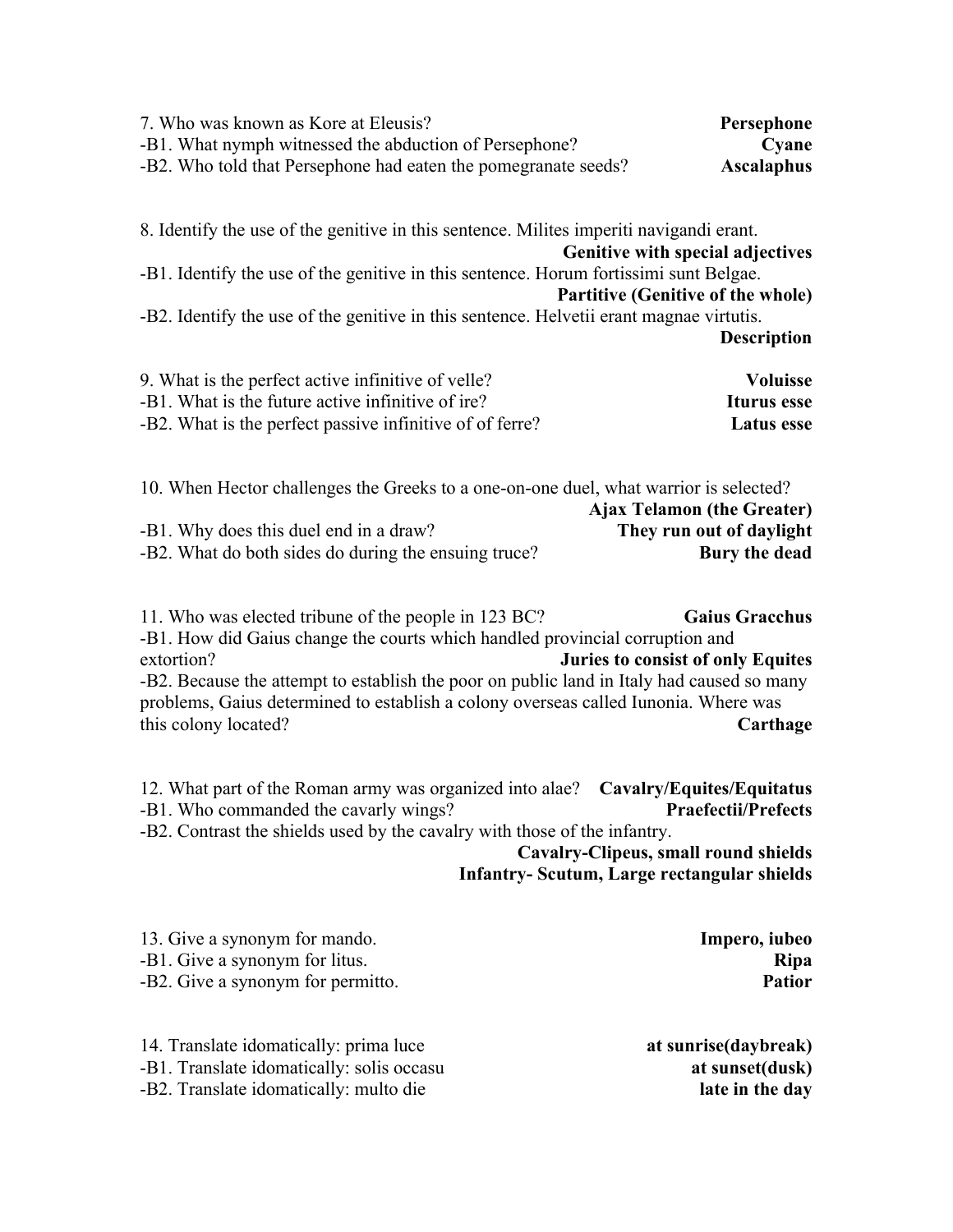15. What is the title of this Disney Film? Nivea Alba et septem homunculi

#### **Snow White and the Seven Dwarves**

-B1. Give two names of the dwarves in Latin.

-B2. Give two more.

### **Laetus, Medicus, Iratus, Stultus, Otiosus, Somniosus, qui sternuit**

16. Translate the infinitive in this sentence: Everyone knew that the ambassador was being summoned. **Arcessi/vocari**

-B1. Translate the infinitive in this sentence: I hope that she will come with us.

#### **Venturam esse**

-B2. Translate the infinitive in this sentence: We believed that the boy had been saved.

### **Servatum esse**

17. Which of the priests in Rome might be called the "Holy Leapers"? **Salii** -B1. Which of the priests in Rome might be called the "Sacred Heralds"? **Fetiales** -B2. What was the job of the prietsly college known as the Quindecimviri Sacris Facundis? **Care of the Sibylline Books (or supervision of foreign cults)**

18. On a perscription you may see the abbreviation a.c.. What is the Latin and English for that abbreviation? **Ante Cibum- before meals(food)**

-B1. What is the Latin and English for the following abbreviation? c.v.

**Curriculum Vitae- Resume**

-B2. What is the Latin and English for the following abbreviation? a.v. **Annos vixit- he lived (so many) years**

19. What derivative of mos is an adjective meaning 'sullenly melancholy, gloomy, illhumored?' **Morose**

-B1. What derivative of verus is a verb meaning 'to declare in a positive manner'? **Aver** -B2. What derivative of sequor is a noun meaning 'a literary work complete in itself but continuing a story line?' **Sequel**

20. This goddess had the epithets Promachus, Ergane, and Tritogeneia; she presided over the trial of Orestes and gave the bridle to Bellerophon with which he tamed Pegasus. She turned Perdix into a partridge after he was thrown from the acropolis and she hid Erichthonius in a chest which she then gave to Cecrops' daughters. Who was this daughter of Zeus and Metis? **Athena (accept Minerva before reading Zeus)** -B1. Whom did Athena kill for his crime of raping Cassandra in her temple at Troy? **Ajax son of Oileus (the lesser)**

-B2. Erichthonius was mentioned above, which god attepmted to violate Athena and whose semen fell to ground causing Erichthonius to be born? **Hephaestus**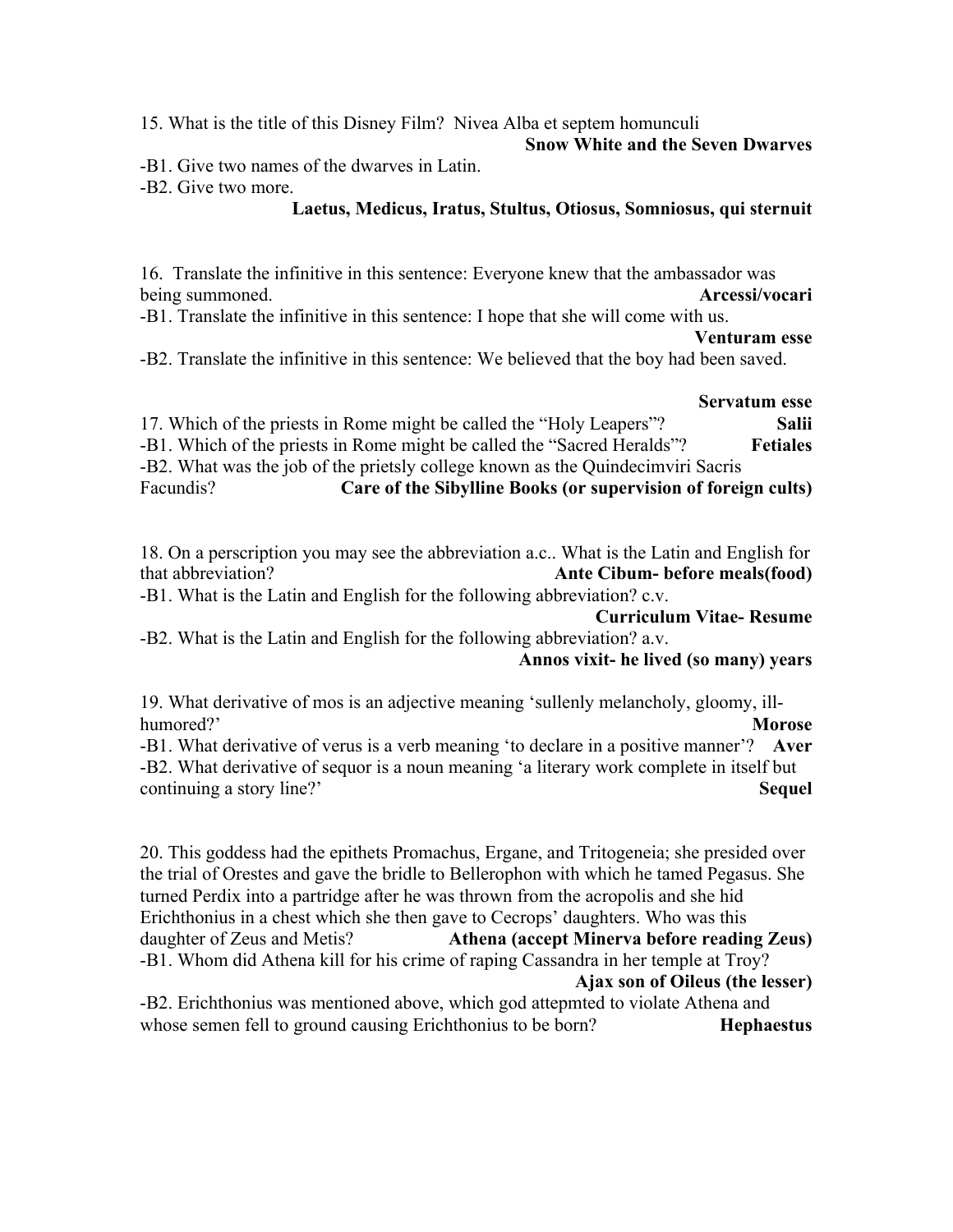## **Final Round Lower Level**

1. It is said that in the year 33 BC there were at-least 170 of these being operated in Rome, later there were as many as 800. They were public in the sense that they were open to all citizens who could pay the small fee. These places often offered exercise grounds, gymnastic apparatus, game courts and rooms for reading in-addition to their main function? **Balnea/Thermae** -B1. What did the Romans call the dressing room, which was usually unheated and furnished with benches and often times compartments for clothes? **Apodyterium** -B2. What did Romans the call the hot room used for a sweat bath? **Laconium**

2. Who killed her brother and betrayed her father because of a promise of marriage?

|                                   | <b>Neuea</b>                                 |
|-----------------------------------|----------------------------------------------|
| -B1. Name the father and brother. | Aeetes & Absyrtus                            |
| -B2. Who married Jason and Medea? | <b>Queen Arete (queen of the Phaeacians)</b> |

**Medea**

3. Using a deponent verb, say in Latin: Cincinnatus returned home.

|                                                                            | Cincinnatus domum regressus est |
|----------------------------------------------------------------------------|---------------------------------|
| -B1. Using a deponent verb, say in Latin: We had followed the men to Rome. |                                 |
|                                                                            | Viros Romam secuti eramus       |
| -B2. Using a deponent verb, say in Latin: I promise you nothing.           | Polliceor tibi nihil            |

4. What mythological lumberjack hurled his ax against an oak tree sacred to Ceres?

**Erysichthon** -B1. What spewed forth from each gash of his ax? **Blood from the Dryad who inhabited the tree**

-B2. How was Erysichthon punished? **Cursed with insatiable hunger and ate himself**

5. In what year did the Italian allies revolt against Roman rule as a result of being denied full citizenship? **90 or 91 BC**

-B1. Name the tribune who was assassinated in that same year for trying to secure full enfranchisement for the Italian allies? **Marcus Livius Drusus the Younger** -B2. Name two of the Italian tribes which revolted.

**Vestini, Picentes, Marrucini, Fretani, Marsi, Paeligni, Samnites, Hirpini, Lucanians**

6. Nihil nihil septem makes another appearance in these Certamen finals. What might the Romans have called the following James Bond film? You Only Live Twice

**Vivis solum bis** -B1. Now try this one: The Spy Who Loved Me **Speculator qui amavit me** -B2. Now try this one: The World is not Enough **Orbis terrae(Mundus) non est satis**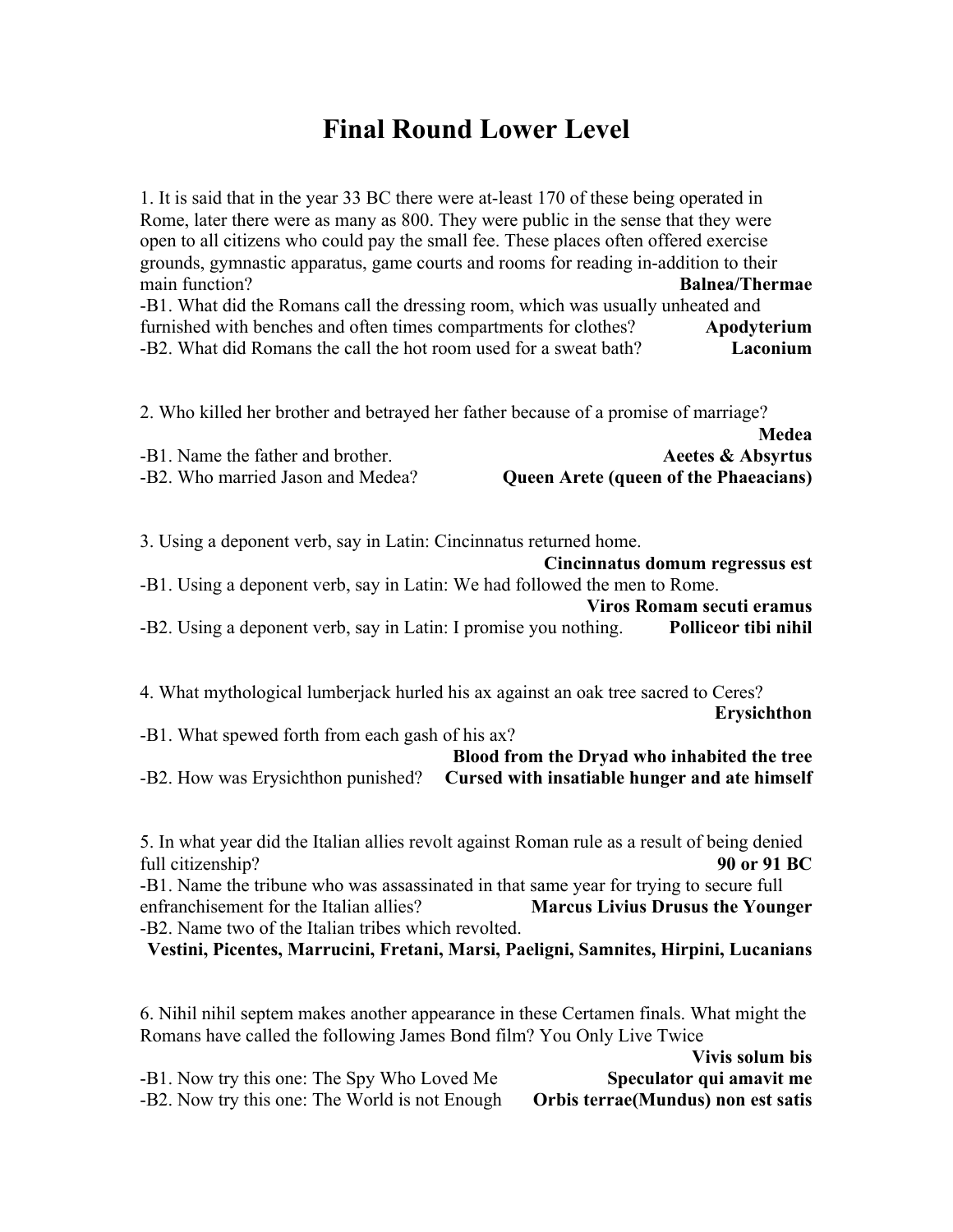| 7. Who was the stepfather of Heracles?                    | Amphitryon       |
|-----------------------------------------------------------|------------------|
| -B1. Which of his teachers did Heracles kill with a Lyre? | Linus            |
| -B2. Who taught Heracles to wrestle?                      | <b>Autolycus</b> |

8. What is the Latin verb and its meaning from which 'exquisite' is derived? **Quaero quaerere-seek** -B1. What is the Latin verb and its meaning from which 'precision' is derived? **Caedo caedere-kill, cut** -B2. What is the Latin verb and its meaning from which 'infringe' is derived? **Frango frangere- break**

| 9. Who umpired the musical contest between Pan and Apollo?                          | <b>Timolus</b> |
|-------------------------------------------------------------------------------------|----------------|
| -B1. Who objected to Timolus' decision?                                             | <b>Midas</b>   |
| -B2. What punishment did Midas receive for his disagreement with Timolus' decision? |                |
| He was given donkey ears                                                            |                |

10. Identify the use of the subjunctive in this sentence: Scio cur lacrimaveris. **Indirect Question** -B1. Identify the use of the subjunctive in this sentence: Rogo te domi maneas. **Indirect Command (Volitive Noun Clause)** -B2. Identify the use of the subjunctive in this sentence: Dimisit nuntios qui nuntium

dicerent. **Relative Clause of Purpose**

11. He ruled the empire from 41-54 AD, his first wife was Messalina but then married his niece, he was the first emperor to be claimed a god after Augustus, and took part in the invasion of Britain in 43 AD. Who was this sickly emperor who is said to have st-ststuttered?

|                                                                   | <b>Claudius</b> |
|-------------------------------------------------------------------|-----------------|
| Hand out the visuals and allow them a few moments to look it over |                 |
| -B1. Which letter labels the bust of Claudius?                    |                 |
| -B2. Who is the emperor labeled A?                                | <b>Augustus</b> |

12. Translate this motto of New Foundland: Haec tibi dona fero **I bear these gifts to you** -B1. Now translate this motto of Panama: pro mundi beneficio

**For the benefit of the world** -B2. Now translate this motto of Maryland: Crescite et multiplicamini

**Increase and multipy**

**Claudius**

13. Who supervised the work of the domestic slaves in a household? **Mater Familias** -B1. What rights did the domestic slaves have? **None- They were property** -B2. How did Roman law portect slaves?

**From being put to death without good reason**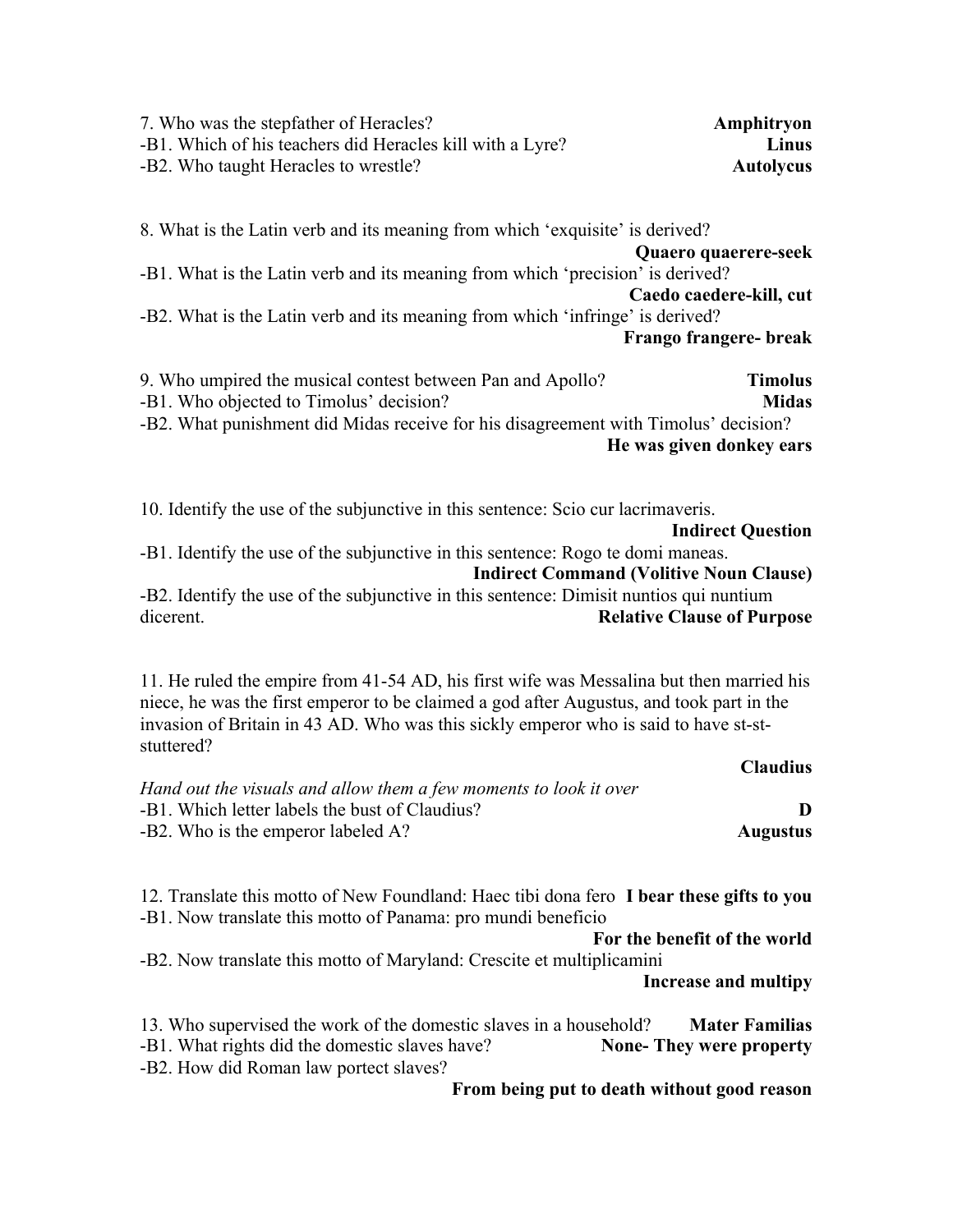14. Translate this sentence into English: Servus petet qui ianuam pulset.

**The slave will ask who is knocking at the door.**

-B1. Translate into English: Cum divitissimus sis, tamen te non amo.

**Although you are very rich, (nevertheless) I do not like you.** -B2. Translate into English: Mea verba vobis audienda sunt.

**You must hear my words. (My words must be listened to by you)**

| 15. Give an antonym for pervenio.  | Proficiscor, discedo |
|------------------------------------|----------------------|
| -B1. Give an antonym for citerior. | <b>Ulterior</b>      |
| -B2. Give an antonym for iam.      | Nondum               |

| 16. Give the third person plural, future passive indicative of reficio reficere. Reficientur |               |
|----------------------------------------------------------------------------------------------|---------------|
| -B1. Make reficientur pluperfect.                                                            | refecti erant |
| -B2. Now make refecti erant, active and subjunctive                                          | refecissent   |

17. Which of the following words does not belong because of its meaning?

Astrum stella **nimbus** sidus -B1. Which of the following words does not belong because of its meaning?

**Controversia** exitium interitus pernicies -B2. Which of the following words does not belong because of its meaning?

Institutum **ingenium** consuetudo mos

| 18. What Roman opponent was defeated at Thermopylae and Magnesia? | Antiochus                  |
|-------------------------------------------------------------------|----------------------------|
| -B1. Who was defeated by the Romans at Cynoscephalae?             | <b>Philip V of Macedon</b> |
| -B2. Who was defeated at Chaeronea and Orchomenus?                | <b>Mithridates</b>         |

19. What name for a flower is derived because of its original use from the Latin word meaning "to wash"? **Lavender**

-B1. What foam caused by soap and water comes from the same Latin word? **Lather** -B2. What melted rock from a volcano is also related to the same Latin word? **Lava**

20. This goddess is said to be the mother of Priapus from a union with Dionysus, the mother of Eryx from a union with Poseidon, the mother of Deimus, Phobus, and Harmonia from a union with Ares, and the mother of Hermaphroditus from a union with Hermes. Who is this Olympian goddess? **Aphrodite** -B1. Hesiod claims that Aphrodite was born from the severed genitals of Uranus as they floated through the sea. But according to Homer, Aphrodite is the daughter of Zeus and which Oceanid? **Dione Dione Dione Dione Dione Dione Dione Dione Dione Dione Dione Dione Dione Dione Dione Dione Dione Dione Dione Dione Dione Dione Dione Dione Dione Dione** 

-B2. Myrrha's mother claimed that her daughter was more beautiful than Aphrodite herself. Aphorodite then caused Myrrha to fall in love with and seduce her own father. Who was the resulting offspring of this union? **Adonis**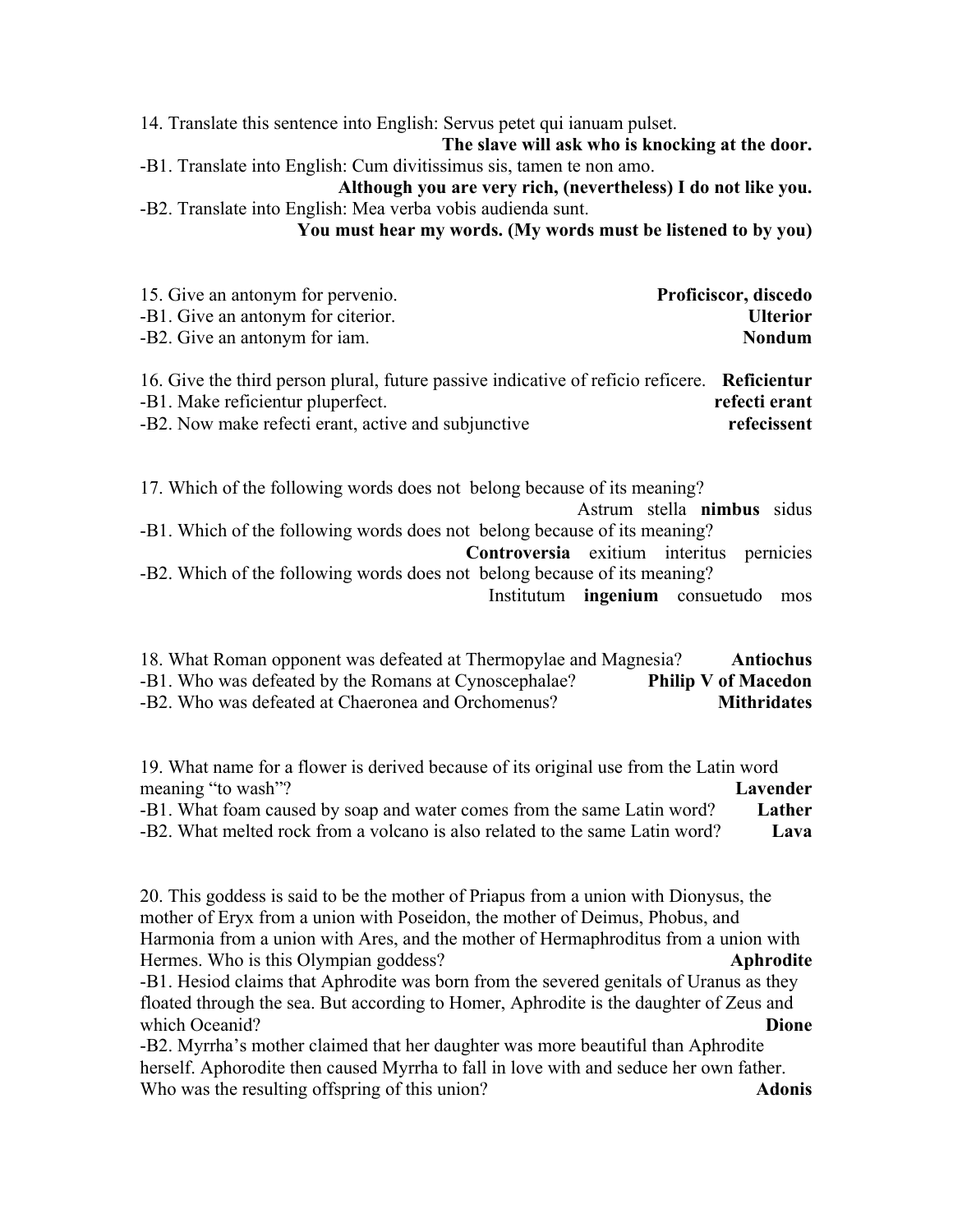## **Round 1 Upper Level**

1. In my procrastination to write these questions I found myself watching a lot of TV. I then pretended to be a Roman and started calling the shows by their Latin name instead. What would you call the TV show that I, pretending to be a Roman, called Scutum? **The Shield** -B1. When I can't sleep at night I love to watch the show Iron Chef, what would the Romans have called this show? **Ferreus Coquus** -B2. Usually after Iron Chef I try to find something more entertaining like an episode of MTV's My Sweet Sixteen. If I was still pretending to be Roman what would I call it? **Meus (a) Dulcis Sedecim Meum Dulce Sedecim**

| 2. Which Roman province lies on the western side of the Adriatic Sea, and contains the |                 |
|----------------------------------------------------------------------------------------|-----------------|
| cities of Cannae and Venusia?                                                          | Apulia          |
| Hand out the visuals and allow them a few moments to look it over                      |                 |
| -B1. What Roman province is labeled with letter P?                                     | Ligurgia        |
| -B2. Which letter labels the Roman province of Calabria?                               | <b>Letter E</b> |

3. Which of the following words does not share the same Latin root as the other words? Complete Expletive Supply **Imply** Compliment

-B1. Which of the following words does not share the same Latin root as the other words? Frail Fragment **Franchise** Fraction Infringe -B2. Which of the following words does not share the same Latin root as the other words? Train **Traffic** Tract Trail Treat

4. Who established the province of Syria in his settlement of the East after the defeat of Mithridates? **Pompey**

-B1. When Pompey returned to Rome, he made two requests of the Senate. Name one. **Land for his veterans; Ratification of his settlement of the East**

-B2. With whom did Pompey ally himself politically in order to get his demands satisfied?

#### **Julius Caesar & M. Licinius Crassus**

5. What type of expression is Anchisiades? **Patronymic** -B1. Another peculiarity in poetry is the replacing of the ablative place where with the locative. How would "in Africa" be expressed by poetic license? **Africae** -B2. Poets also used the accusative of place to which, for countries and large islands. What whould be the translation of the poetical Phoenicen? **To Phoenicia**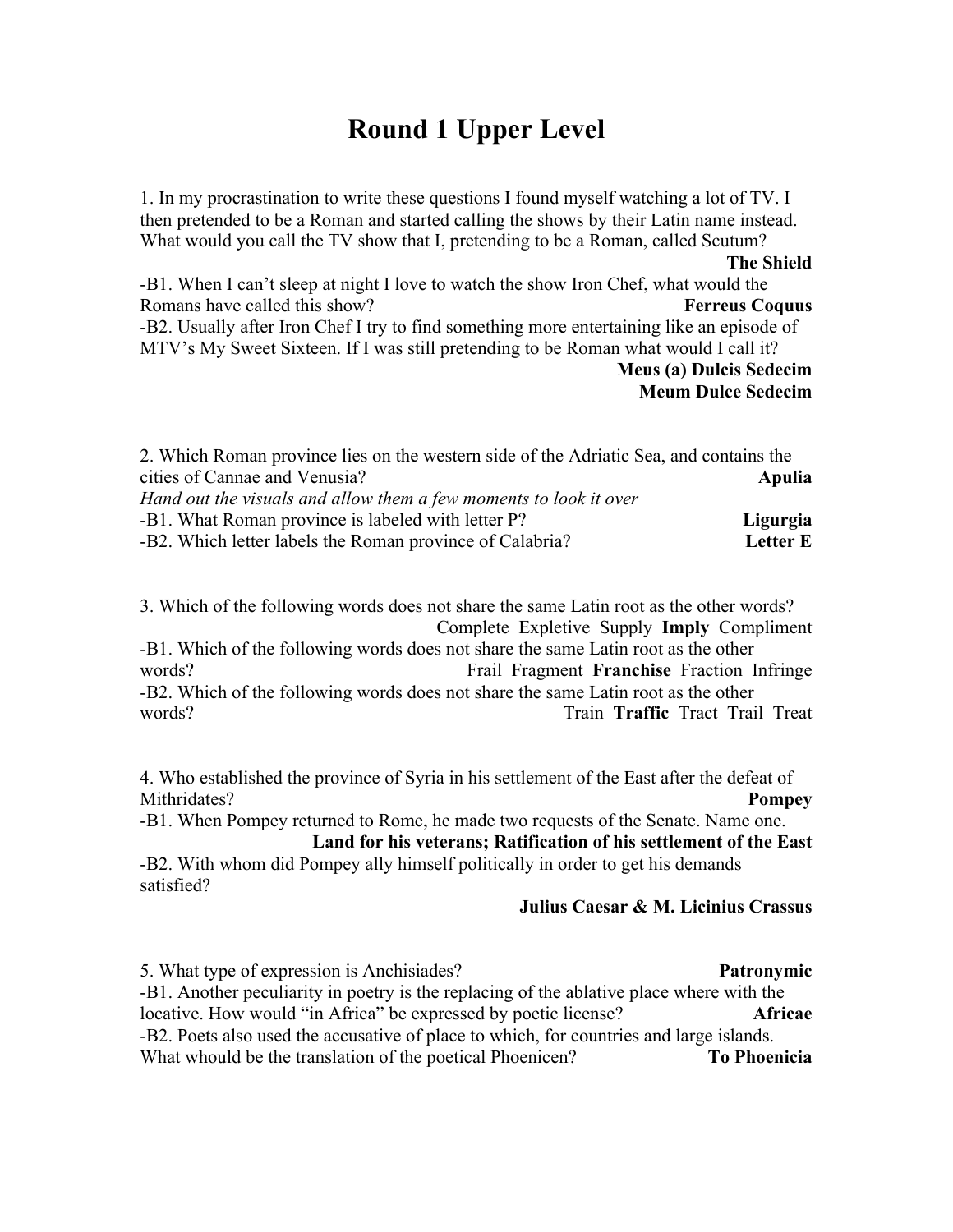| 6. After I have read the following passage twice respond to the question in Latin.<br>"Infandum, regina, iubes renovare dolorem<br>Troianas ut opes et lamentabile regnum<br>Eruerint Danai, quaeque ipse miserrima vidi<br>Et quorum pars magna fui."                                                                                                                                            |  |
|---------------------------------------------------------------------------------------------------------------------------------------------------------------------------------------------------------------------------------------------------------------------------------------------------------------------------------------------------------------------------------------------------|--|
| Quis loquitur?<br>Aeneas<br>-B1. Quis est regina?<br>Dido<br>-B2. In quo libro Aeneidis Aeneas Didonem illis verbis adloquiturne?<br>Duo                                                                                                                                                                                                                                                          |  |
| 7. What kind of ancient 'book' would have been called a volumen?<br><b>Papyrus Roll</b><br>-B1. Papyrus was made from a plant which grew in Egypt. From what was parchment,<br>another ancient writing material made?<br>Sheep/Goat skin<br>-B2. An author might write the first draft on a cera. What was a cera?<br>Wax tablet                                                                  |  |
| 8. Who was the father of the winged Zeetes and Calais?<br><b>Boreas</b><br>-B1. Who killed Zetes and Calais?<br><b>Heracles</b><br>-B2. What grudge did Heracles hold against the winged brothers?<br>Zeetes and Calais persuaded the Argonauts to abandoned Heracles on Mysia                                                                                                                    |  |
| 9. In whose writings is the story of Androclus and the lion told?<br><b>Aulus Gellius</b><br>-B1. What is the title of his collection of short essays and stories?<br><b>Noctes Atticae</b><br>-B2. Why is it called such?<br>Written during winter nights in Attica/Athens                                                                                                                       |  |
| 10. What case is used with the adjective 'idoneus'?<br><b>Dative</b><br>-B1. What case is used with the adjective 'peritus'?<br>Genitive<br>-B2. What case is used with the adjective 'fretus'?<br><b>Ablative</b>                                                                                                                                                                                |  |
| 11. Who bore on the same day, two sons fathered by different gods?<br><b>Chione</b><br>-B1. Which god was the father of Autoclycus?<br><b>Hermes/Mercury</b><br>-B1. Which god was the father of Philamnon?<br><b>Apollo</b>                                                                                                                                                                      |  |
| 12. What is the English translation of the motto of Oregon? In Latin it reads: alis volat<br>She flies with her own wings<br>propriis.<br>-B1. What is the English translation of this territorial motto of Minnesota? Civilitas<br>successit barbarum<br><b>Civilization succeeds barbarism</b><br>-B2. Give the Latin for this motto of Ohio: An empire within an empire<br>Imperium in imperio |  |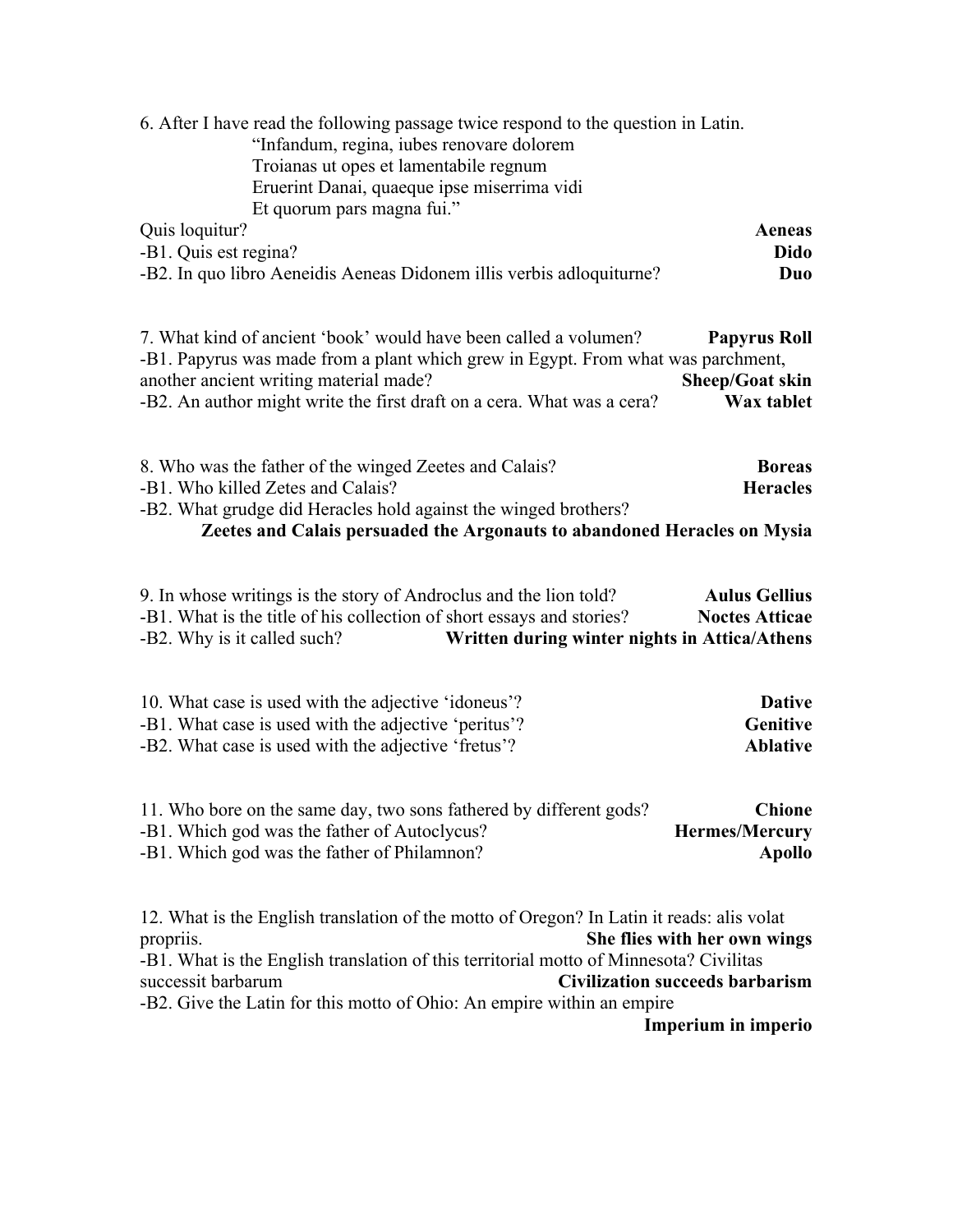13. Which two bosom companions, one the king of the Lapiths, and the other the king of Athens, both made a vow to both marry daughters of Zeus?

| -B1. Who did they try to kidnap for Theseus?  | Helen       |
|-----------------------------------------------|-------------|
| -B2. Who di they try to kidnap for Peirthous? | Peresephone |

**Theseus & Peirthous**  $Peresephone$ 

14. What figure of speech is illustrated in this line from Vergil's Aeneid? et, si fata deum, si mens non laeva fuisset

- -B1. Give another.
- -B2. Give another.

### **Anaphora (si, si), Litotes (non laeva), Zeugma (laeva used twice but differently)**

15. Against what charge did Cicero successfully defend his client in Pro Caelio? **Murder** -B1. Against what charge did Cicero successfully defend his client in Pro Munera? **Election Bribery** -B2. Against what charge did Cicero successfully defend his client in Pro Cluentio? **Posioning his stepfather**

16. Translate into English: responsi recti careo. **I do not have the right answer. I am lacking the proper response.** -B1. What case and what is the usage of responsi recti? **Genitive with a verb of lacking** -B2. What is the use of the genitive in this sentence? Obliviscere, Catilina, caedis atque incendiorum. **Genitive with verbs of forgetting**

| 17. Translate this phrase into Latin: by writing | Scribendo         |
|--------------------------------------------------|-------------------|
| -B1. Now this phrase: by writing books           | Libris scribendis |
| -B2. Now this phrase: to Cicero asking           | Ciceroni roganti  |

18. What derivative of fido, fidere is an adjective meaning "lacking self-confidence"?

**Diffident** -B1. What derivative of murus is a verb meaning "to confine one within or behind walls"? **Immure**

-B2. What derivative of venio, venire is a noun meaning "a binding agreement or compact"? **Convenant**

19. Name the ruler of Buthrotum in Epirus who gave Aeneas and his followers advice for their journey to Italy. **Helenus**

-B1. What city does buthrotum resemble? **Troy** -B2. According to Helenus, how will Aeneas recognize the place where he should settle?

**Where he found a white sow suckling 30 white piglets**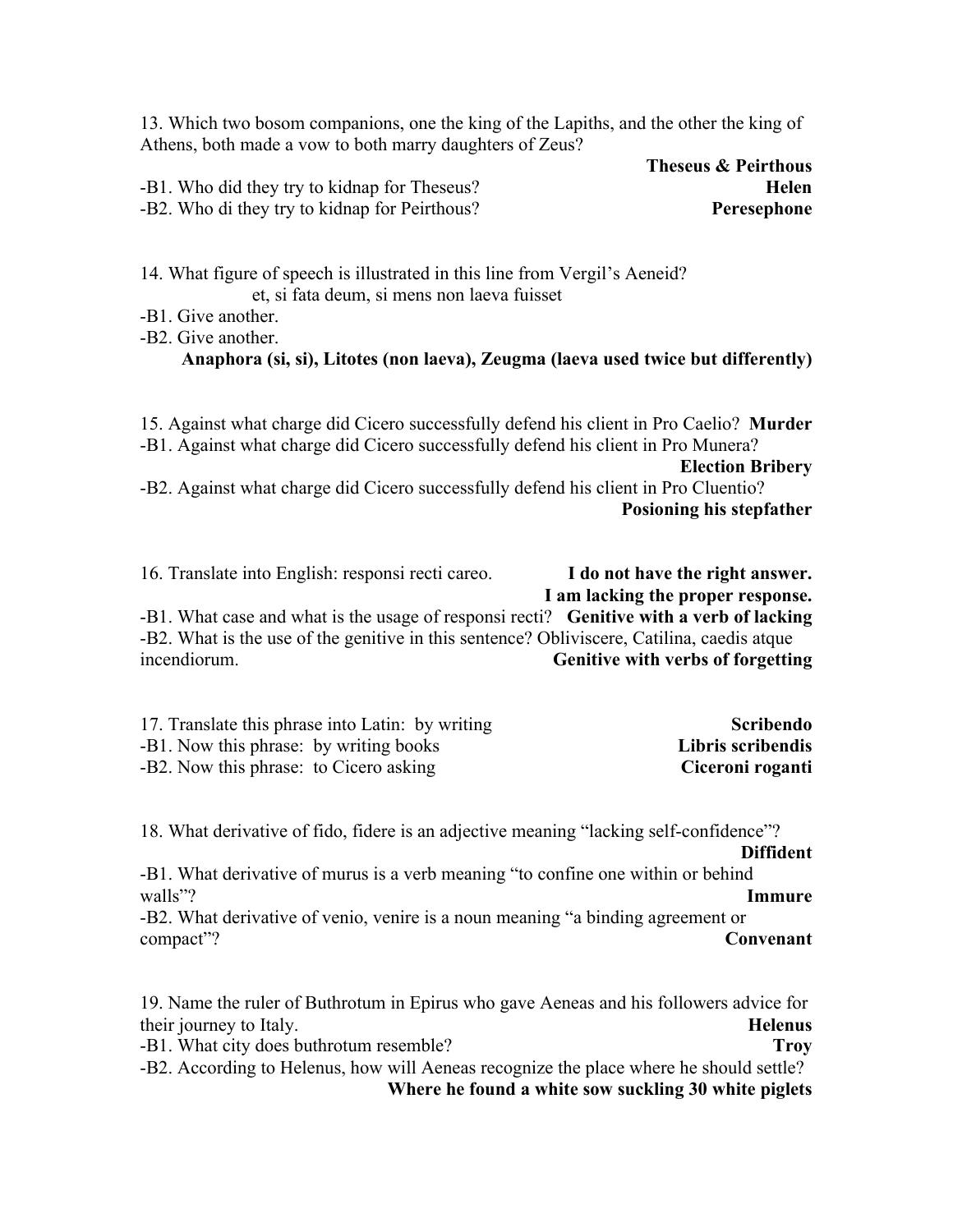20. Which of the Five Good Emperors was the last emperor to convene a comitia in order to pass legislation? to pass legislation?

-B1. Under which of the Five Good Emperors was Roman civil law codified and edited? **Hadrian**

-B2. Which of the Five Good Emperors named not only his immediate successor but also two successors one generation ahead? **Hadrian**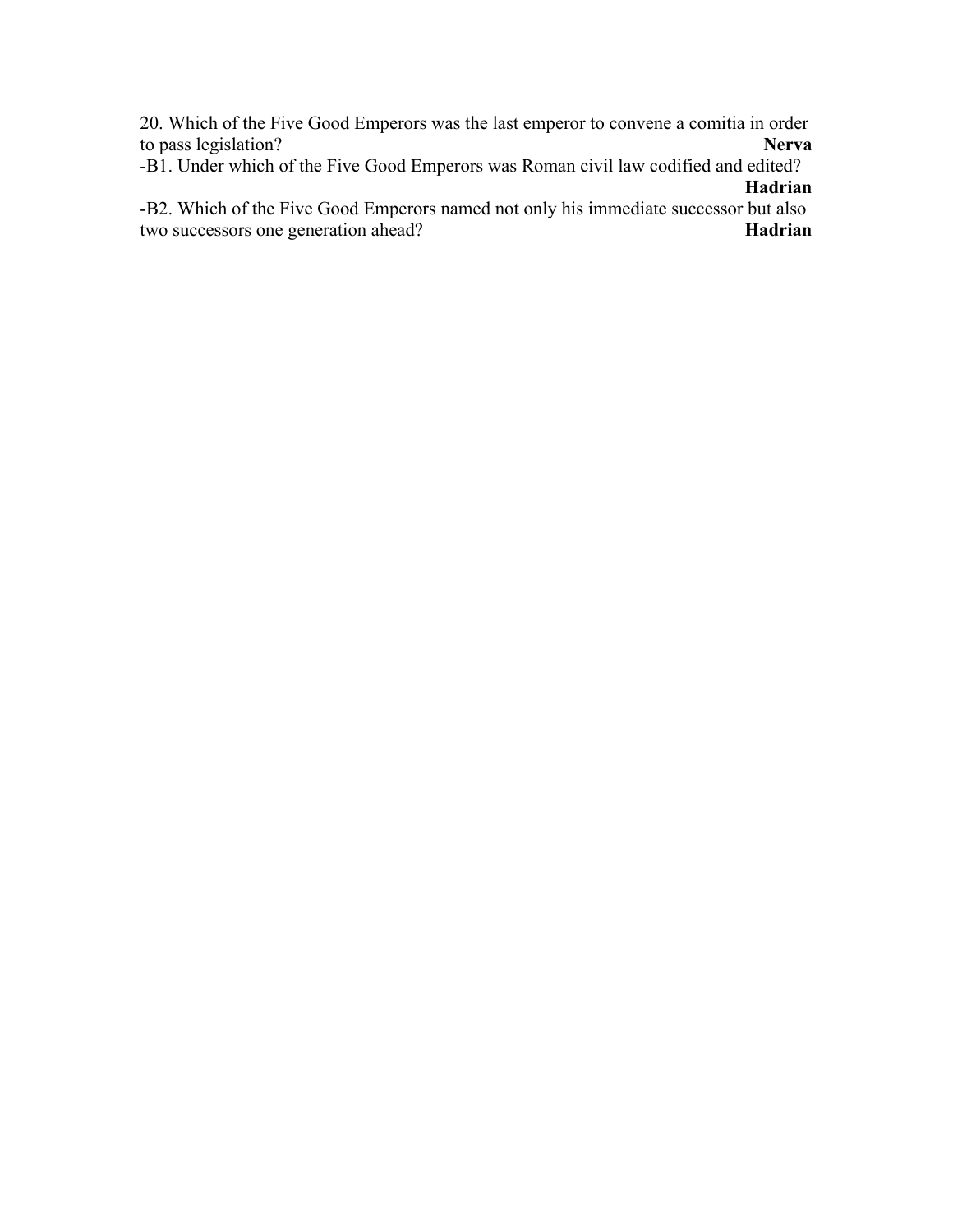## **Round 2 Upper Level**

1. I was born August  $1<sup>st</sup>$ , 10 BC at Lyon. My cognomen is Drusus. I had three children: Claudia Antonia, Octavia, and Britannicus Caesar. I was proclaimed emperor by the Praetorian Guard on January  $25<sup>th</sup>$ , 41 AD, and remained emperor until October  $13<sup>th</sup>$ , 54 when I died, possibly poisoned by my wife Agrippina. Who was this emperor, the fourth in the Julio-Claudian line? **Claudius** *Hand out the visuals and allow them a few moments to look it over* -B1. Which bust is that of Claudius? **Letter E** -B2. Which bust is that of Tiberius? **Letter C**

2. What kind of dative is illustrated in this sentence? Ea res mihi summae voluptati erat. **Double Dative**

-B1. What kind of accusative is illustrated in this sentence? Illum virum consulem fecerunt. **Double Accusative**

-B2. What kind of genitive is illustrated in this sentence? Ista vita est parvi mihi. **(indefinite) Value**

3. Which of the twin sons of Belus had fifty daughters by many different wives?

**Danaus**

-B1. What did Danaus ask his daughters to do on their wedding night?

**Kill their husbands**

-B2. Name the eldest daughter and her husband whom she spared.

```
Hypermnestra & Lynceus
```
4. I really didn't want to write these questions so I decided to turn my TV back on. A baseball game was about to begin, and I tuned in just in time to hear the last words of the national anthem, the land of the free and the home of the brave. Translate those words into Latin. **Tellus(terra) liberorum(liberarum) et(ac, atque) domus fortium** -B1. Immediately after the anthem the umpire shouted, "Play Ball" translate that phrase into Latin. **Ludite Pilam (must be plural)** -B2. Now I want you to translate a line from the popular  $7<sup>th</sup>$  inning stretch song. Buy me some peanuts **eme mihi quasdam nuces**

5. Two names are given to the young man who is credited with winning the footrace with the virgin huntress Atalanta. Give one of them. **Melanion OR Hippomens** -B1. What was the punishment that Atalanta and her new husband received for making love in the shrine of Cybele? **Turned into Lions** -B2. Name Atalanta's only son. **Parthenopaeus**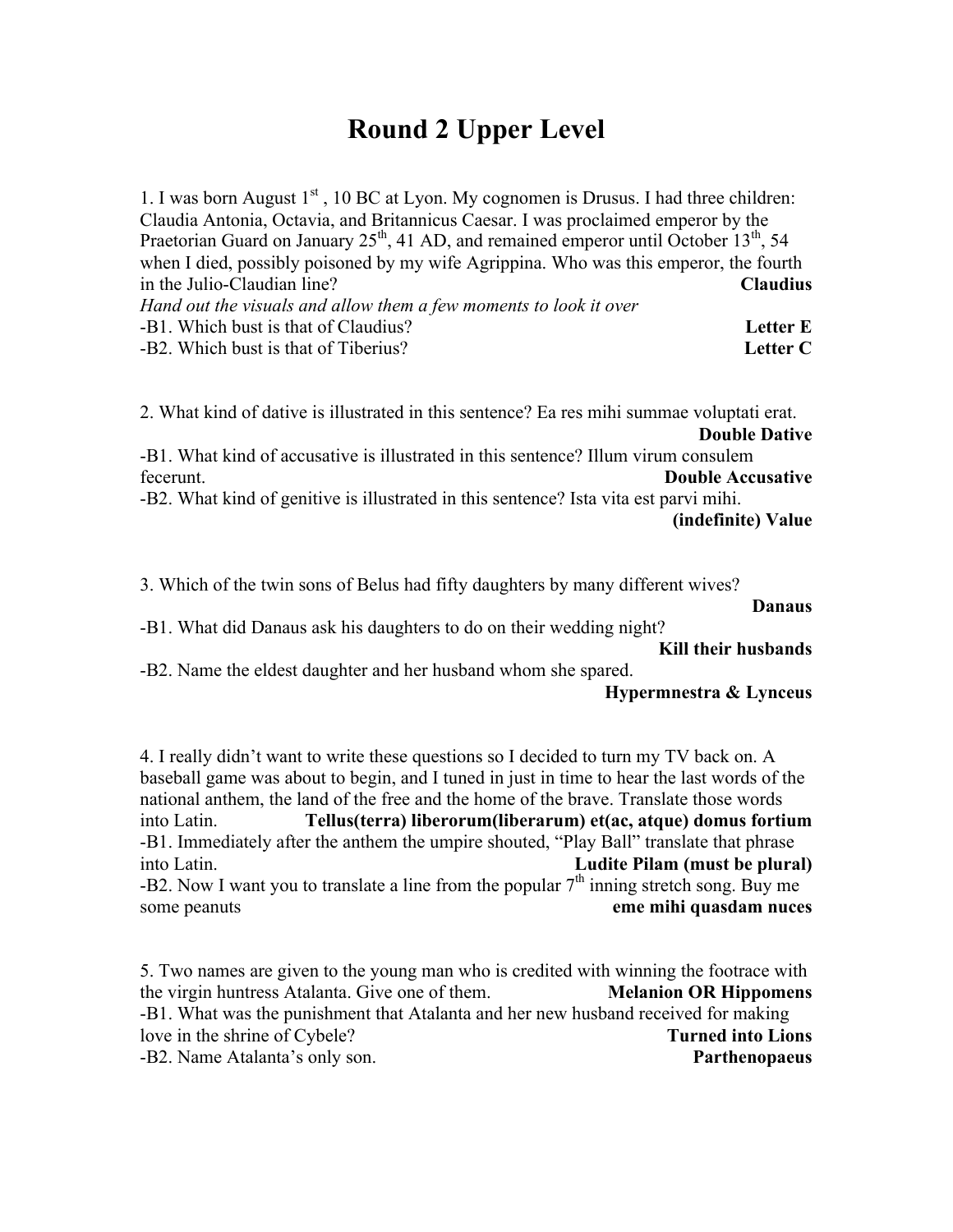6. Name a naval battle in which the Romans defetaed a totally foreign enemy? **Mylae, Tyndaris, Economus, Cape Hermaeum, Drepana, Aegates Islands, Myonneus** -B1. Name a naval battle in which a Roman defeats another Roman and a foreign ally.

#### **Actium**

-B2. Name a naval battle in which a Roman defeats a Roman who has become a pirate. **Naulochus**

| 7. Responde Latine: Quot latera in quadrato sunt? | <b>Ouattuor</b>              |
|---------------------------------------------------|------------------------------|
| -B1. Quid est melior quam non amavisse?           | <b>Amavisse et amississe</b> |
| -B2. Quid est par duobus avis in frondibus?       | Unus in manu                 |

8. During my last visit to the optometrist I noticed that he had jotted down two unusual abbreviations with some numbers behind them. The abbreviations were o.d. and o.s., what is the Latin and the English for those abbreviations?

**Oculus dexter-right eye, Oculus sinister- left eye** -B1. When the doctoral student turned in his third and final draft of his thesis, he had placed a post-it note on it with the abbreviation m.m. What Latin words did he abbreviate and what did they mean? **Mutatis mutandis- With the changes being made** -B2. During my last visit to a cemetary, I noticed a very old tombstone with the abbreviation H.I.S on the top. What Latin words does that abbreviation stand for and what do they translate as? **Hic iacet sepultus-Here lies buried** 

| 9. What was the 'cohortes urbanae'?                      | <b>Police force of Rome</b> |
|----------------------------------------------------------|-----------------------------|
| -B1. By whom was it created?                             | <b>Augustus</b>             |
| -B2. What was the commander of this police force called? | <b>Praefectus Urbi</b>      |

10. Which Roman author's major works are his 'notes' on his military conquests? **Caesar** -Name the author who wrote a biography of Caesar in Latin. **Suetonius** -Name the author who wrote a biography of Caesar in Greek. **Plutarch**

11. What do Horace's Mt. Socrate and a candidate running for office have in common? **The color white** -B1. Name one way, according to Ode I.9, that winter's chill can be dispelled. **Build up the fire/Pour out the wine** -B2. Which philosophy does Horace encourage in this ode? **Epicurean**

12. Cadmus, the founder of Thebes had four daughters. Name one of them.

-B1. Name the other three. **Autonoe Ino Semele Agave** -B2. Give the names of the sons of two of the daughters.

**Autonoe-Actaeon, Semele-Dionysus/Bacchus,** 

**Agave-Pentheus, Ino-Melicertes & Learchus**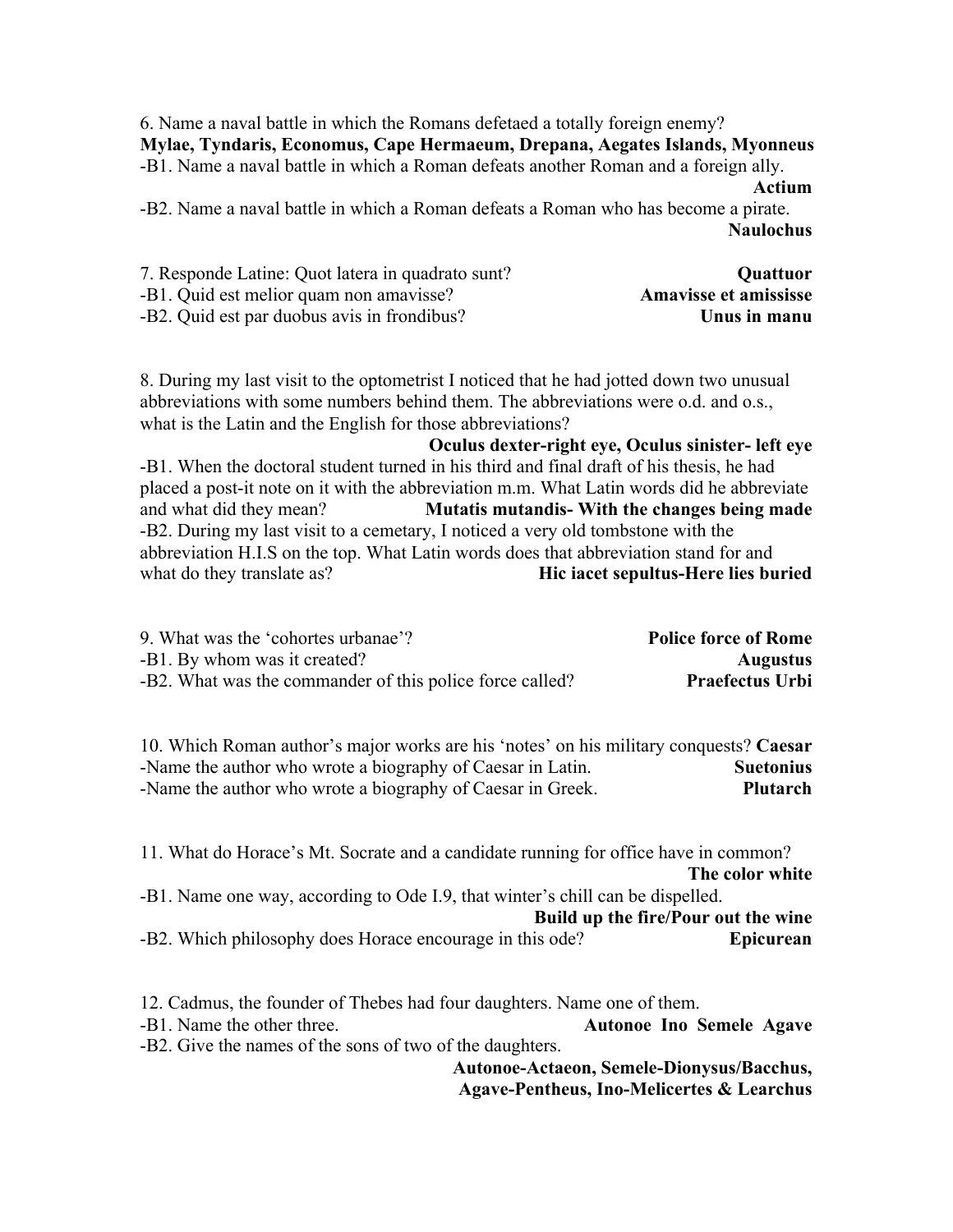13. What is the 'attribution of the element of personality to an impersonal thing'? **Personification** -B1. What is the rhetorical device that is derived from the Greek word meaning "not bound together"? **Asyndeton** -B2. What is the use of superfluous words? **Pleonasm**

14. Using the verb potior, potiri, give the first person plural, present subjunctive.**Potiamur** -B1. Change potiamur to the imperfect. **Potiremur** -B2. Change potiremur to the perfect. **Potiti simus**

15. The city of Corduba in Spain was the birthplace of three of the writers of the silver age. Name them. **Seneca the Younger and Elder, Lucan** -B1. Which of them wrote an epic on the civil war between Caesar and Pompey? **Lucan** -B2. What is the title of this epic? **Bellum Civile OR Pharsalia** 

16. Translate into English: Si id aedificabis, venient. **If you (will) build it, they will come** -B1. Now translate it this way: Si id aedifices, veniant. **If you should build it, they would come**

-B2. Now translate it this way: Si id aedificavisses, venissent. **If you had built it, they would have come**

17. What is the Latin root and its meaning from which "dilatory" is derived? **Fero ferre- to carry, bear** -B1. What is the Latin root and its meaning from which "precipitate" is derived? **Caput-head** -B2. What is the Latin root and its meaning from which "optative" is derived?

**Opto optare- to wish, choose**

18. Whose epithets included: Euboleus-Good Counselor, Klymenos-Renowned, Polydegman-the hospitable, Pylartes-the gate-fastener, Stygeros-hateful, and Pluton-the rich? **Hades** -B1. Who was the only shade allowed to keep his intelligence in the underworld? **Tiresias** -B2. Name one of the entrances of the underworld?

**Cape Taenarum, Alcyonian Lake, Lake Avernus**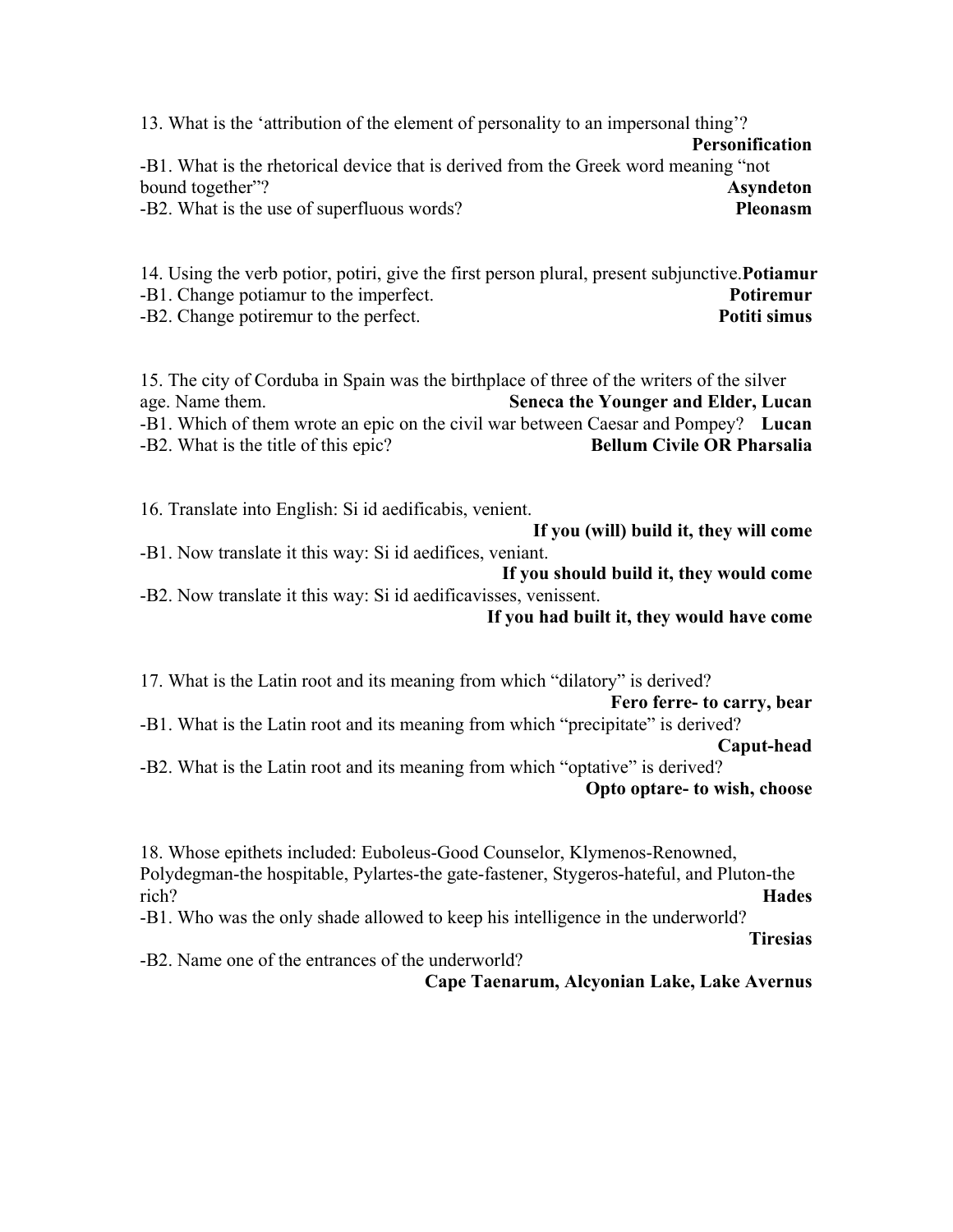19. Does "attrition" mean: **wearing down**, sadness, repentance, or cheerfulness? -B1. Does "concupiscence" mean: brotherly love, a secret plot, **burning desire**, or recuperation?

-B2. Does "incontinent" mean: **unrestrained**, unhappy, innumerable, or surrounded?

20. Sometimes before a trial, an owner might free his slaves. Why?

**Slaves were tortured when providing testimony**

- -B1. Freedman could vote, but were denied other civic rights. Name one. **Could not hold public office OR enoll in Equestrian or Senatorial orders**
- -B2. What civic rights were denied to the sons of freedmn? **None**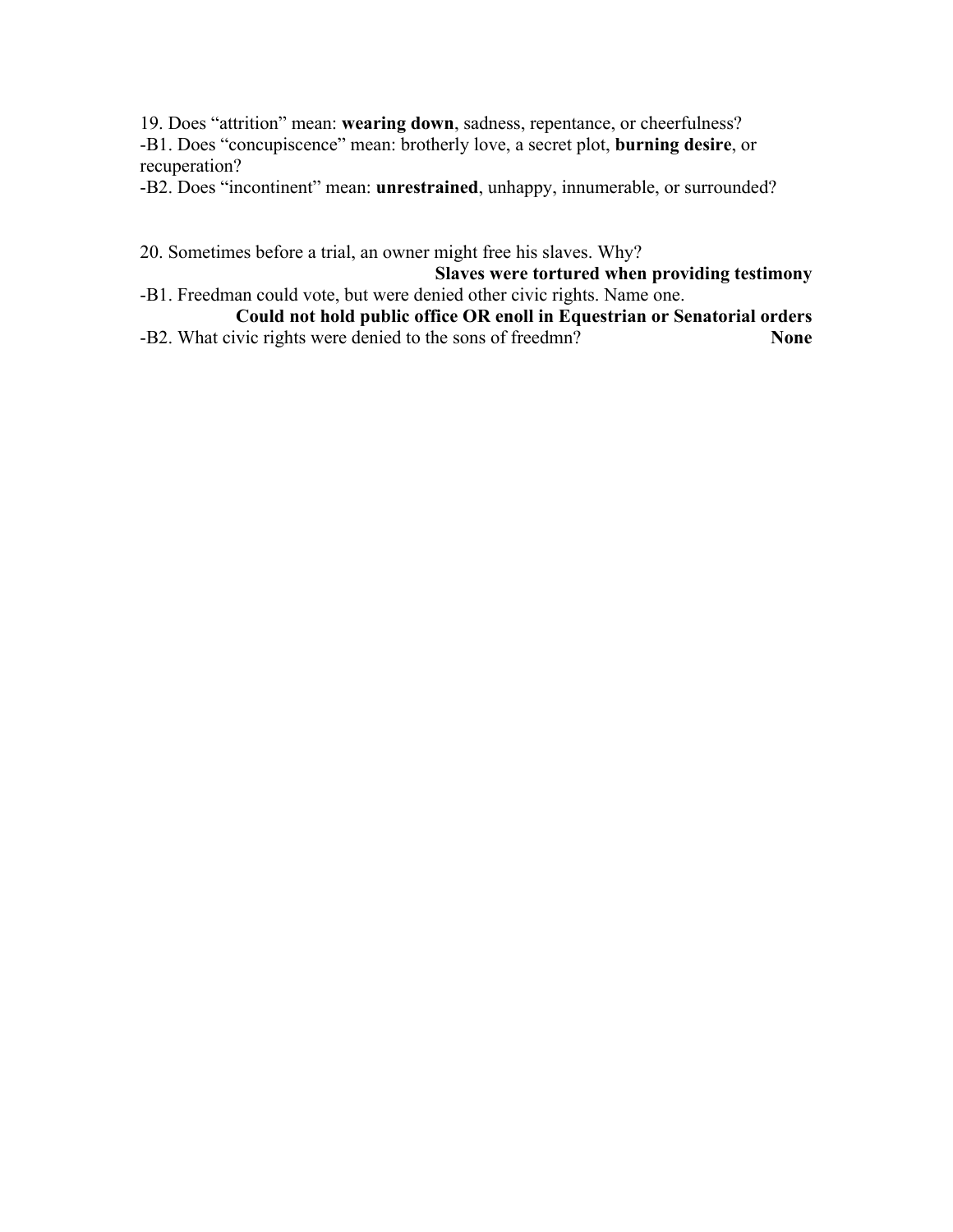## **Round 3 Upper Level**

1. With regard to Roman marriages, what was the ius conubii? **Right of intermarriage** -B1. The patrician marriage ceremony was called the confarreatio. What was the plebian form called? **Usus** -B2. When the lex Canuleia legalized marriage between patricians and plebians, what became the usual marriage form when one party was a plebian? **Coemptio**

| 2. Translate: nescio                                | I do not know        |
|-----------------------------------------------------|----------------------|
| -B1. Translate: oblitus sum                         | I forgot             |
| -B2. Translate into Latin: I will remember tomorrow | <b>Meminero cras</b> |

| 3. Rome was captured by the Guals in 390 BC. When was it next cpatured by foreigners? |                  |
|---------------------------------------------------------------------------------------|------------------|
|                                                                                       | 410 AD           |
| -B1. By what tribe?                                                                   | <b>Visigoths</b> |
| -B2. Who was the leader of the Visigoths?                                             | <b>Alaric</b>    |
|                                                                                       |                  |

4. What derivative of iuvo, iuvare is a verb meaning "to testify falsely under oath"?

**Perjury** -B1. What derivative of voco, vocare is a verb meaning "to substantiate by supplying evidence or to furnish a guarentee"? **Vouch** -B2. What derivative of forum is an adjective meaning "pertaining to or employed in

debate or argument"? **Forensic**

5. What is the use of the subjunctive in this sentence? In ludo manerem nisi aeger essem. **Present Contrary to Fact Conditional (prompt on conditional)** -B1. What is the use of the subjunctive in this sentence? Dixit me esse solum puerum qui

aeger essem. **Relative clause in indirect statement** -B2. What is the use of the subjunctive in this sentence? Litterator me rogavit utrum aeger essem. **Indirect Question**

6. If you walked into a young Roman's room and heard the phrase, "submersisti meam navem longam" you would correctly assume they were playing what game? **Battleship** -B1. Good, now translate this next phrase from a popular board game and tell what game it belongs with. 'Domina Alba in triclinio rudente occidit'.

**Mrs. White was killed in the dining room with the rope.- Clue** -B2. Let's see if you can put this line into Latin using a verb other than occido. The cook was killed in the kitchen with the knife. **Coquus in culina sicā interfectus est**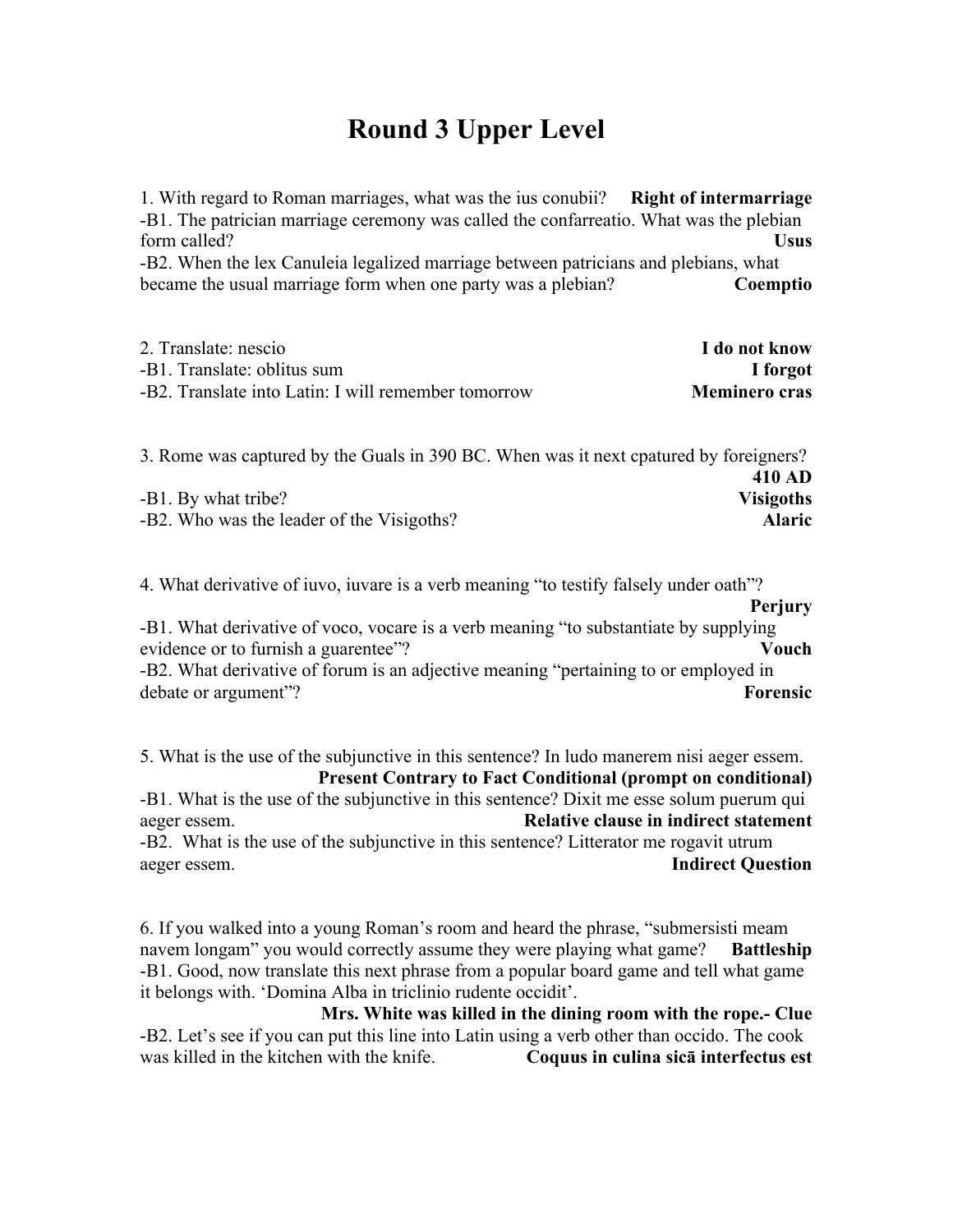| 7. What grandson of Pittheus killed Periphetes, Cercyon, Sinis, and later abandoned<br>Ariadne on the island of Naxos?<br>Hand out the visuals and allow them a few moments to look it over                                                                                                                                         | <b>Theseus</b>                                           |
|-------------------------------------------------------------------------------------------------------------------------------------------------------------------------------------------------------------------------------------------------------------------------------------------------------------------------------------|----------------------------------------------------------|
| -B1. This pot depicts the labors of Theseus on his journey from Troezen to Athens, which<br>brigand is labeled with the letter B?<br>-B2. What letter labels the brigand Sciron?                                                                                                                                                    | <b>Procrustes</b><br><b>Letter E</b>                     |
| 8. Whom did Hephaestus trap in a golden throne?<br>-B1. Who tricked Hephaestus into giving up the key?<br>-B2. Who persuaded Hephaestus to release Aphrodite and Ares?                                                                                                                                                              | Hera<br><b>Dionysus</b><br>Poseidon                      |
| 9. Give the unsyncopated form of: contiuere<br>-B1. Give the unsyncopated form of: abutere<br>-B2. Give the unsyncopated form of: rogasti                                                                                                                                                                                           | Conticuerunt<br><b>Abuteris</b><br>Rogavisti             |
| 10. In what meter is the 'Georgics' written?<br>-B1. What is the minimum and maximum number of syllables in a standard line of<br>Dactylic Hexameter?<br>-B2. What is the name given to the pause in a verse which usually occurs at the end of<br>word in the middle of the third or fourth foot?                                  | <b>Dactylic Hexameter</b><br>Max-17, Min-13<br>Caesura   |
| 11. Who was wooed by Zeus in the form of a cuckoo?<br>-B1. What two epithets does Homer use to frequently describe Hera?<br>White-armed, Ox-eyed(doe-eyed)<br>-B2. Who are the four children of Zeus and Hera?<br>Ares, Hephaestus, Hebe, Eileithyia                                                                                | Hera                                                     |
| 12. Which writer of Roman comedy wrote the proverbial line 'fortis fortuna adiuvat'?<br>-B1. That line is from the comedy Phormio. What kind of typical stock character was<br>Phormio?<br>-B2. Which of Terence's comedies is about two brothers and their different theories of<br>child-raising?                                 | <b>Terence</b><br><b>Parasite</b><br>Adelphoe/Adelphi    |
| 13. Which member of the tetrarchy set up by Diocletian was probably responsible for the<br>last systematic persecution of the Christians?<br>-B1. Which member of the tetrarchy was responsible for the recovery of Britian?<br>-B2. Which member of the tetrarchy supported the efforts of his son Maxentius to be an<br>Augustus? | <b>Galerius</b><br><b>Constantius</b><br><b>Maximian</b> |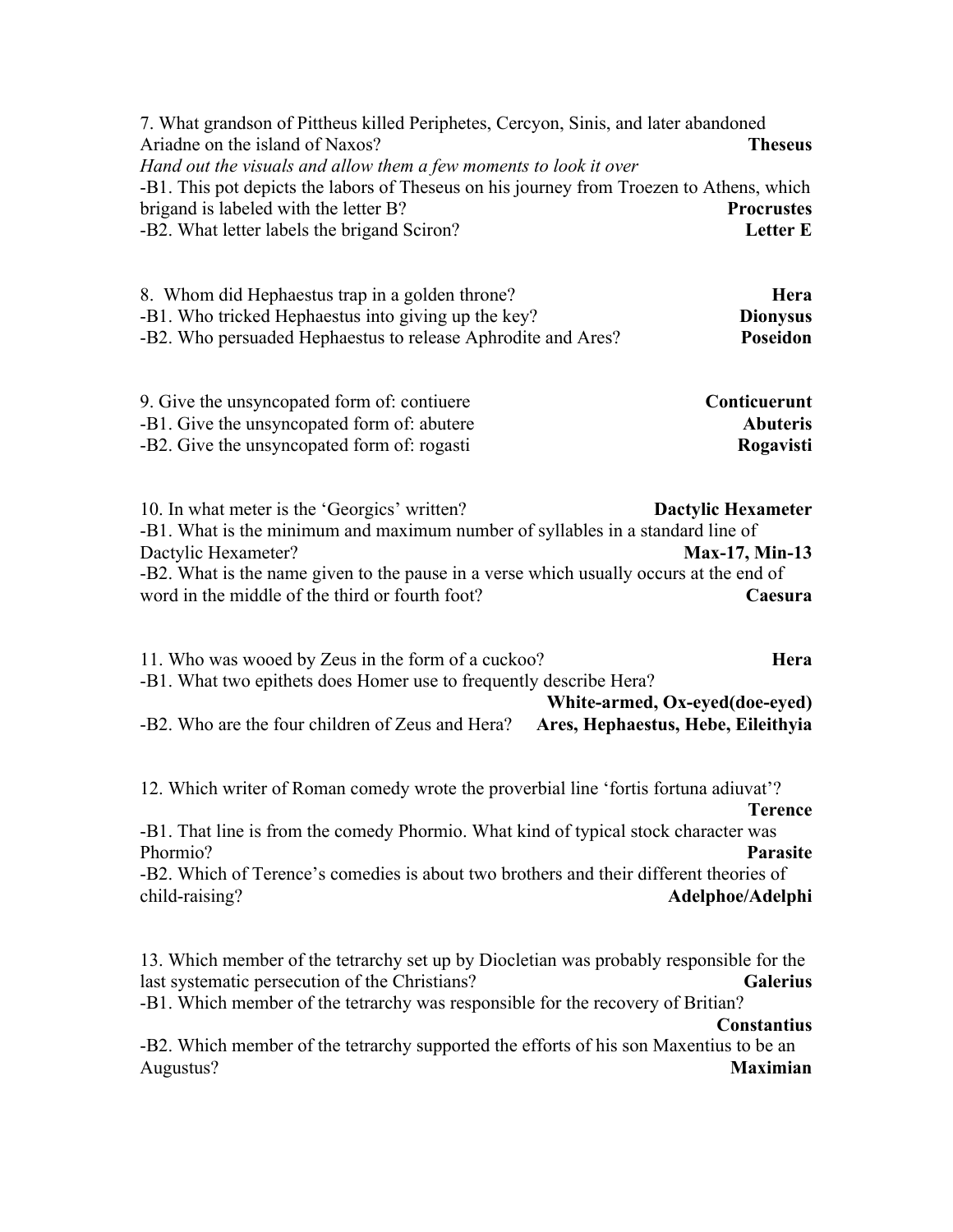| -B1. Give the ablative singular for: id saxum labens<br>-B2. Give the dative singular for: hic aestuosus gurges | Eo saxo labente<br>Huic aestuoso gurgiti |
|-----------------------------------------------------------------------------------------------------------------|------------------------------------------|
| 15. To whom did Zeus give the watchdog Laelaps?                                                                 | Europa                                   |
| -B1. What was unique about Laelaps?                                                                             | Caught whatever he pursued               |
| -B2. Which of Europa's sons gave the dog to Procris?                                                            | <b>Minos</b>                             |

14. Give the genitive singular for: ipsa res publica **Ipsius rei publicae**

16. Which author of the Late Empire wrote Confessions? **St. Augustine** -B1. St. Augustine confessed that his love for Roman amorous vers was one of his faults. What particular Roman author of amorous verse had affected him adversely? **Vergil** -B2. What historical event caused St. Augustine to write The City of God?

**Sack of Rome 410 AD**

17. Name the Roman poet whose cognomen indicates that he was born on the first day of March. **Martial**

-B1. What poetic form did he adapt to express some single idea wittily and pointedly? **Epigram**

-B2. Translate this famous epigram:

Non amo te, Sabidi, nec possum dicere quare;

Hoc tantum possum dicere, non amo te

**I do not love you Sabidius, nor can I tell why This only can I tell, I do not love you.**

18. Explain the difference between pareo and parco. **Pareo-obey; parco-spare** -B1. Explain the differnce between minor and minuo. **Minor-threaten; minuo- to lessen** -B2. Explain the difference between niteo and nitor. **Niteo-to shine; nitor-struggle**

19. What is the the Latin root and its meaning from which "venison" is derived? **Venor venari- to hunt** -B1. What is the the Latin root and its meaning from which "trail" is derived? **Traho trahere- to drag, pull** -B2. What is the the Latin root and its meaning from which "torture" is derived? **Torqueo torquere- to twist, turn**

| 20. Which assembly's main function was the election of the higher offices: consuls, |                    |
|-------------------------------------------------------------------------------------|--------------------|
| praetors, and censors?                                                              | Comitia centuriata |
| -B1. How many centuries were there in the Comitia Centuriata?                       | 193                |
| -B2. The first century to vote in the Comitia Centuriata had what title?            | Praerogativa       |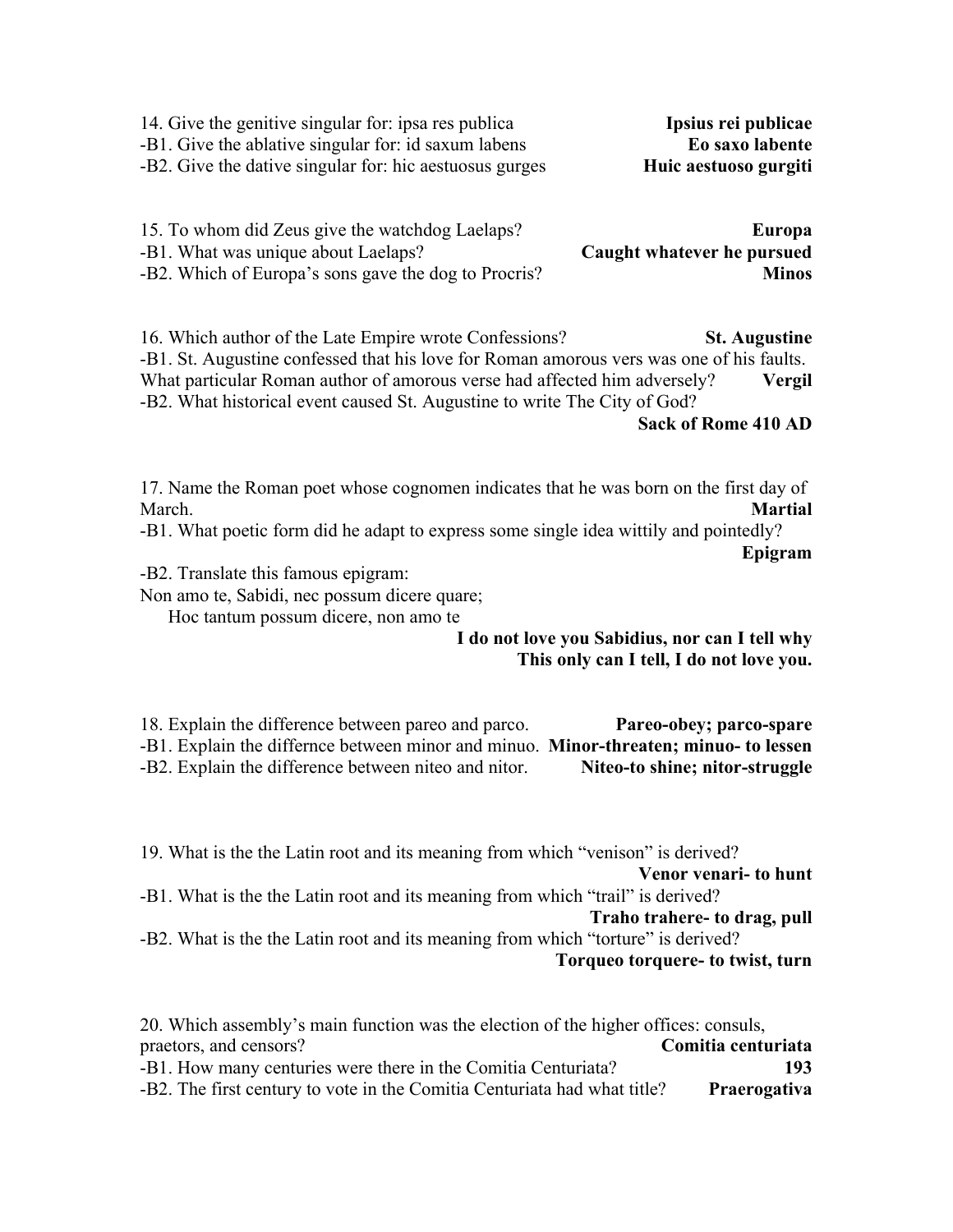## **Final Round Upper Level**

1. Identify the dative construction and translate this sentence: Hoc certamen mihi curae est. **Double Dative- This contest is a burden to me. Concern, care** -B1. Identify the dative construction and translate this sentence: Hoc certamen nobis vincendum est. **Dative of Agent- We must win this contest** -B2. Identify the dative construction and translate this sentenc: Hoc Certamen nobis est. **Dative of Possession- This is our contest.**

2. What two brothers married women named Agrippina? **Germanicus and Claudius** -B1. Name two children of Germanicus and Agrippina the Elder. -B2. Name two more.

#### **Nero Caesar, Drusus Caesar, Gaius Caesar(Caligula), Drusilla, Agrippina the Younger, Livilla**

3. Wine, olive oil, fish sauce, and sometimes dry food stuffs such as olives, dates, figs, and nuts, were shipped in these large, stackable clay jars.

**Amphora/Amphorae**

| Hand out the visual and allow them a few moments to look it over |                         |
|------------------------------------------------------------------|-------------------------|
| -B1. What kind of pot is this?                                   | Kylix                   |
| -B2. Which god appears in the boat?                              | <b>Bacchus/Dionysus</b> |

4. Give the two Latin roots and their meanings from which we derive "equivalent"

**Aequus-equal; valeo valere- be strong, well** -B1. Give the two Latin roots and their meanings from which we derive "primavera" **Primus- first; ver- spring** -B2. Give the two Latin roots and their meanings from which we derive "jurisprudence" **Jus juris-right, law; Prudens- wise**

| 5. Translate into Latin: He is worthy of praise.                | Dignus laude est           |
|-----------------------------------------------------------------|----------------------------|
| -B1. Translate into Latin: At home we use swords.               | Domi gladiis utimur        |
| -B2. Translate into Latin: He was born of a very famous father. |                            |
|                                                                 | Clarissimo patre natus est |
|                                                                 |                            |

6. What seer, son of Apollo and Apollo, joined the voyage of the Argo although he knew he would not survive the journey? **Idmon** -B1. Who had taught Idmon the art of prophecy? **Apollo** -B2. How did Idmon die? **Goared by a boar**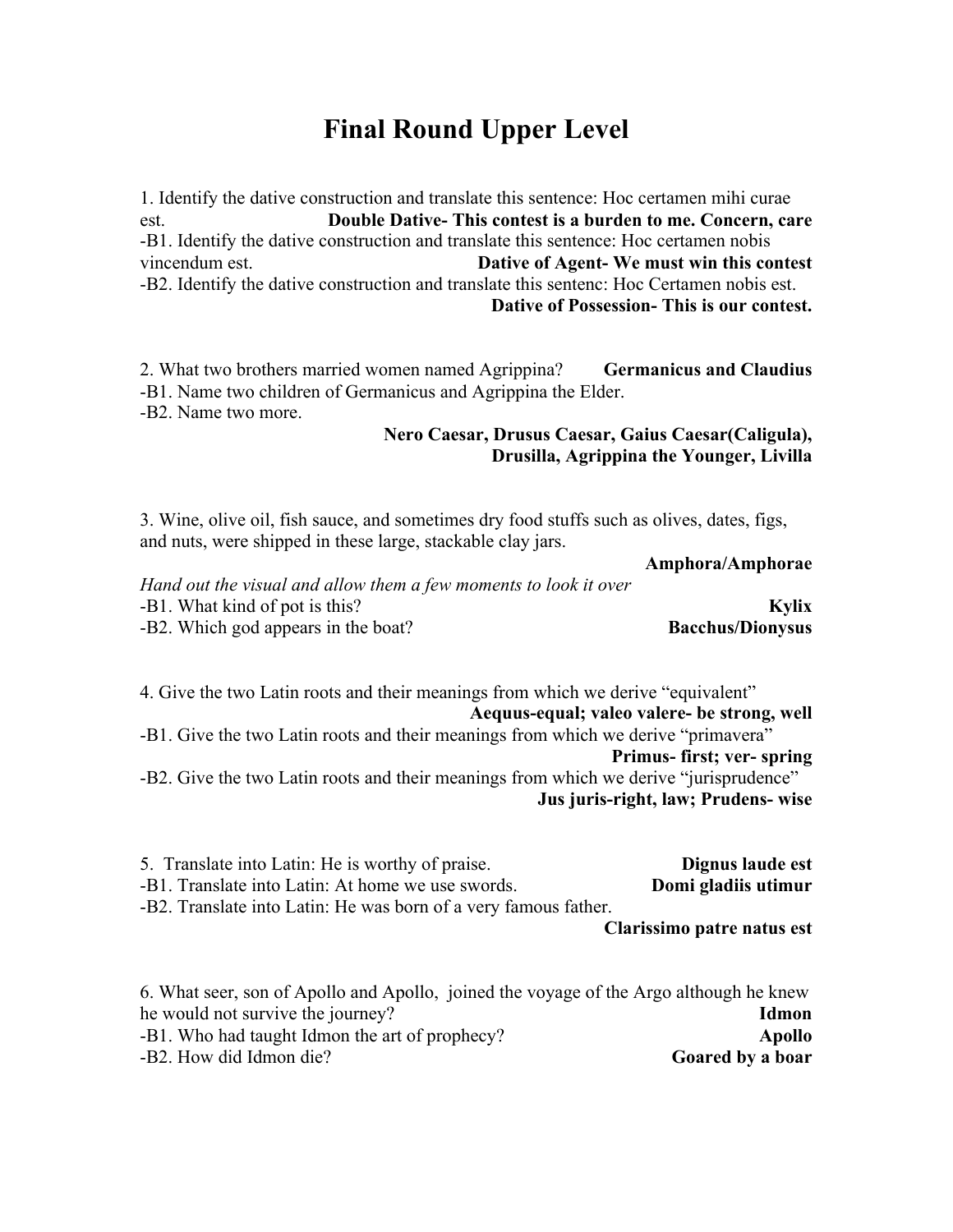7. Give the poetic device used in the following: Quisquis es, haud, invisus. **Litotes** -B1. Give the poetic device used in the following: Quae me cumque vocant terrae.

#### **Tmesis**

-B2. Give the poetic device used in the following: Quae sublimem alis sive aequora supra **Anastrophe**

8. Who tricked Zeus into accepting the bones, entrails, fat, and other less desirable parts of a sacrifice? **Prometheus** -B1. Who were the parents of Prometheus? **Iapetus & Clymene OR Themis & Asia** -B2. Who was Prometheus' son by Pronoea? **Deucalion**

9. Arrange these authors in chronological order, starting with the earliest first. Plautus, Cicero, Ennius **Plautus, Ennius, Cicero** -B1. Do the same with these. Porpertius, Lucretius, Seneca **Lucretius, Propertius, Seneca** -B2. Do the same with thses. Juvenal, Apuleius, Pliny the Elder **Pliny the Elder, Juvenal, Apuleius**

10. Responde Latine: Da mihi nomen unius operis Ovidi.

-B1. Da mihi aliud nomen.

-B2. Da mihi duo alia.

#### **Metamorphoses, Amores, Ars Amatoria, Fasti, Tristia, Heroides, Ex Ponto**

11. Which of the Seven against Thebes did Zeus spare, by opening up the earth? He was swallowed and then became an oracle. **Amphiaraus** -B1. Who mounted the walls of Thebes and proclaimed that no one could stop him now, at which point a bolt of lightning blasted him? **Capaneus** -B2. Who was mortally wounded and missed being saved by Athena by disgusting her

with his revolting behavior? **Tydeus Tydeus** 

12. Nihil nihil septem was going to make another appearance at this Certamen final but I simply ran out of titles I could use. So let's continue with some horror movies. Translate the title of this recent horror flick into Latin: 28 Days Later

#### **duodetriginta dies post (postea)**

-B1. That was good with your cardinal numbers, let's see if you can deal with some ordinal numbers. Translate this horror movie title into Latin: Friday the 13<sup>th</sup>

#### **Dies Veneris Tertius decimus**

-B2. Okay how about this one: I know what you did last summer

**Scio quid proxima aestate egeris**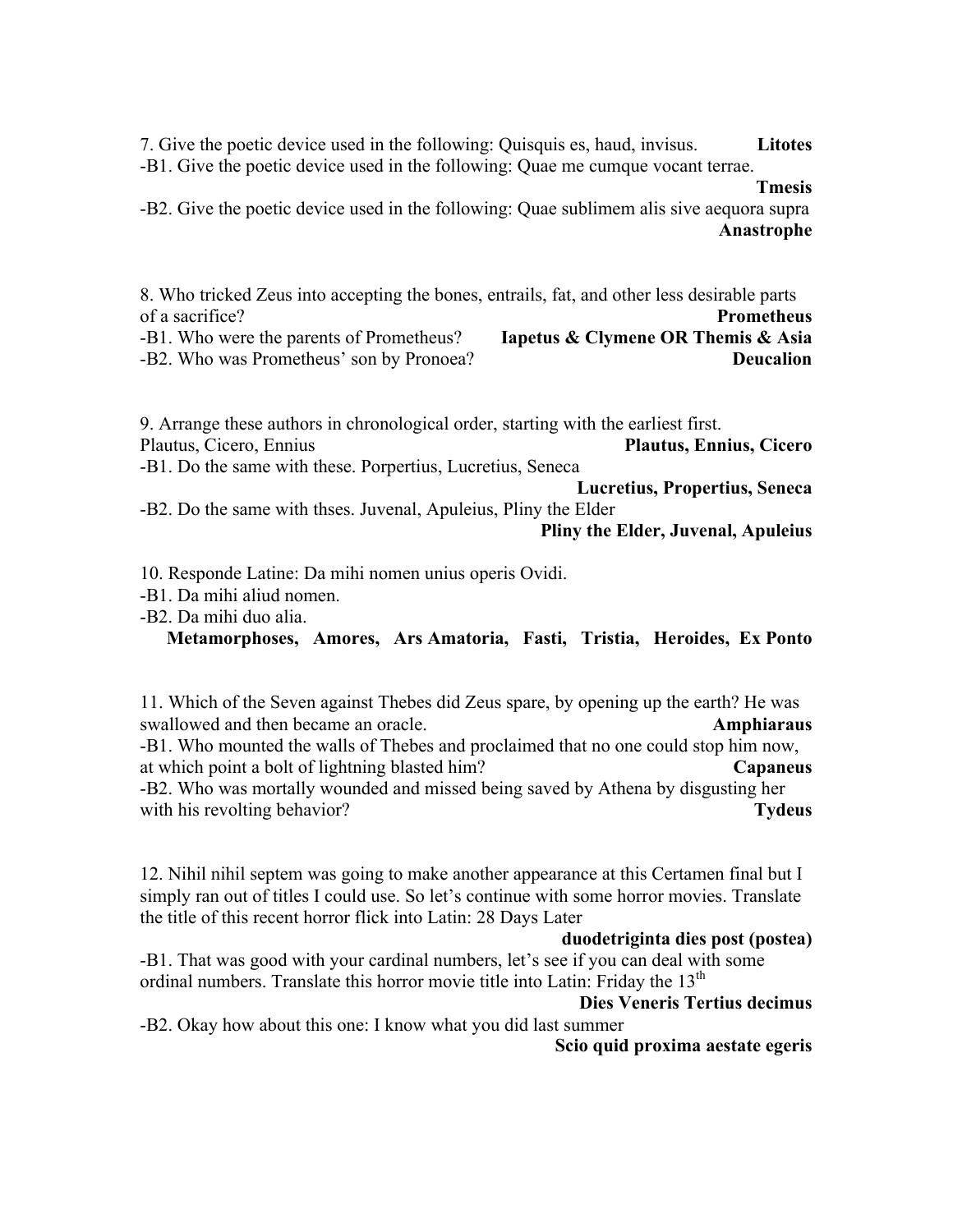13. I will read the following passage from Vergil's Aeneid twice as prose. Then respond to the question in English.

Frater ut Aeneas pelago tuus omnia circum Litora jacetur odiis Junonis acerbae, Nota tibi, et nostro doluisti saepe dolore. Who speaks those lines? **Venus**

-B1. To whom does Venus speak? **Cupid**

-B2. For whom does Cupid replace later in book I? **Ascanius**

14. Translate into English: Me paenitet stultitiae. **I am sorry for/regret my stupidity**. -B1. Translate into English: Me laborare diligentius oportet.

**I ought to/must work more diligently.** -B2. Translate into English: Discere me taedet. **To Learn/Learning bores/wearies me.**

15. Which word does not have the same Latin root as the others:

Verb **Reverberate** Adverbial Verve Proverb -B1. Which word does not have the same Latin root as the others:

**Visa** Devious Voyage Convey Trivial -B2. Which word does not have the same Latin root as the others:

Vine Vinegar Vintage Winery **Venue**

16. Name the emperor who was killed at the Battle of Adrianople by the Visigoths in AD 378. **Valens**

-B1. Who was named Augustus by the surviving emperor Gratian to fight the Visigoths? **Theodosius I (the Great)**

-B2. After three years of inconclusive fighting, what unprecendented settlement did Theodosius make with the Visigoths?

> **He allowed them to settle peacefully in the Balkan Lands (on the right bank of the Danube)**

| 17. Give 2 synonyms for reor:  | arbitror, puto existimo, cogito        |
|--------------------------------|----------------------------------------|
| -B1. Give 2 synonyms for uro:  | ardeo, incendo                         |
| -B2. Give 3 synonyms for mare: | pontus, pelagus, aequor, altum, aestus |

18. The English language is full of homophones which can make writing difficult. Latin however doesn't have the same problems. Give all three Latin words for two, to, and too. **Two-duo; to-ad: too-quoque/etiam**

-B1. Now give the Latin for they're, their, and there.

**They're- sunt, there- ibi, their-eorum,earum OR Suus –a –um**  -B2. Now give the Latin for bear and bare.

**Bear-ursus, bare-Nudus –a –um**